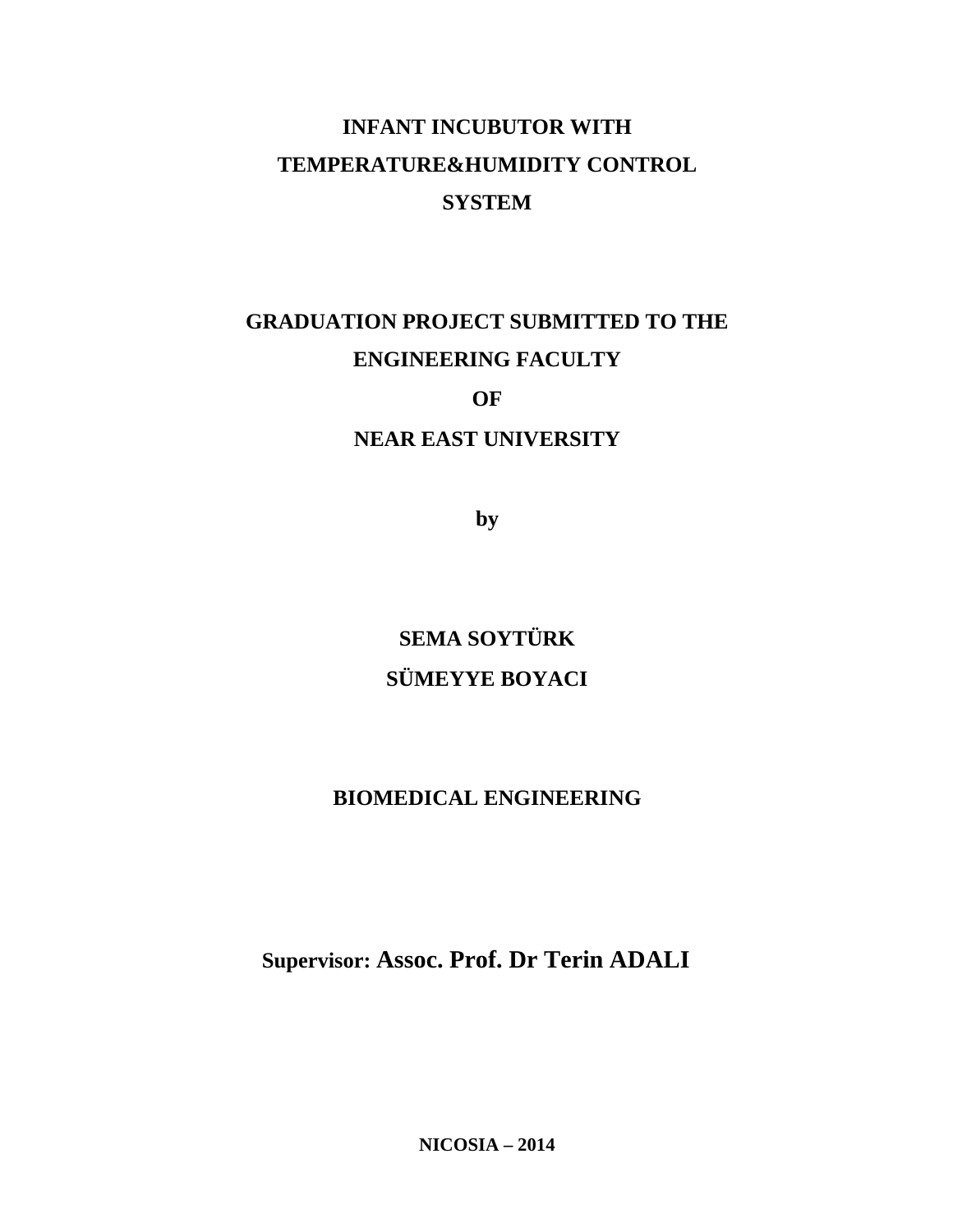# **THE INFANT INCUBUTOR WITH TEMPERATURE SENSOR AND HUMDITIY SENSOR SYSTEM**

**Approval of Director of Graduate School of Applied Sciences**

**We certify this thesis is satisfactory for the award of the degree in**

**Biomedical Engineering**

**Examining Committee in Charg**

# **Assoc. Prof. Dr Terin ADALI**

Supervisor Department, Biomedical EngineeringDepartment,NEU

# **Assoc. Prof. Dr. Fa'eq RADWAN**

Committee Chairman, Faculty of Engineering NEU

# **Dr. Ali I IN**

Co-supervisor Biomedical Engineering Department,NEU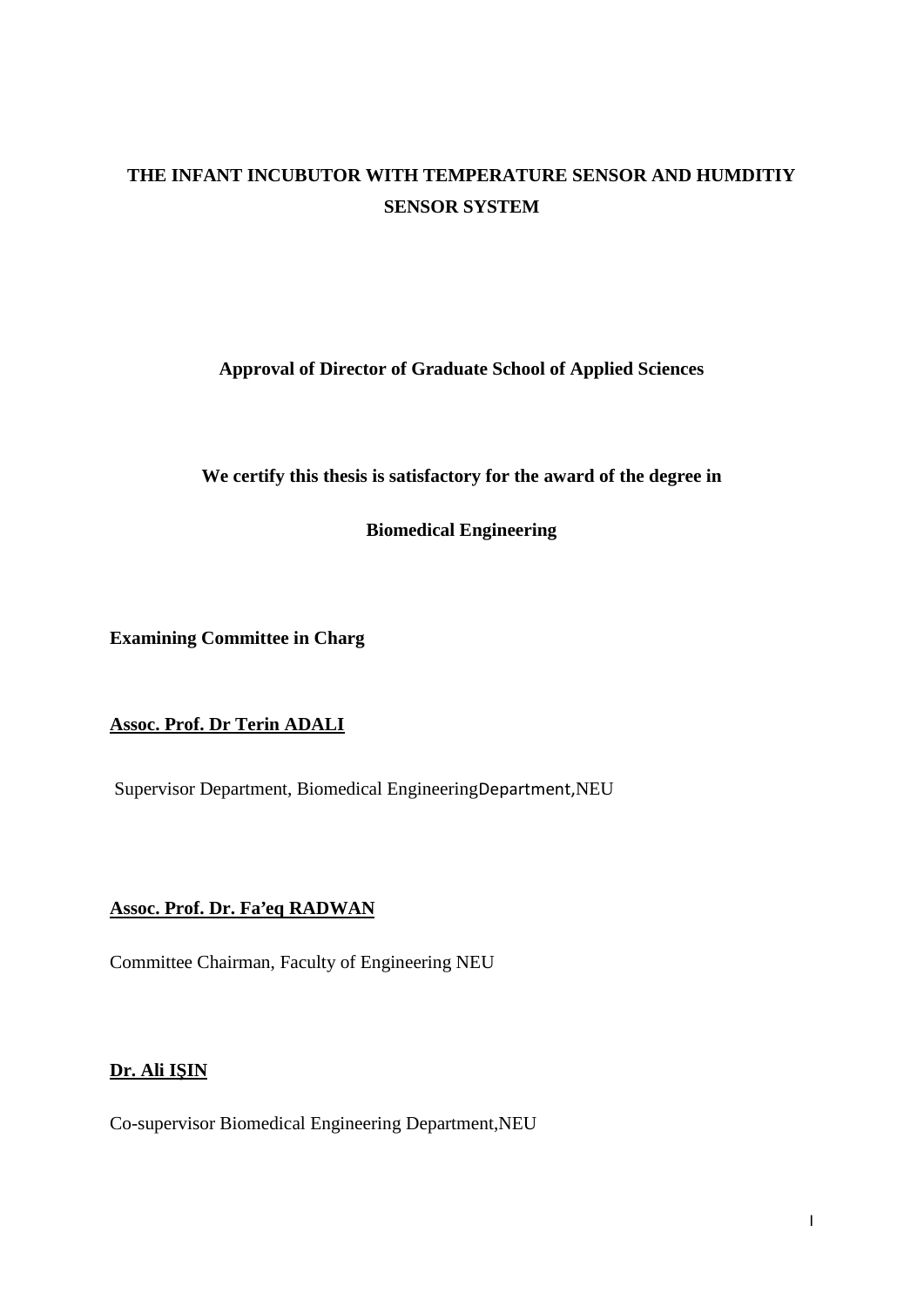### **ACKNOWLEDGEMENT**

We would like to express our gratitude to the people who have helped us in completing our project successfully. We would like to our sincere thanks to them for their support to us at all times.

Firstly, We would like to thank our supervisor Assoc. Prof. Dr Terin ADALI (Head of Department of Biomedical Engineering) for her undue support and guidance given to us during the course of our Project and for providing us with such as class infrastructures.

Then, We would like to thank Dr. Ali I IN for his ideas, suggestions, guidance, and support to come up with this project. Special thanks for his constant motivation throughout this project and this thesis.

And, We are very much owing to our parents for their moral support and encouragement to achieve higher goals. We have no words to express our gratitude and we are very thankful to our parents who have shown us this world and for every support they gave us.

Finally, We would like to thank all our friends for the help and criticism during our project period…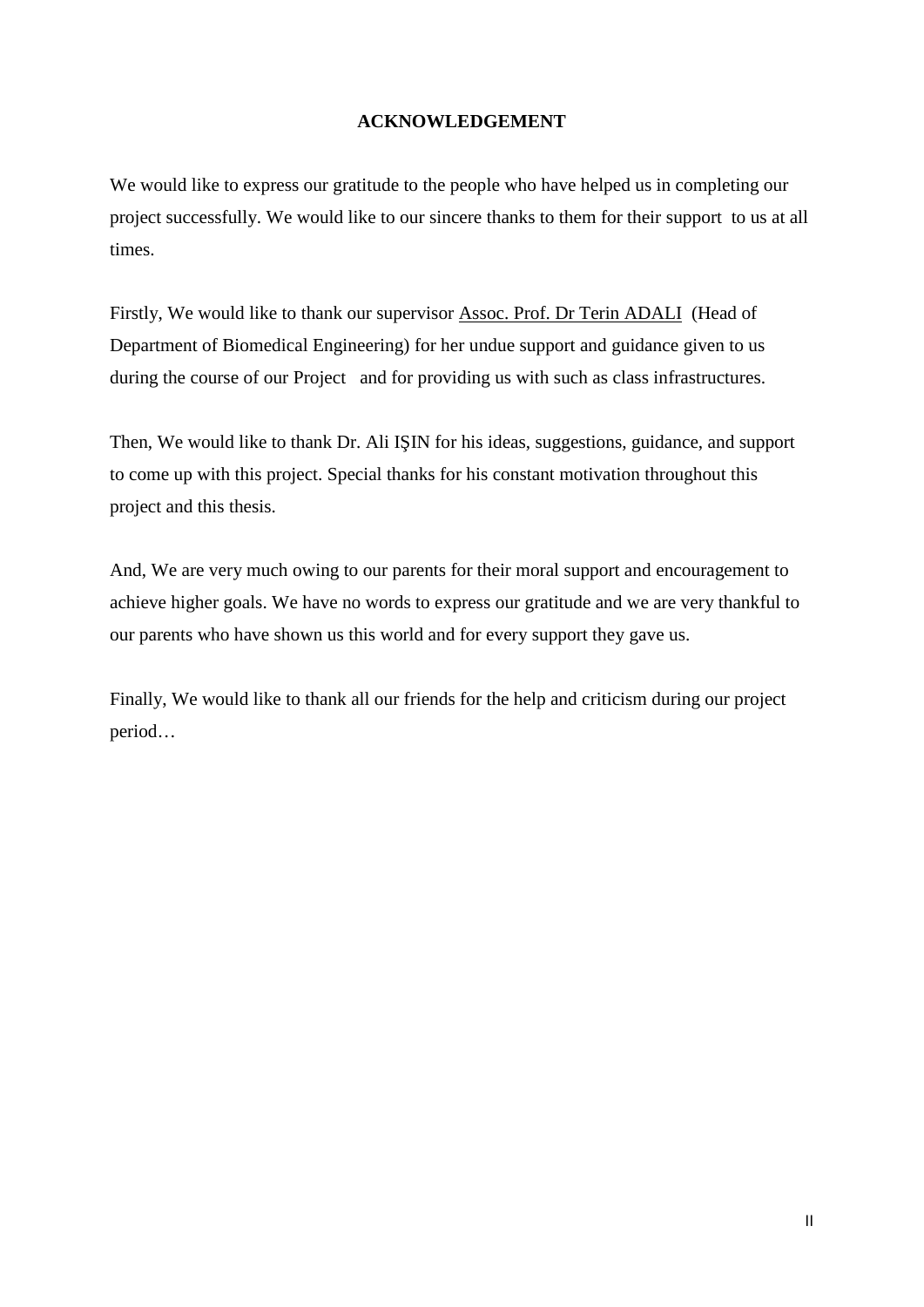#### **ABSTRACT**

Control of the parameters which have close values as the uterus such as temperature, humidity and oxygen is very precious to health of the babies who are born premature or with other problems. Even if this environment is simulated the uterus theoretic it is not possible at all in practical.

In this study, nurse is asked to enter appropriate set values to keep temperature, humidity and oxygen parameters at optimum level for babies. The set values taken from the user are compared to the dates taken from sensors periodically, thus case of alarm is controlled.

In the first and second chapter of the project, the importance of the incubator and what it medically means are expressed. There are some informations about the micro controller which was used in incubator control card in the second chapter. In the third chapter are there technical information about humidity sensor and temperature sensor and also about one-wire which the sensor communicates. The last chapters the trouble that we had while we were working on this project and required alarm cases were mentioned.

**Keywords: Temperature, Humidity, Oxygen**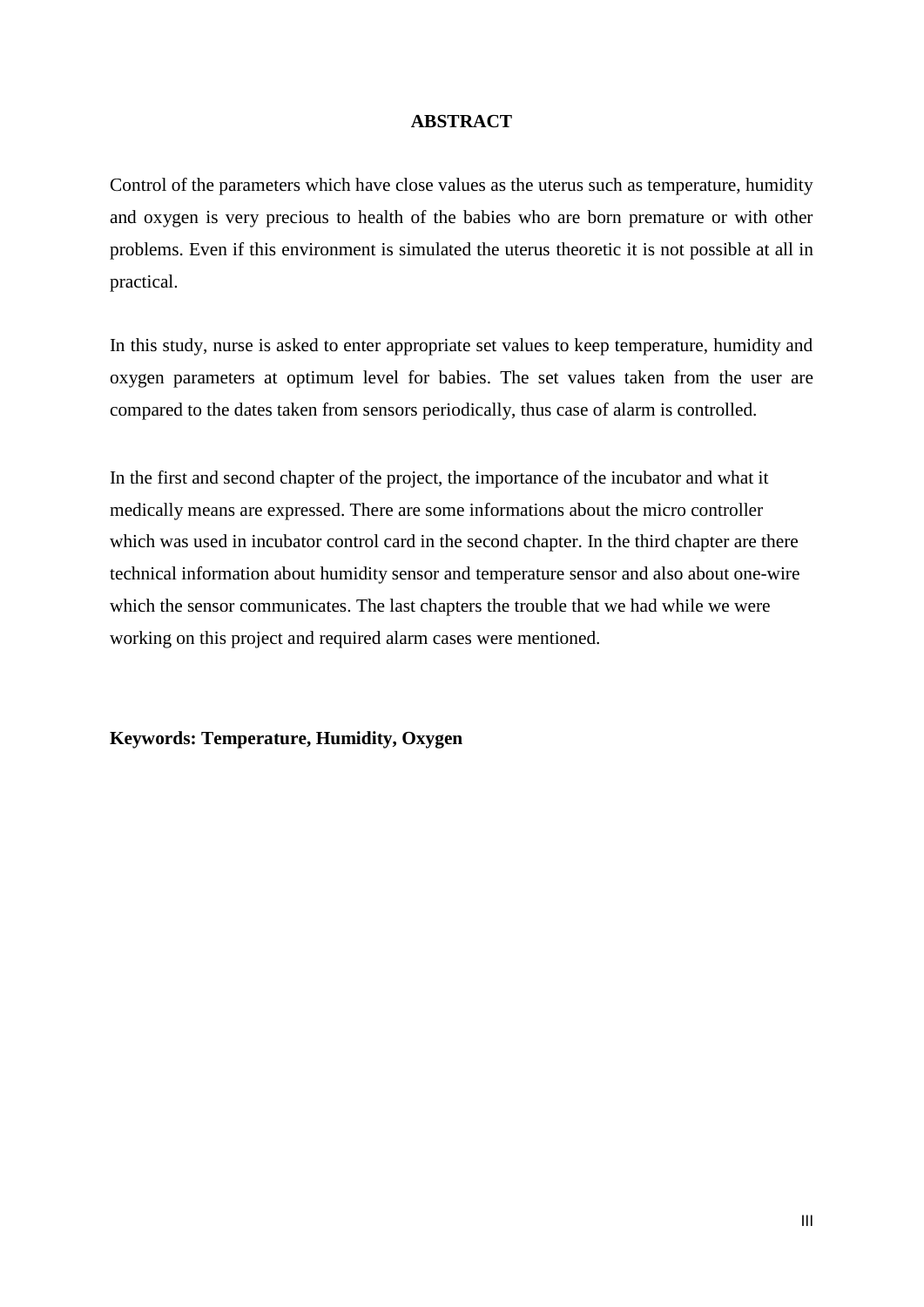### **ÖZET**

Erken veya sorunlu doğan bebeklerin anne rahmindeki ortama benzeyen sıcaklık, nem ve oksijen gibi önemli parametrelerin kontrolü bebe in sa lı 1 açısından önem te kil etmektedir. Bu ortam teorikte anne rahmine benzetilse bile pratikte tamamen mümkün olamamaktadır.

Bu çalı mada sıcaklık, nem ve oksijen parametrelerini bebek açısından optimum düzeyde tutabilmek için hem ireden uygun set de erinin girilmesi istenilmektedir. Kullanıcıdan alınan set de eri periyodik olarak sensörlerden alınan bilgiler ile kar ıla tırılarak alarm durumları kontrol edilmektedir.

Projenin ilk ve ikinci bölümünde küvözün önemi ve tıbbi açıdan ne anlama geldi i ifade edilmektedir. Üçüncü bölümünde ise küvöz kontrol kartında kullanılan mikrodenetleyici hakkında bilgiler verilmi tir.Dördüncü bölümünde sıcaklık sensörü ve nem sensörüyle ilgili teknik bilgiler bulunmaktadır. Ayrıca sensörün haberle ti i one-wire hakkında bilgiler mevcuttur.Son bölümde projeyi gerçekle tirirken çekti imiz zorluklar ve gerekli alarm durumlarından bahsedilmi tir.

**Anahtar Kelimeler : Sıcaklık, Nem, Oksijen**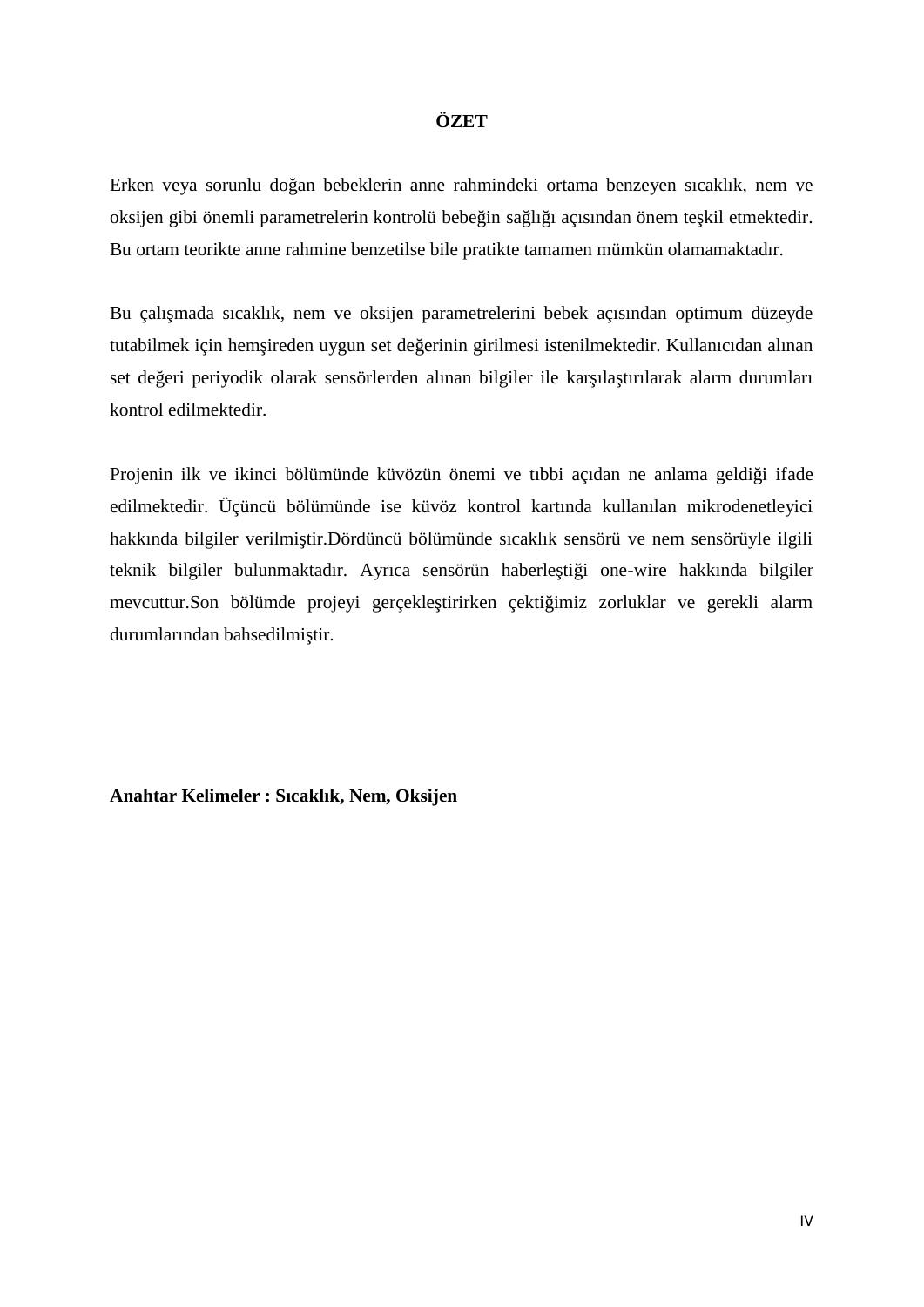# **THE INFANT INCUBUTOR WITH TEMPERATURE SENSOR AND HUMDITIY SENSOR SYSTEM**

**Approval of Director of Graduate School of Applied Sciences**

**We certify this thesis is satisfactory for the award of the degree in**

**Biomedical Engineering**

**Examining Committee in Charg**

Assoc. Prof. Dr Terin ADALI

Supervisor Department, Biomedical EngineeringDepartment,NEU

Assoc. Prof. Dr. Fa'eq RADWAN

Committee Chairman, Faculty of Engineering NEU

# **Dr. Ali I IN**

Co-supervisor Biomedical Engineering Department,NEU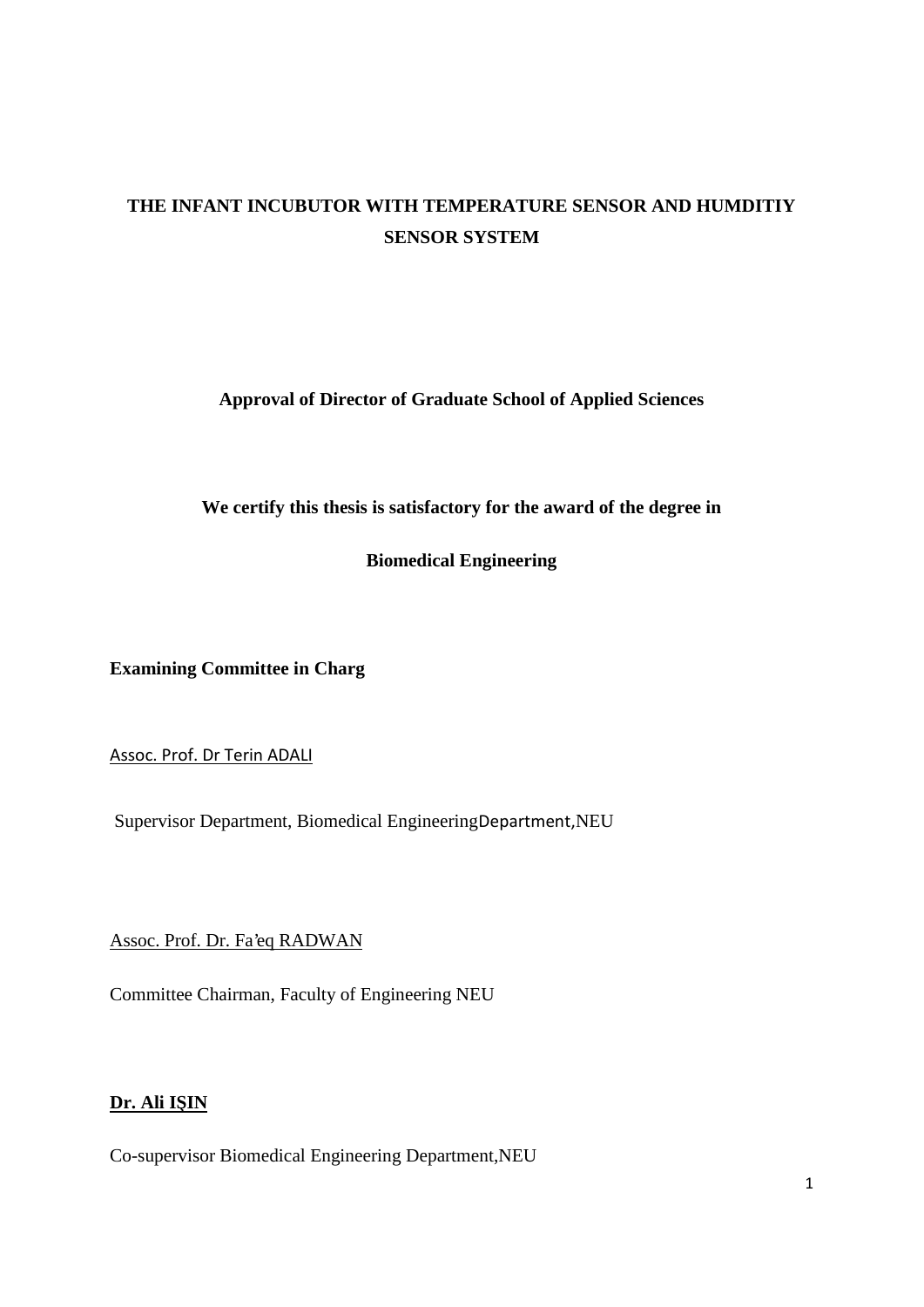# **ACKNOWLEDGEMENT**

We would like to express our gratitude to the people who have helped us in completing our project successfully. We would like to our sincere thanks to them for their support to us at all times.

Firstly, We would like to thank our supervisor Assoc. Prof. Dr Terin ADALI (Head of Department of Biomedical Engineering) for her undue support and guidance given to us during the course of our Project and for providing us with such as class infrastructures.

Then, We would like to thank Dr. Ali I IN for his ideas, suggestions, guidance, and support to come up with this project. Special thanks for his constant motivation throughout this project and this thesis.

And, We are very much owing to our parents for their moral support and encouragement to achieve higher goals. We have no words to express our gratitude and we are very thankful to our parents who have shown us this world and for every support they gave us.

Finally, We would like to thank all our friends for the help and criticism during our project period…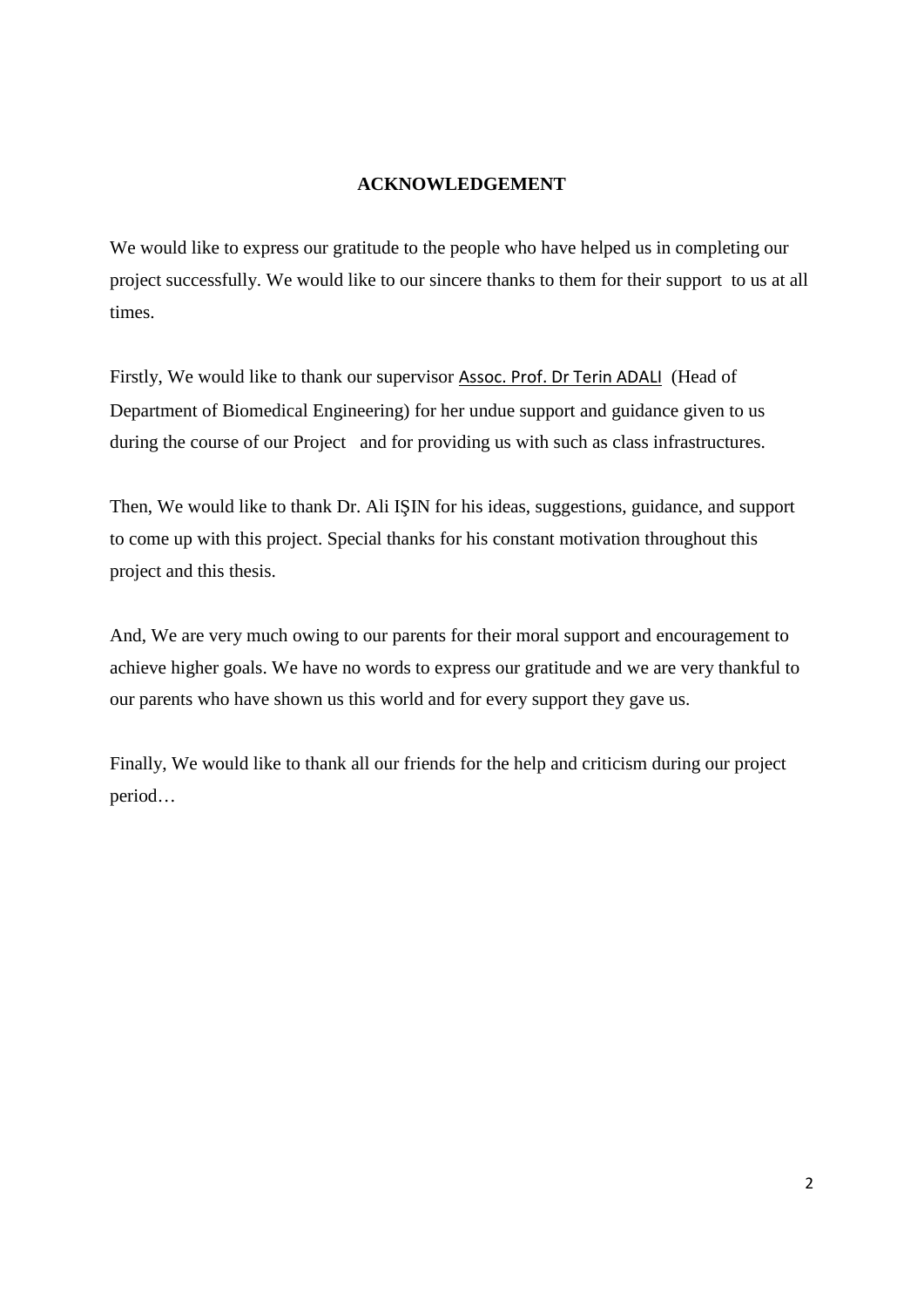#### **ABSTRACT**

Control of the parameters which have close values as the uterus such as temperature, humidity and oxygen is very precious to health of the babies who are born premature or with other problems. Even if this environment is simulated the uterus theoretic it is not possible at all in practical.

In this study, nurse is asked to enter appropriate set values to keep temperature, humidity and oxygen parameters at optimum level for babies. The set values taken from the user are compared to the dates taken from sensors periodically, thus case of alarm is controlled.

In the first and second chapter of the project, the importance of the incubator and what it medically means are expressed. There are some informations about the micro controller which was used in incubator control card in the second chapter. In the third chapter are there technical information about humidity sensor and temperature sensor and also about one-wire which the sensor communicates. The last chapters the trouble that we had while we were working on this project and required alarm cases were mentioned.

#### **Keywords: Temperature, Humidity, Oxygen**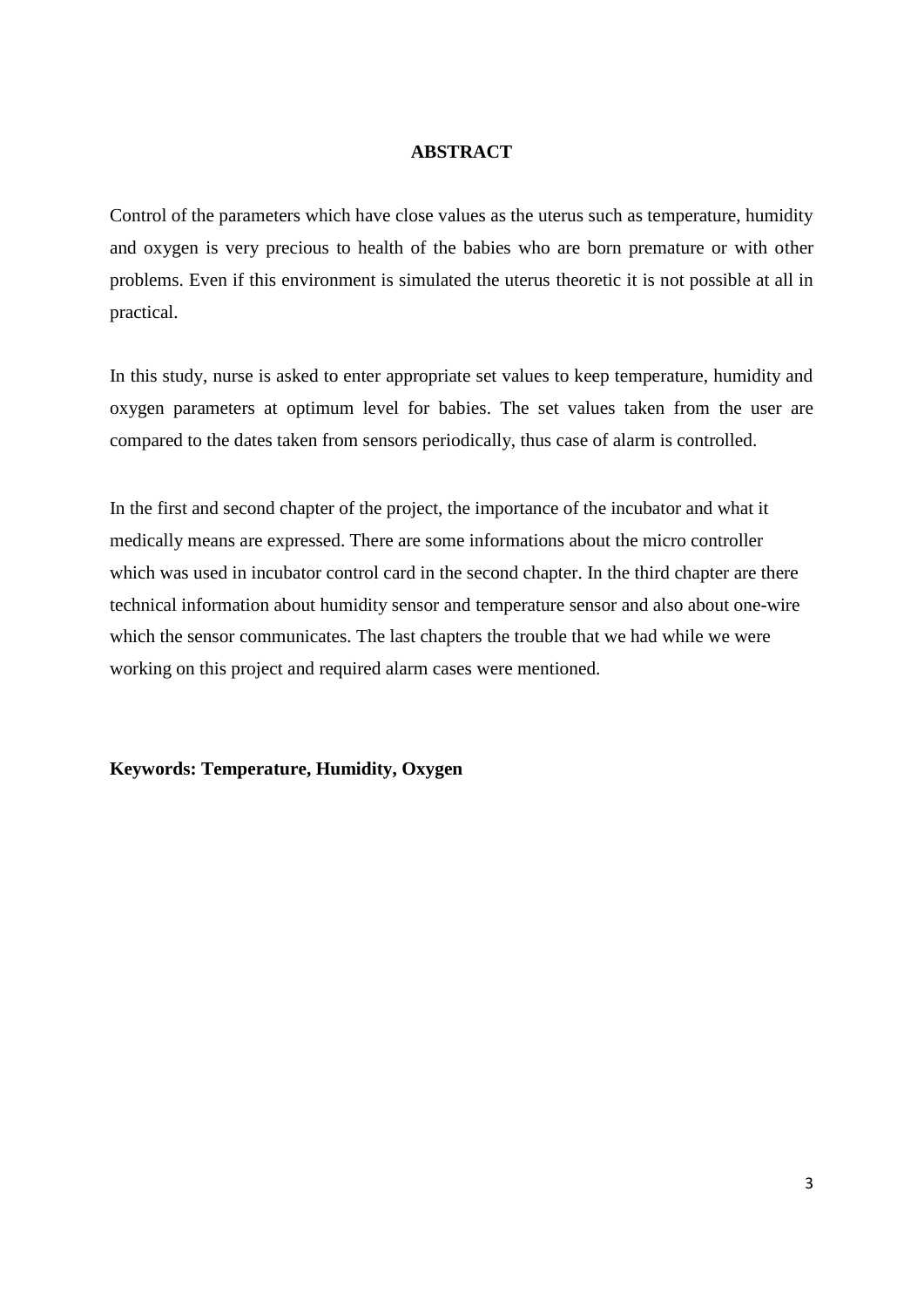#### **ÖZET**

Erken veya sorunlu doğan bebeklerin anne rahmindeki ortama benzeyen sıcaklık, nem ve oksijen gibi önemli parametrelerin kontrolü bebe in sa lı 1 açısından önem te kil etmektedir. Bu ortam teorikte anne rahmine benzetilse bile pratikte tamamen mümkün olamamaktadır.

Bu çalı mada sıcaklık, nem ve oksijen parametrelerini bebek açısından optimum düzeyde tutabilmek için hem ireden uygun set de erinin girilmesi istenilmektedir. Kullanıcıdan alınan set de eri periyodik olarak sensörlerden alınan bilgiler ile kar ıla tırılarak alarm durumları kontrol edilmektedir.

Projenin ilk ve ikinci bölümünde küvözün önemi ve tıbbi açıdan ne anlama geldi i ifade edilmektedir. Üçüncü bölümünde ise küvöz kontrol kartında kullanılan mikrodenetleyici hakkında bilgiler verilmi tir.Dördüncü bölümünde sıcaklık sensörü ve nem sensörüyle ilgili teknik bilgiler bulunmaktadır. Ayrıca sensörün haberle ti i one-wire hakkında bilgiler mevcuttur.Son bölümde projeyi gerçekle tirirken çekti imiz zorluklar ve gerekli alarm durumlarından bahsedilmi tir.

**Anahtar Kelimeler : Sıcaklık, Nem, Oksijen**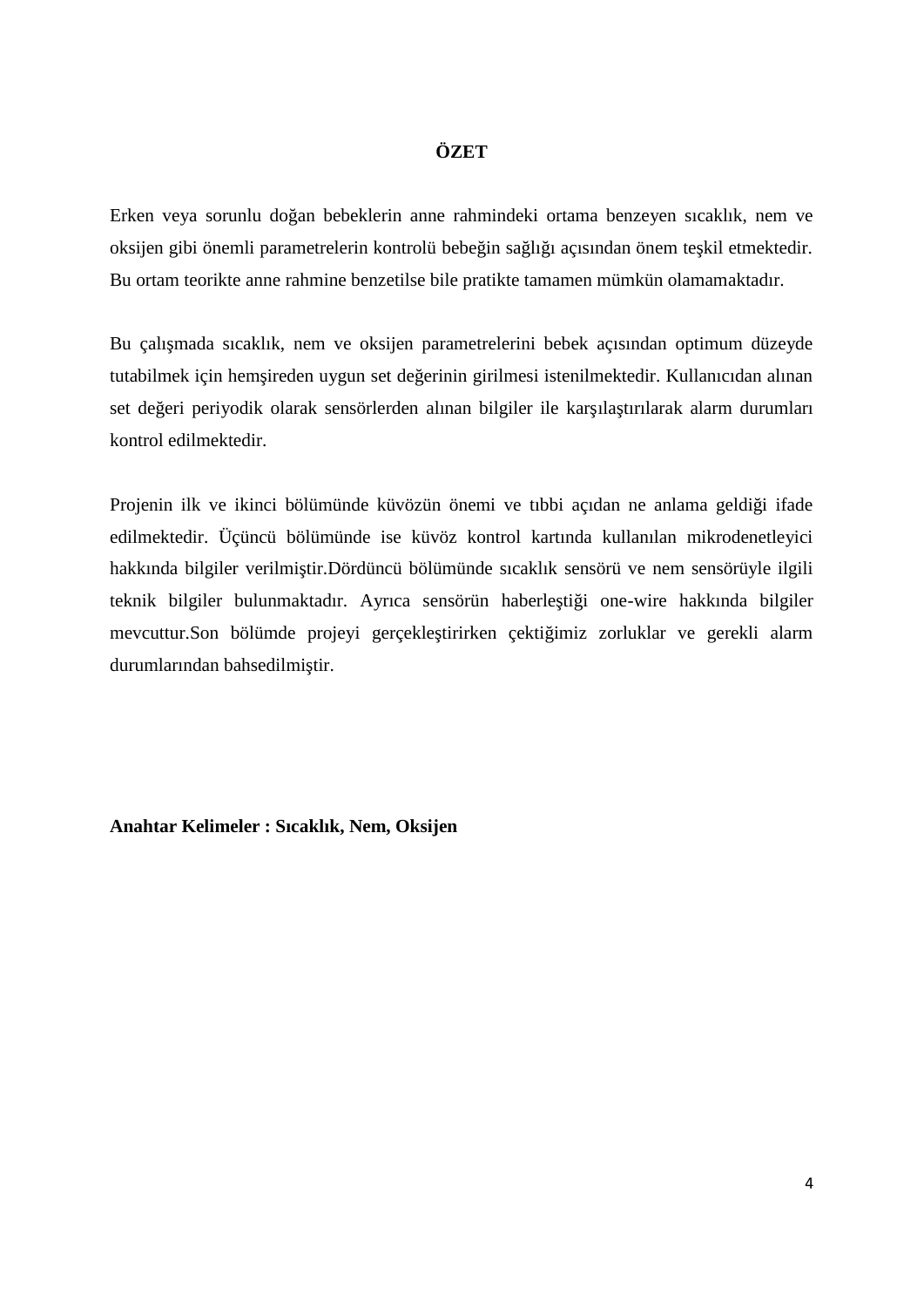# **CONTENTS**

| CHAPTER 4: [SHT11] Humidity Sensor and [DS18B20] Temperature Sensor  18 |  |
|-------------------------------------------------------------------------|--|
|                                                                         |  |
|                                                                         |  |
|                                                                         |  |
|                                                                         |  |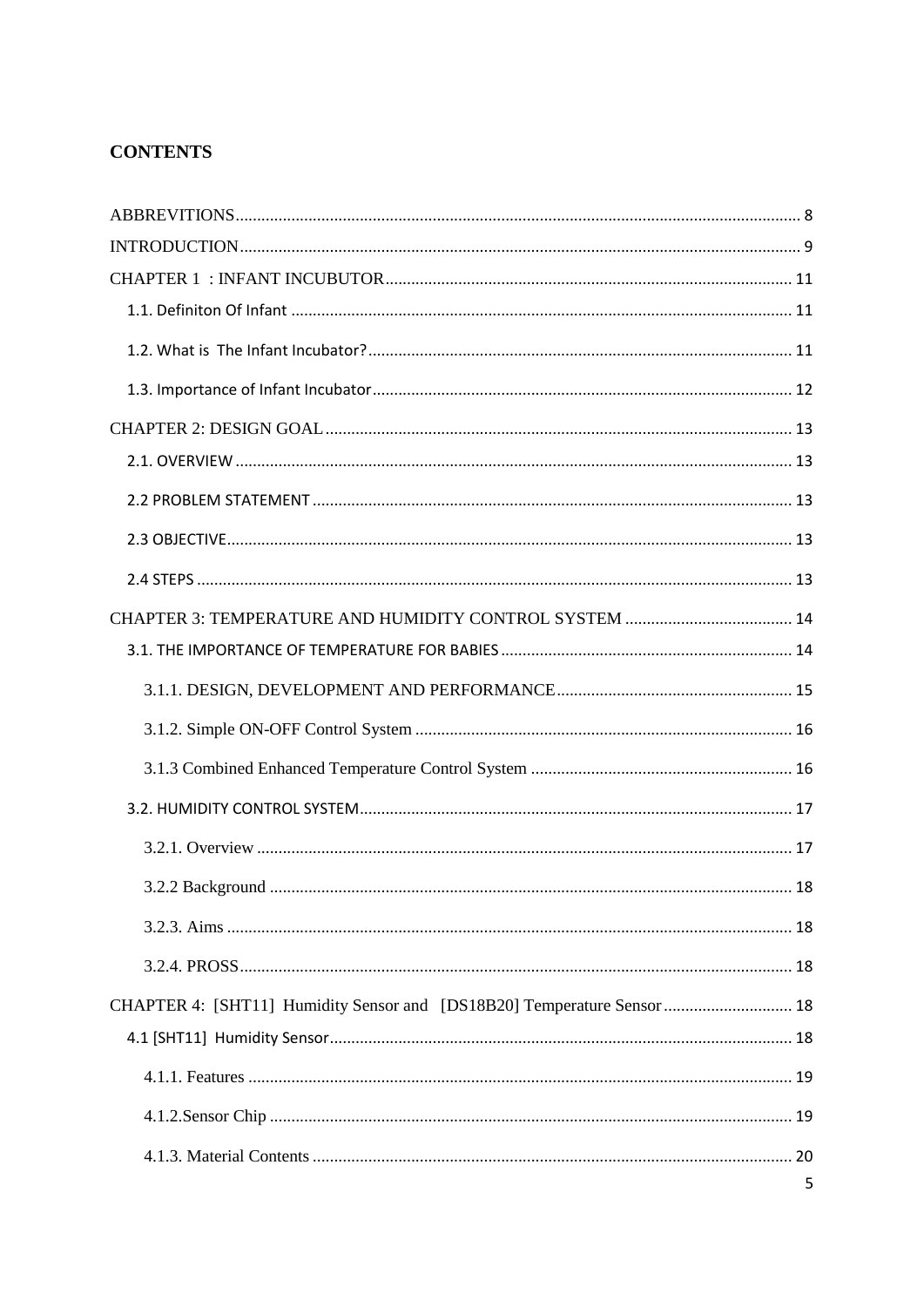| 6 |
|---|
|   |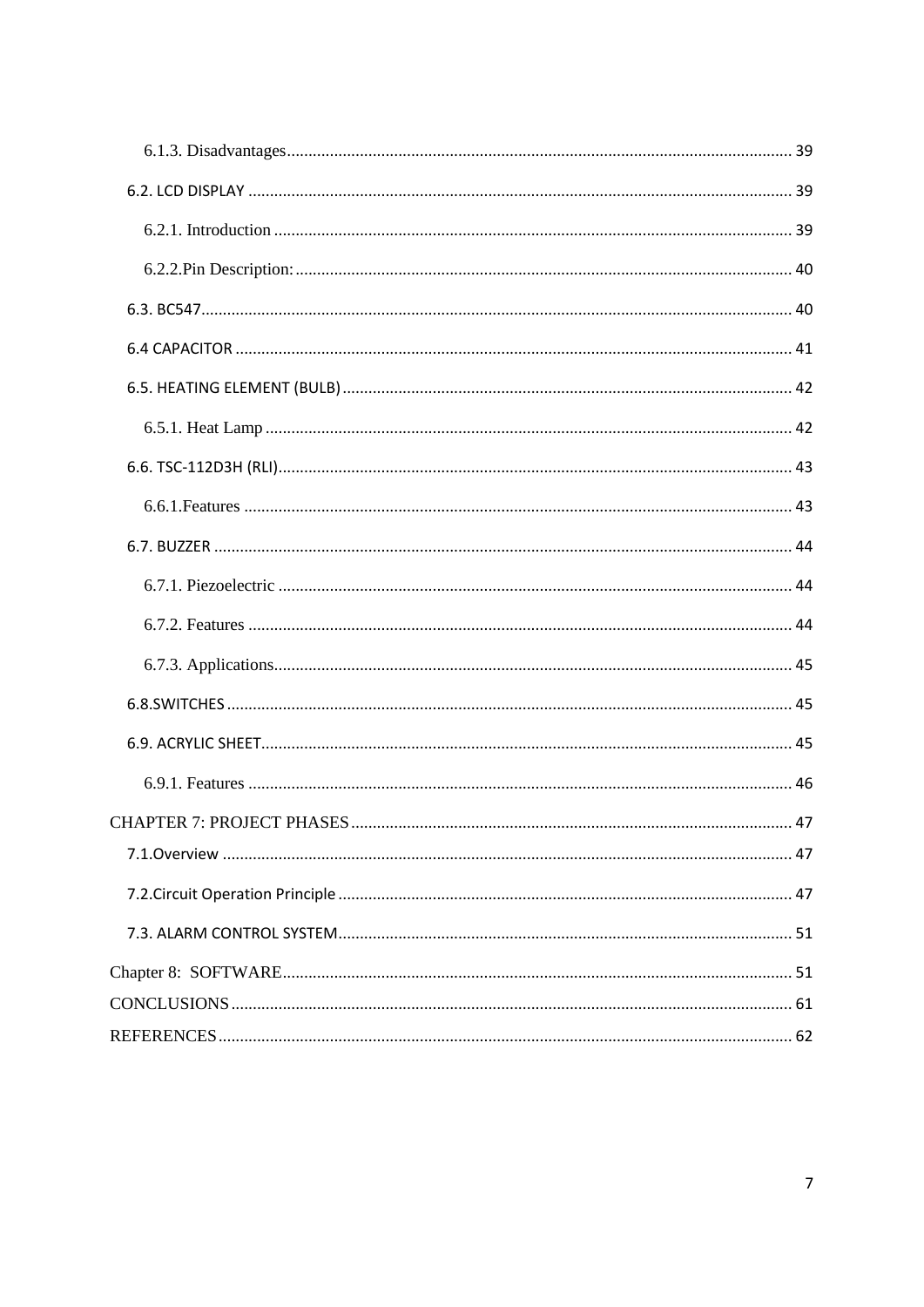#### **ABBREVITIONS**

**RH: Relative Humidity PWM: Pulse Width Modulation TEWL: Transepidermal Water Loss LCC: Leadless Chip Carrier NV: Nonvolatile CPU: Central Processing Unit CRT: Cathode Ray Tube RAMs: Random-Access Memories ROMS: Read-Only Memories BAN: Body Area Network SFR: Special-Function Registers**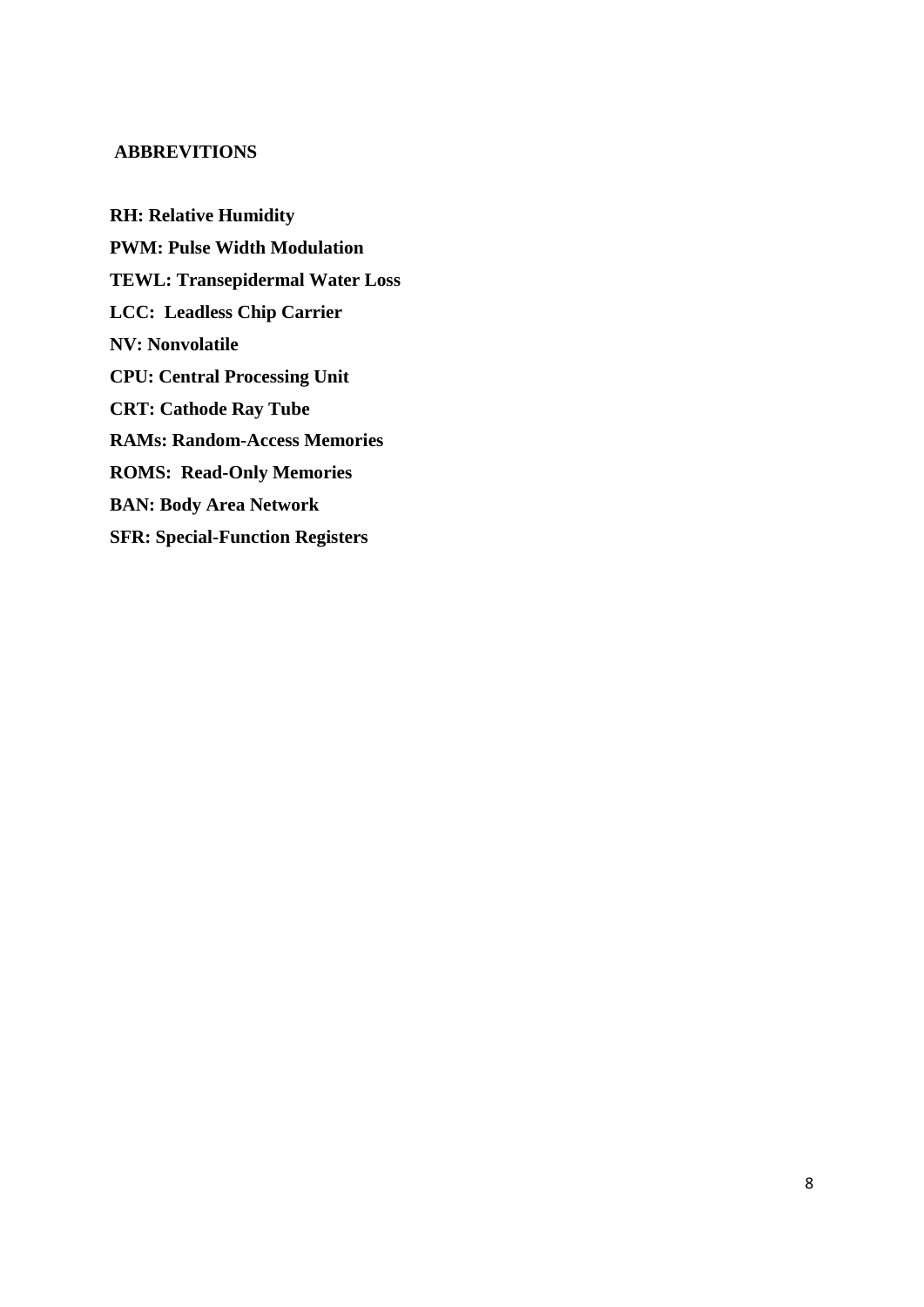#### **LIST OF FIGURES**

| Fig.13: Some Examples For uC-Based Biomed Devices / Applications25 |  |
|--------------------------------------------------------------------|--|
|                                                                    |  |
|                                                                    |  |
|                                                                    |  |
|                                                                    |  |
|                                                                    |  |
|                                                                    |  |
|                                                                    |  |
|                                                                    |  |
|                                                                    |  |
|                                                                    |  |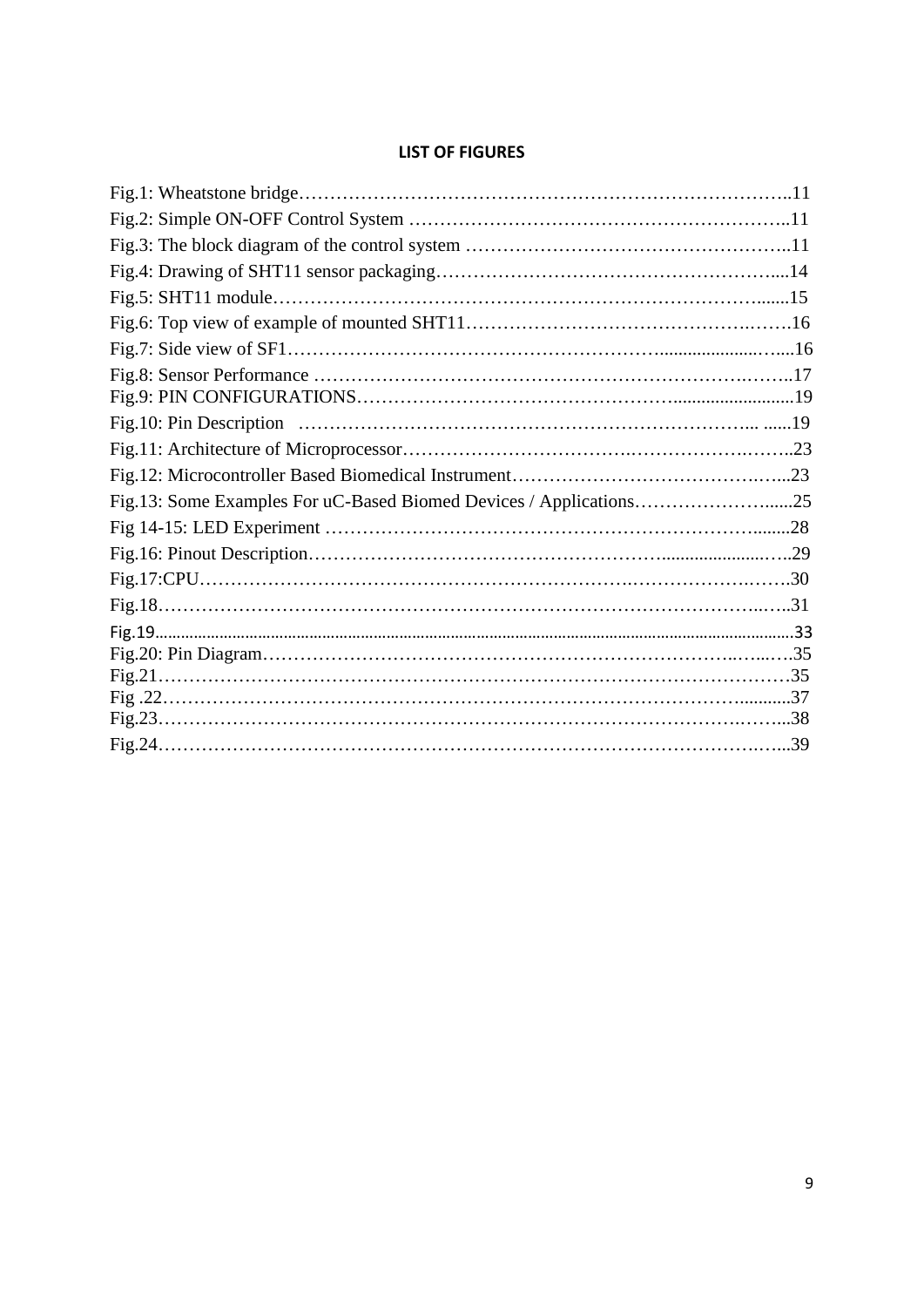#### **INTRODUCTION**

Of the four million babies worldwide who die in the first month of life, one million die on their first day. Preterm birth is related, directly or indirectly, to at least 25 percent of neonatal deaths, and low birth weight newborns are at the greatest risk.

Incubators provide prevent heat loss to significantly and warmth improve survival rates. The use of air-heated incubators has been the standard method of providing a stable, thermal environment for the newborn infant at risk.

Humidity and Temperature play an important part in our environment. Changes in temperature and humidity can project is to control relative humidity, the heat of a given environment such as baby incubator.

Temperature regulation is one of the most important factors affecting. Infants typically lose heat to their environment in four different ways: through convection, conduction, evaporation, radiation. Premature infants, as compared to term infants, are at an even greater disadvantage in temperature maintenance, because of the larger skin surface area to body mass ratio, decreased subcutaneous fat. Hence, the normal surge in metabolic rate that occurs after birth is reduced in preterm infants, resulting in limited heat production.

A microcontroller is used to control the temperature in a baby incubator. The temperature had to be kept constant at 36.9 C as in mother's womb. The system will function as stated in the programming code of microcontroller in order to keep the temperature stable. A simple temperature controller which has least complex circuitry has to be designed so that it saves space and be more reliable for an incubator.

Present design which uses microprocessor as main controller in digital signal processing combined with complex combinational logic circuit are redundant and needs to be improved in the sense of functionality. Therefore, the replacement of microcontroller with an Aurduino microcontroller is prudent action due to its efficiency, reliability especially in an incubator.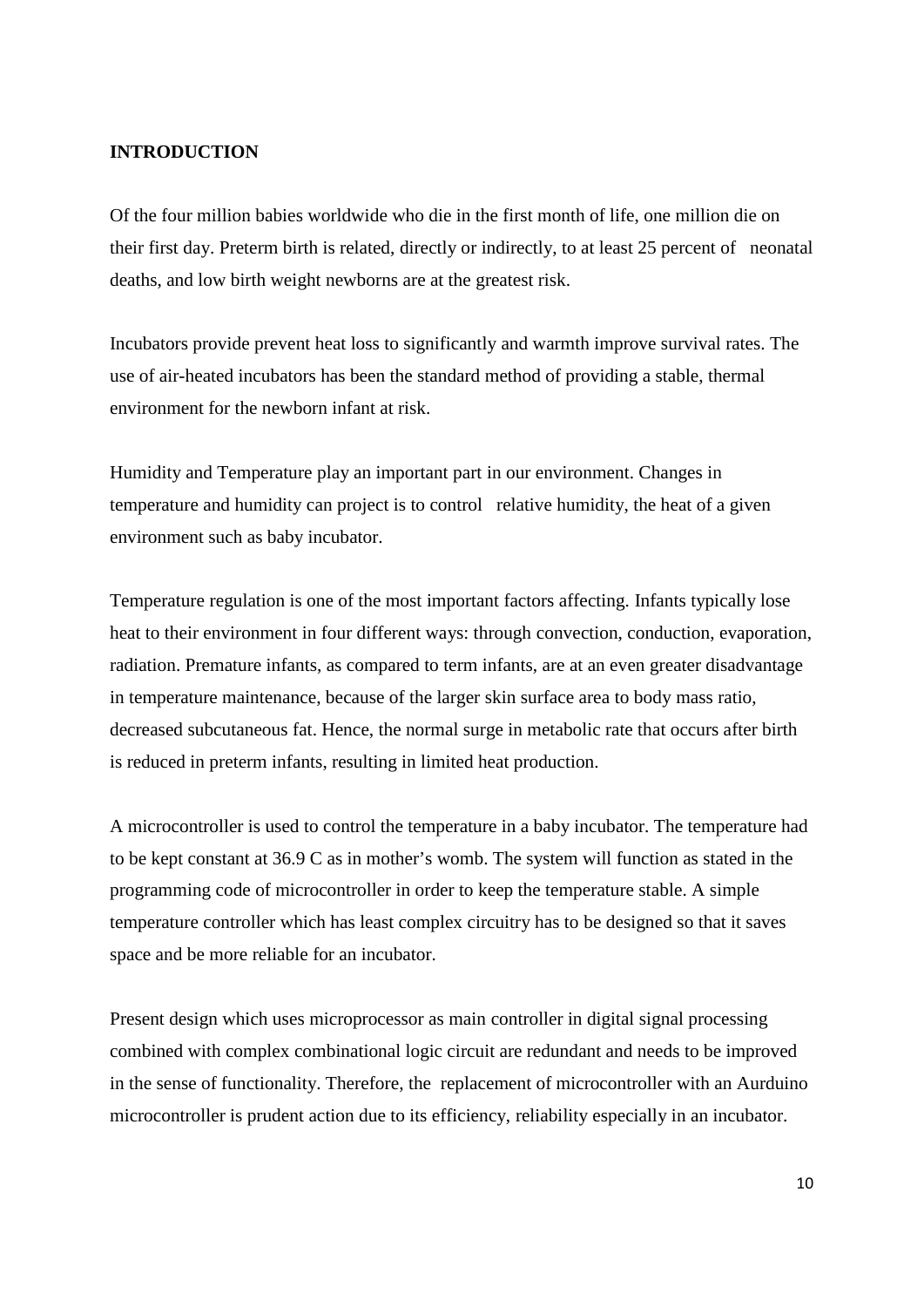# **CHAPTER 1 : INFANT INCUBUTOR**

#### **1.1. Definiton Of Infant**

A premature infant is a baby born before 37 completed weeks of gestation so; more than 3 weeks before the due date. Premature infants are at greater risk for short and long term complications, impediments and including disabilities in growth and mental development.



#### **1.2. What is The Infant Incubator?**

Infant incubator is a biomedical device which provides humidity, warmth, and oxygen all in a controlled environment as needed by the new born. You can consider as therapy device.

A baby incubator is an infant stimulating systems used for intensive care of the, premature, newborn or sick baby. It provides spacious clean and sterile ambient conditions for the promoters and newborns.

The our incubator environment provides stable and a homogeneous temperature a relative humidity (RH) level and atmospheric gas concentration for intensive care of the premature baby usually the controller used in the baby incubator is a microcontroller.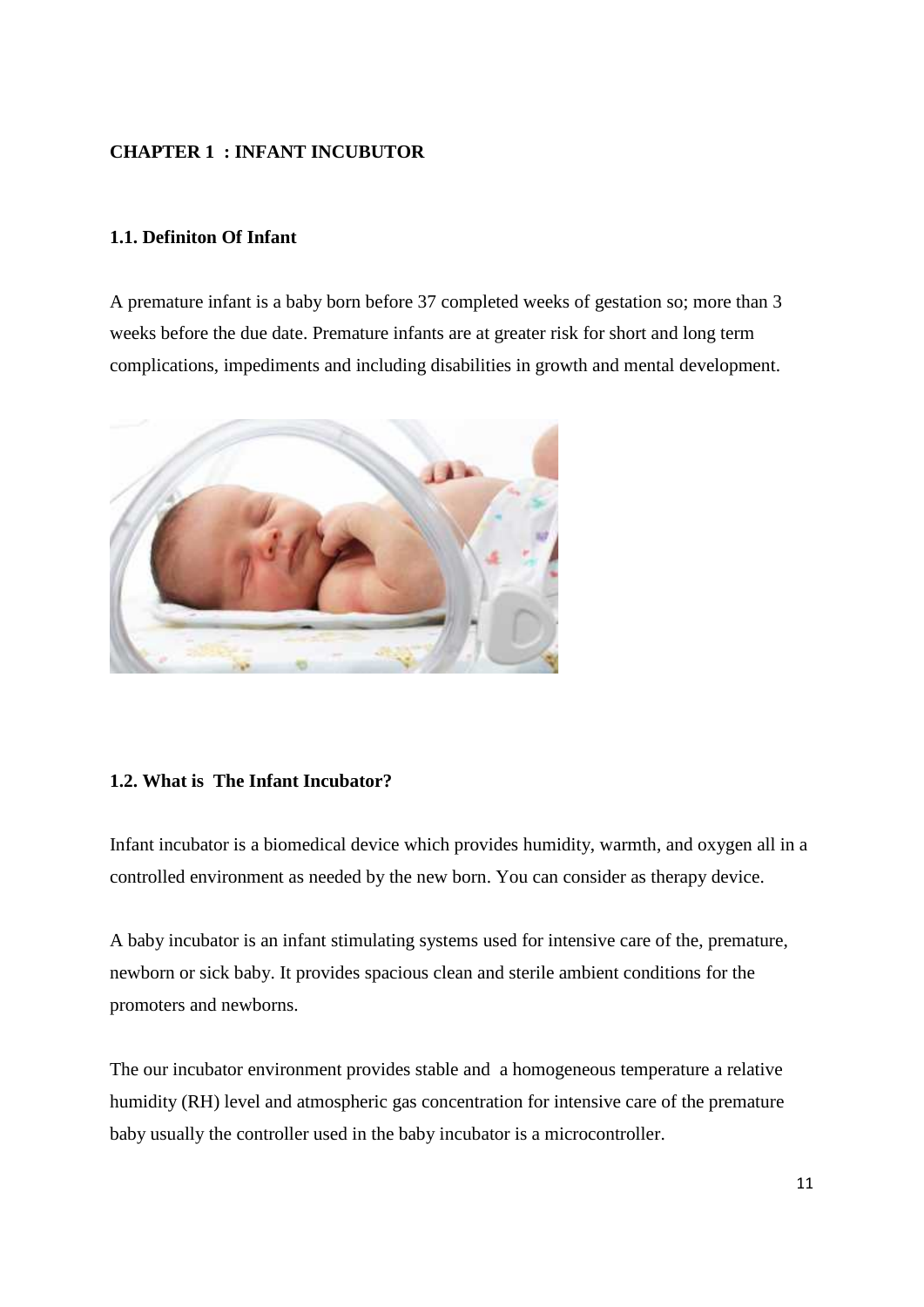# **1.3. Importance of Infant Incubator**

In baby incubator Humidity control is very important. And therefore we want to control the Humidity according to our requirements. Humidity controller can be done by using an electronic circuit, a microcontroller and a microprocessor.



Infant Incubutor Device

Temperature regulation is one of the most important factors affecting survival in newborn infants. Infants typically lose heat to their environment in four different ways: through convection, conduction, evaporation radiation. Incubators provide warmth and prevent heat loss to significantly improve survival rates.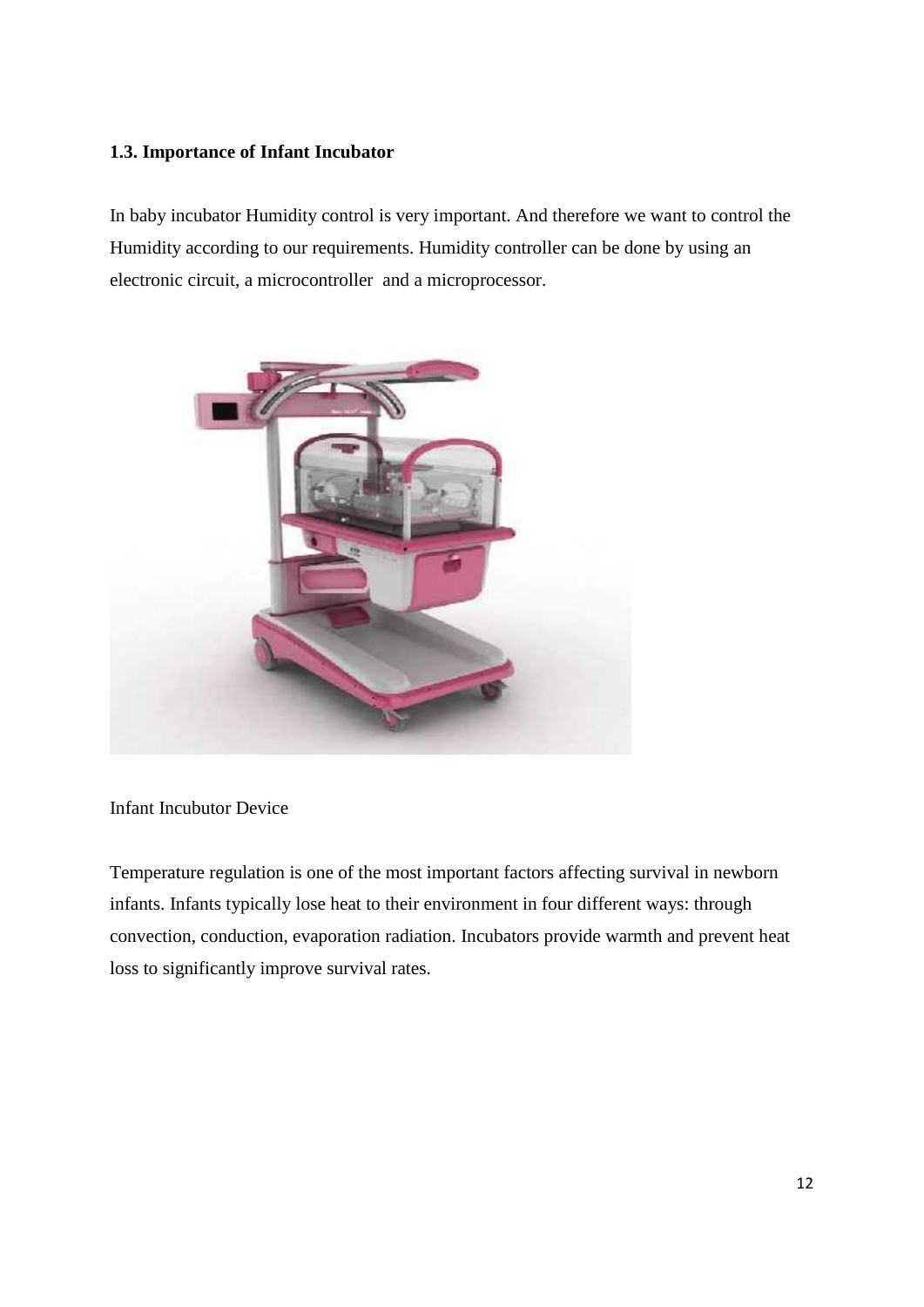#### **CHAPTER 2: DESIGN GOAL**

#### **2.1. OVERVIEW**

This project is to design a temperature controller and a humidity controller to be used to control the temperature and humidity status. A baby incubator is an infant stimulating system used for intensive care of the newborn, premature or sick baby. It provides a clean and a safe environment, which has fresh air, clean and sterile ambient conditions for the babies. Usually the controller used in the baby incubator is a Microcontroller.

#### **2.2 PROBLEM STATEMENT**

Premature or babies are unable to keep themselves sufficiently warm. They are also very weak and recipient to infections. An incubator is a special type of a coat which provides an ideal environment for the baby. It tries to stimulate the conditions as inside the mother's womb.

#### **2.3 OBJECTIVE**

The main objective of our graduation project is to design a baby incubator with humidity control and temperature control using a microcontroller (PIC16F877A) or Aurduino Microprocessor, while monitoring the incubator temperature and humidity.

#### **2.4 STEPS**

• Search for information related to required environment, for example the size of the baby Incubator, function of the incubator and any information related to our project.

•We searched for the equipment and materials required for our project.

• Build an incubator that is suitable and functions that the same as available incubator.

• Designed the PIC16F877A or Aurduino Microcontroller programming code according to the specification of temperature and humidity control in C basic language software.

• Program the microprocessor is according to the specifications of the temperature and humidity control system. Administer the circuit and build the model of incubator that is suitable for our environment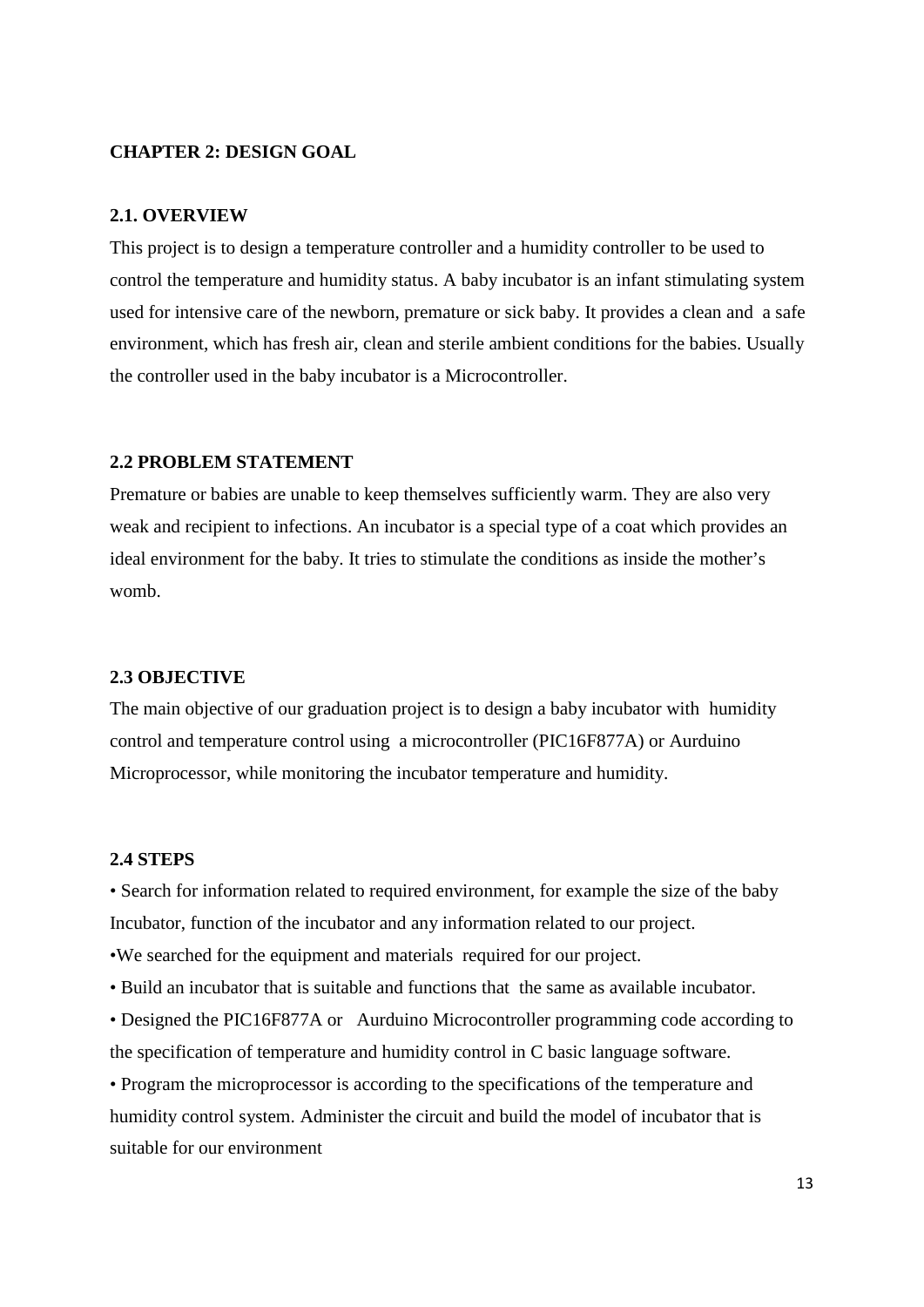#### **CHAPTER 3: TEMPERATURE AND HUMIDITY CONTROL SYSTEM**

#### **3.1. THE IMPORTANCE OF TEMPERATURE FOR BABIES**

Temperature plays an important part in our environment. Changes in temperature setting can affect the behavior of human beings, plants and even materials such as semiconductors. Our Graduation Project is to control the temperature of a given environment such as baby incubator. Incubators provide warmth and prevent heat loss to significantly improve survival rates. The use of air-heated incubators has been the standard method of providing a stable.

A microcontroller is used to control the temperature in a baby incubator. A simple temperature controller which has least complex circuitry has to be designed so that it saves space and be more reliable for an incubator. Present design which uses microprocessor as main controller in digital signal processing combined with complex combinational logic circuit are redundant and needs to be improved in the sense of functionality. Thus,replacement of microcontroller with an microcontroller is prudent action due to its efficiency and reliability especially in an incubator

Some (25%) of this deaths are caused due to complications of prematurity, most often due to improper heat regulation, water loss and neonatal jaundice. An infant incubator provides stable levels of temperature, relative humidity and oxygen concentration. Temperature control system is the most important part of a baby incubator which has to be maintained around 37oC. In the present work we have designed and developed an enhanced temperature control system incorporating a combination of Pulse Width Modulation (PWM) and simple ON-OFF control system, where thermistors have been used as temperature sensors. The range of variation of temperature against the set temperature (39C) has found to be 1oC which is tolerance. A temperature setting monitor has been designed through a circuit network incorporating a thermistor so that the voltage output is linearly related to the temperature. This allowed the use of a simple milli voltmeter to display the temperature directly through appropriate scaling. To ensure the safety of the premature an alarm circuit was designed which provides sound alarms for personnel attention if the temperature goes beyond a specified safe range, chosen here as 25oC – 39C.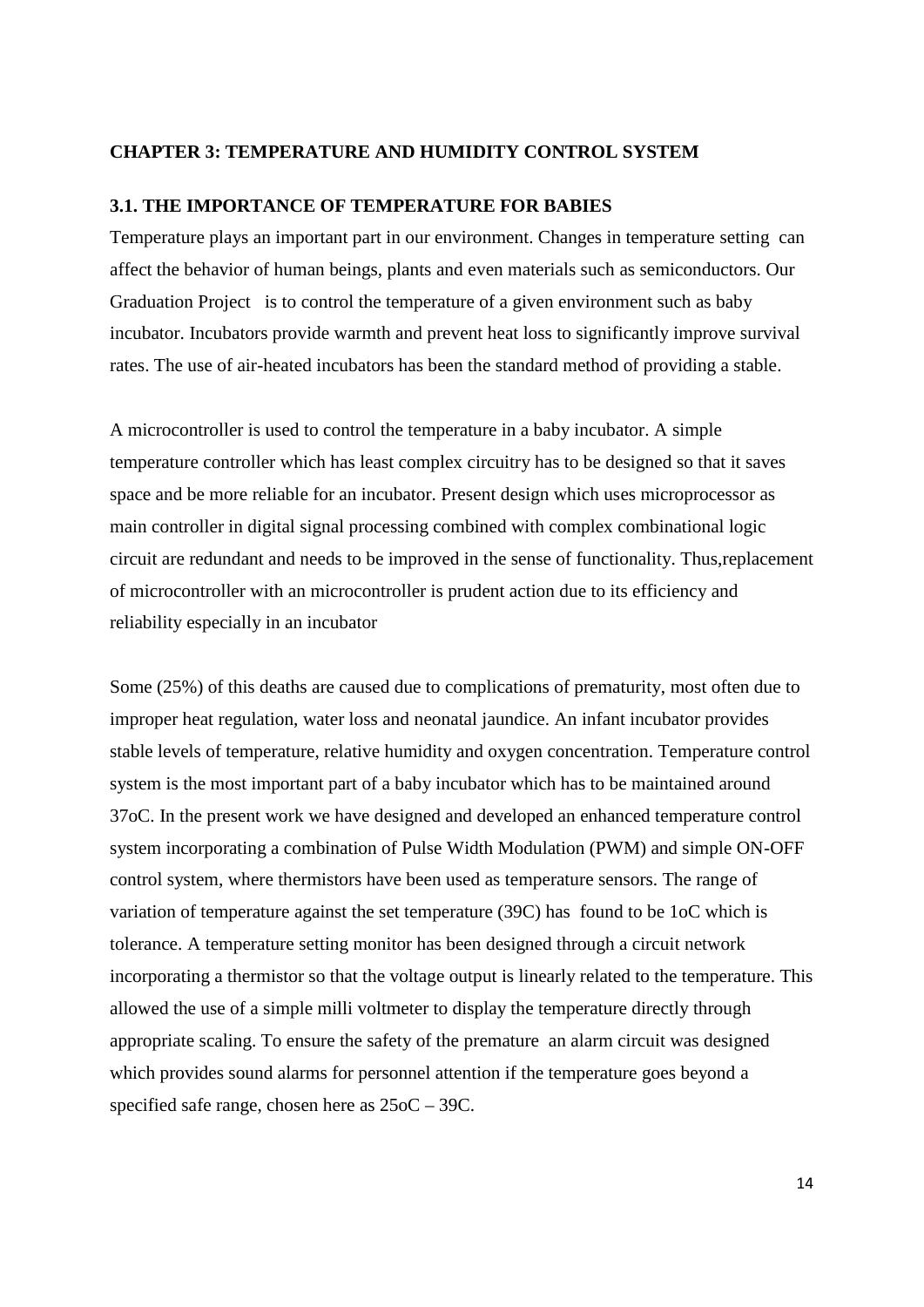#### **3.1.1. DESIGN, DEVELOPMENT AND PERFORMANCE**

The temperature of the baby incubator needs to be maintained at a constant level of 39oC. A temperature indicator together with an alarm for accidental failures is also needed. This was the main challenge of the present work. The performance of this combined system was satisfactory. We have also designed a temperature indicator using a simple milli voltmeter by linearizing the performance of thermistor in the range of temperature 25-39oC. This system also incorporates high temperature (39oC) and low temperature (25oC) alarm for medical attention in the case of accidental failure of the temperature regulation system. Selection of an appropriate temperature sensor is important for effective control of temperature in the incubator. Comparing the sensitivity and response time of available temperature sensors as like t hermocouple thermistor, RTD in the range of temperature 25- 39oC along with accuracy, repeatability, term stability, linearity, self heating; thermistor is the best choice in this case .

If the temperature falls below the set value appropriate amount of heat energy needs to be supplied in the incubator to maintain the temperature at that level. This can be done by a simple turn OFF and ON control system which will turn OFF the heater when the temperature is below the set level and turn ON otherwise.,

Wheatstone bridge, as shown in Figure.1, rather than in a voltage divider circuit. Firstly a balance is obtained through adjustments of the resistors in the other arms . The unbalanced output voltage of the bridge in figure 1. was used to give a measure of the temperature change. It is well known that this sensitivity is the greatest when R2 is almost equal to R4 . So, the selection of the value of R1, R2 and R3 depends on the resistance of the thermistor. To select the value of the resistance now we need to know the response of the thermistor that is to be used with the change in temperature. Figure. 1 shows a graph of the resistance of a 4.7k thermistor with temperature. It can be seen that the resistance of the thermistor changes between 4.4K -3.2K in the range of temperature between 31-39oC. The average resistance in that range is 3.85K A resistor of this value is not practically available so we have used  $4K$  in the bridge circuit for R2.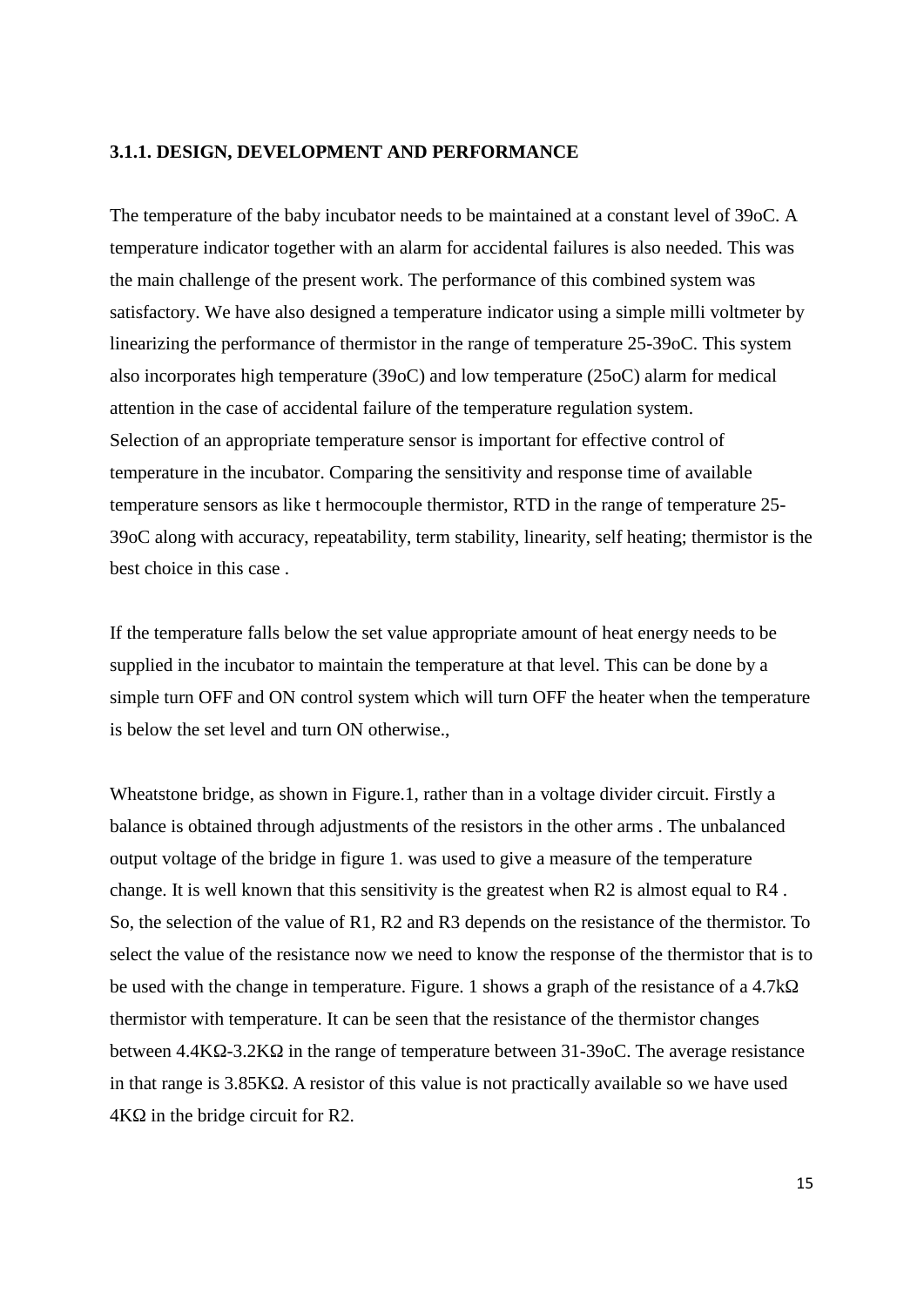

**Wheatstone bridge, as shown in Figure.1**

# **3.1.2. Simple ON-OFF Control System**

Block diagram of a simple ON-OFF control circuit is showed below in Fig. 2.



# **Fig.2**

#### **3.1.3 Combined Enhanced Temperature Control System**

The block diagram of the control system is showned in Fig.3



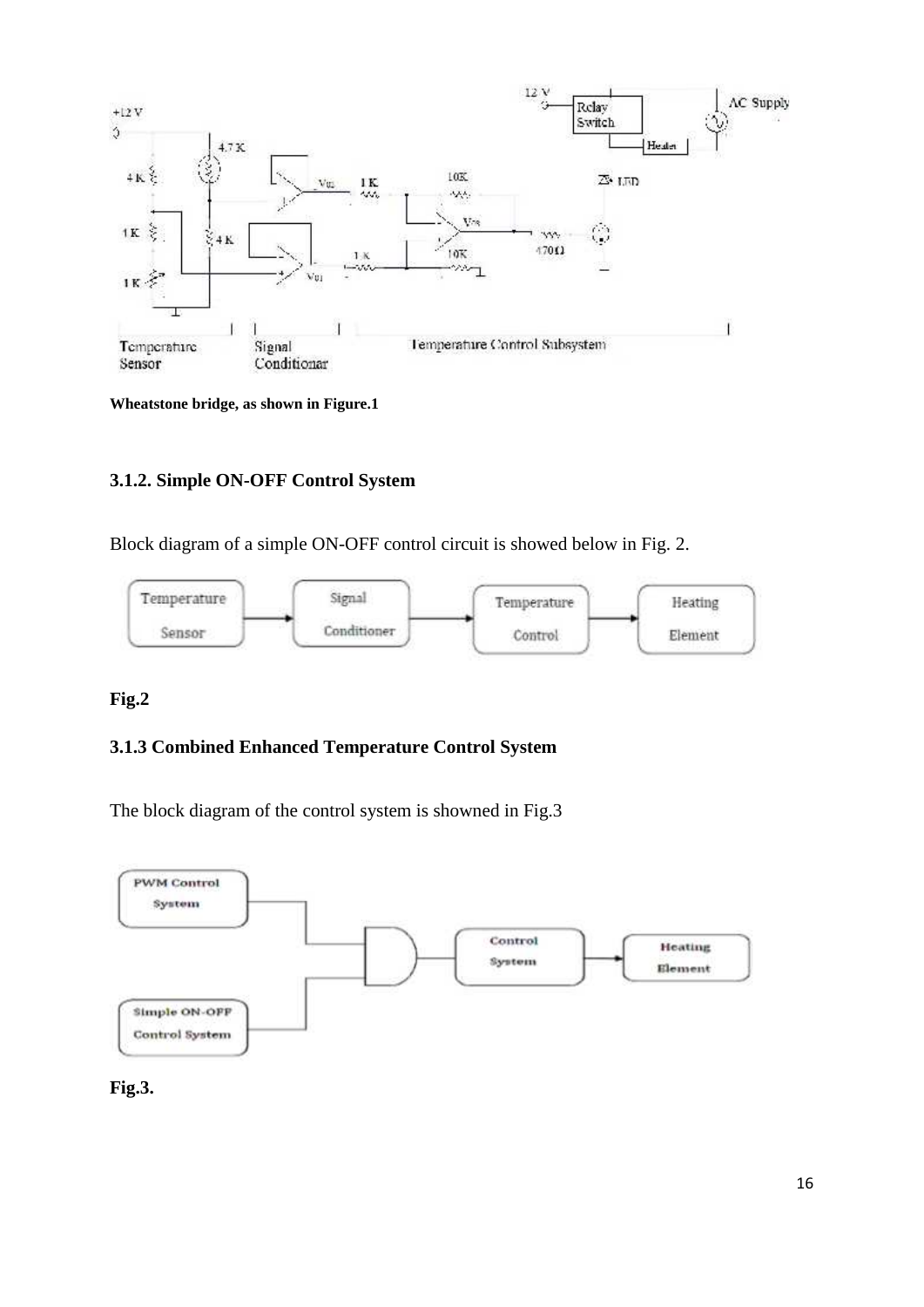As long as the output of the Simple OFF-ON circuit is high the output of the AND gate followed the PWM. So, the duty cycle of the heater or the amount of heat energy delivered is controlled by the output of the PWM, that work off to a low value near 39oC. When the temperature reaches the set temperature the output of the simple ON-OFF control circuit becomes zero which forces the output of the AND gate to zero and overrides the PWM. So, it finally shuts down the heater at the set temperature (39oC). However, the temperature overshoots a little due to thermal inertia, but because of the reduced heating before switching off the overshoot is much less than that encountered in a simple ON-OFF system described before. The complete circuit diagram of this combined enhanced temperature control system is shown in Fig.3.

#### **3.2. HUMIDITY CONTROL SYSTEM**

#### **3.2.1. Overview**

Humidification is the process of adding moisture over and above that which is already naturally present in the environment. Humidity is a measure of the moisture content of the air and can be measured as absolute humidity or relative humidity. It is this value which is of most clinical significance to the preternatural infant. Relative humidity is high dependent upon air temperature as the higher the temperature the greater the capacity of the air to hold water vapor.

In this work we were developed a micro controlled system devoted to the newborn incubator, in order to check the conditions of the environment provided to the premature babies a humidity control system and software that carries out the reading of the sensors. With water and humidity control, if it put up inside established band of comfort by standard. Two microprocessed, similar newborn incubator were used, for the realization of the measurements, being that one of the newborn incubator used distilled water and other one was valued without water. The measures were collected to each 3 minutes during 98 hours. The relative humidity inside premature incubator without water and with water but, without humidity control, goes out from the band of comfort established by standard.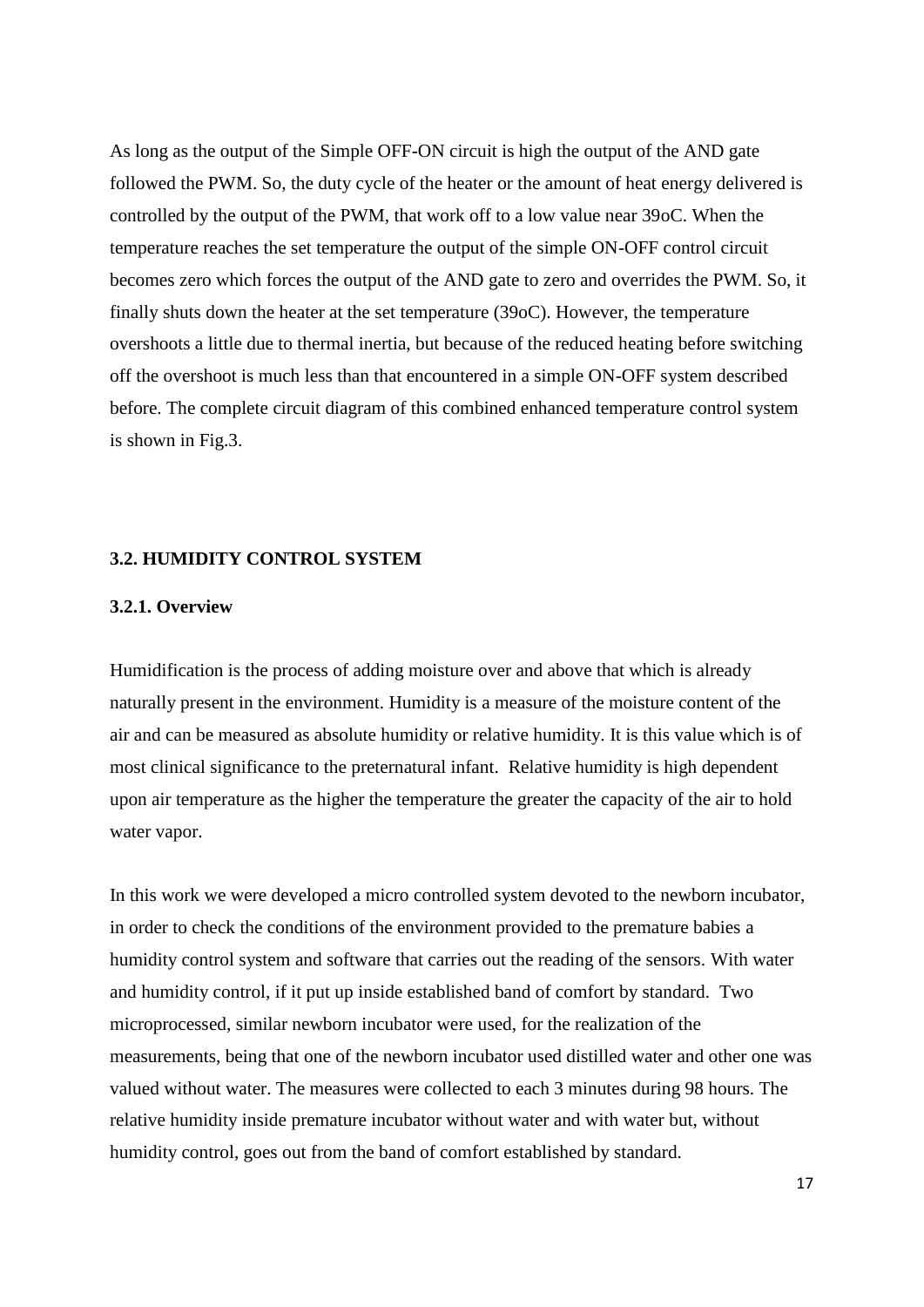#### **3.2.2 Background**

NICU are now caring for more and more extremely immature, very low birth weight infants. Evidence shows that when these infants are nursed naked in unhumidified incubators, they are unable to maintain a normal body temperature. It is recommended that additional humidity be used for all infants below 37 weeks gestation, and below 1.30 kg birth weight, during the first week of life. Premature infants lose large amounts of heat due to the thin, poorly developed epidermis and a relatively large surface area in relation to body weight. The greatest source of heat loss is by evaporation. This occurs in the form of insensible water loss and is known as transepidermal water loss. Individual studies have shown the importance of high ambient humidity to prevent this water loss. Reduced significantly reduces electrolyte abnormalities and difficulties with fluid balance.

#### **3.2.3. Aims**

- $\checkmark$  Water loss reduce transepidermal
- $\checkmark$  Improved temperature control

#### **3.2.4. PROSS**

Studies have been showed where humidification is used there is reduced transepidermal and water loss improved temperature control reduced epidermal stripping and preservation of skin tolerance reduced infection improved surviving and reduction in morbidity.

#### **CHAPTER 4: [SHT11] Humidity Sensor and [DS18B20] Temperature Sensor**

# **4.1 [SHT11] Humidity Sensor**

SHT11 is Sensirion's family of surface mountable relative temperature and humdirty sensors. The sensors integrate sensor material signal processing on a fine foot print and provide a fully calibrating digital output. A unique capacitive sensor elements are used to measure the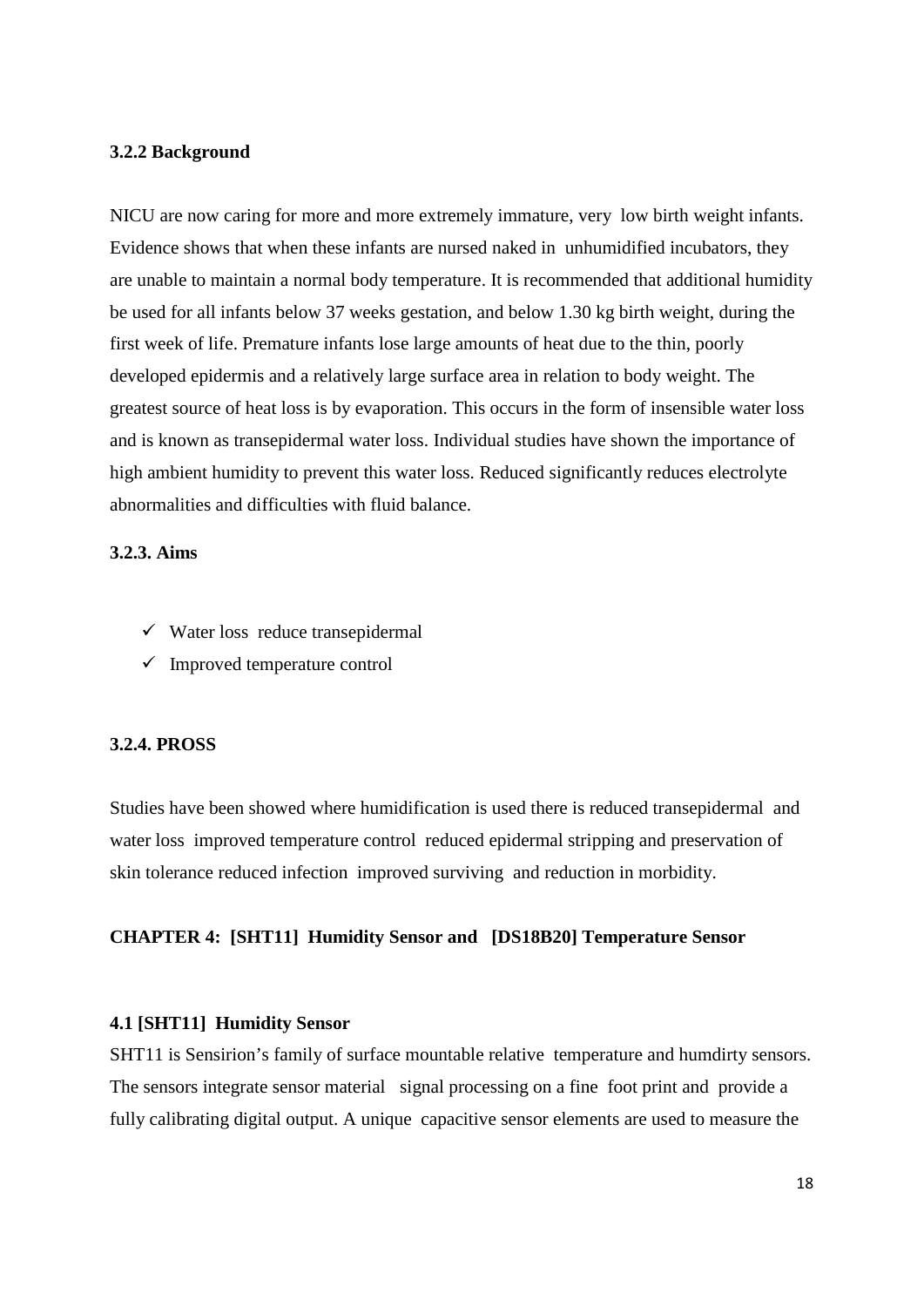temperature while relative humidity is measured by a band-gap sensor. SHT11 is support in a surface-mountable LCC which is approved for standard reflow soldering processesing.

#### **Dimensions**



**Figure 4: Drawing of SHT11 sensor packaging, dimensions in mm (1mm = 0.039inch). Sensor label gives "11" for SHT11 as an example. Contacts are assigned as follows: 1:GND, 2:DATA, 3:SCK, 4:VDD**

#### **4.1.1. Features**

Energy of consumption: 80uW (at 12bit, 3V, 1 measurement / s) Range of RH operating : 0 - 100% RH Range of T operating :  $-40 - +125$ °C (-40 -  $+257$ °F) Time of RH response : 8 sec (tau63%) Output: digital (2-wire interface)

#### **4.1.2.Sensor Chip**

SHT11 V5 – for which this datasheet applies – features a version 4 Silicon sensor chip. Besides the temperature and humidity sensors the chip contains an amplifier, A/D converter, digital and memory interface. V5 sensors can be identified by the alpha-numeric traceability code on the sensor cap – see example "A5Z" .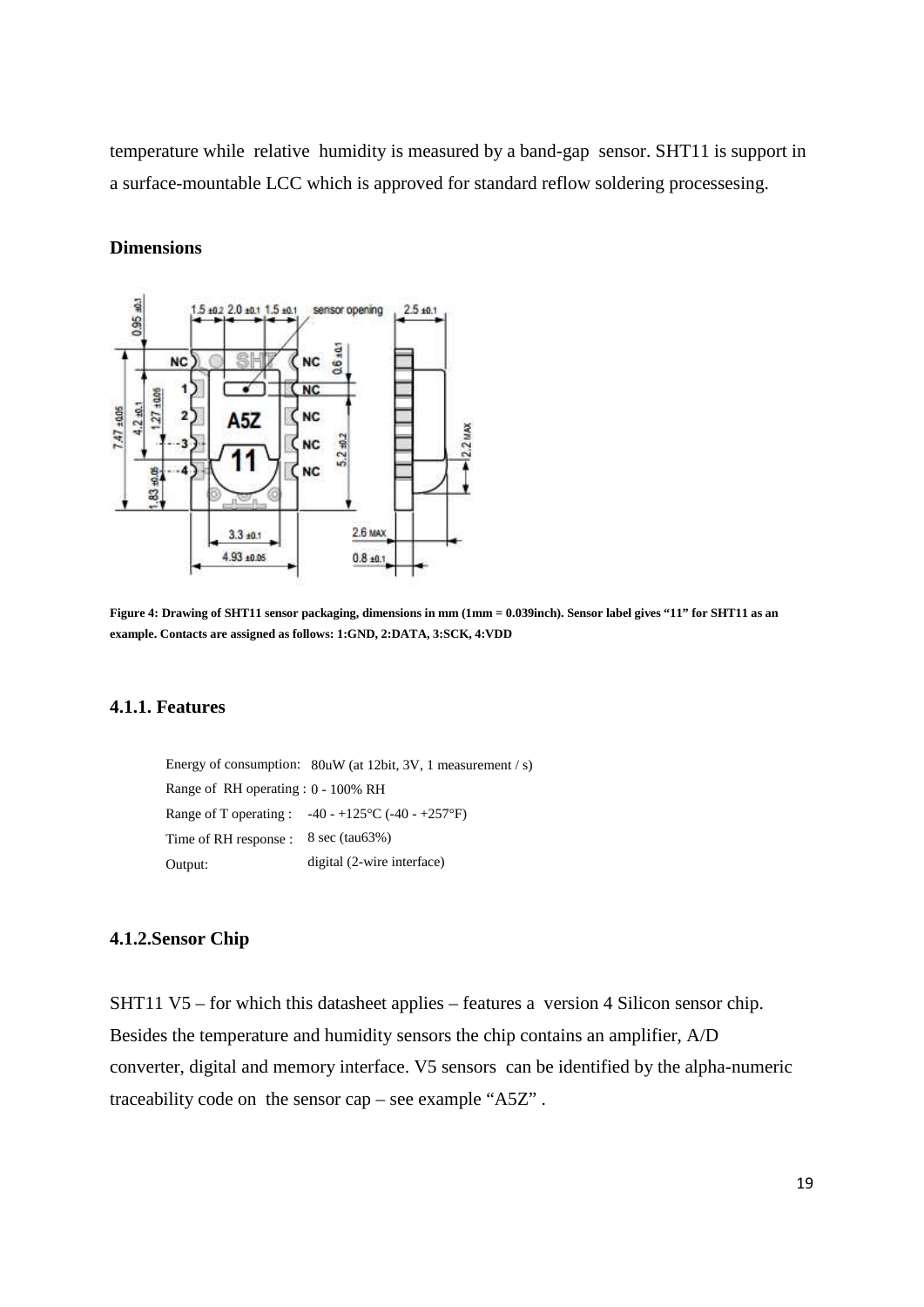#### **4.1.3. Material Contents**

While the sensor is made of a CMOS chip the sensor housing consists of an LCP cap with epoxy glob top on an FR4 substrate. The device is fully RoHS and WEEE compliant, thus it is free of Pb, Cd, Hg,  $Cr(6+)$ , PBB and PBDE.

#### **4.1.4. Connections**

VDD **SHT11 Module** Microcontroller Pins 330 4.7K DATA -CLOCK -

**Fig.5**

#### **4.1.5. Temperature Effects**

Relative humidity reading strongly depends on temperature. Thus, it is essential to keep humidity sensors at the same temperature as the air of which the relative humidity is to be measured. In case of testing or qualification the reference sensor and test sensor must showed equal temperature to allow for comparing humidity readings. Measures to reduce heat transfer can be ventilation, reduction of copper layers between the SHT11 and the rest of the PCB or millinga slit into the PCB around the sensor (see Figure 6).

If the SHT11 shares a PCB with electronic components that produce heat it should be

The following diagram shows the connections required for the Sensirion SHT11 module.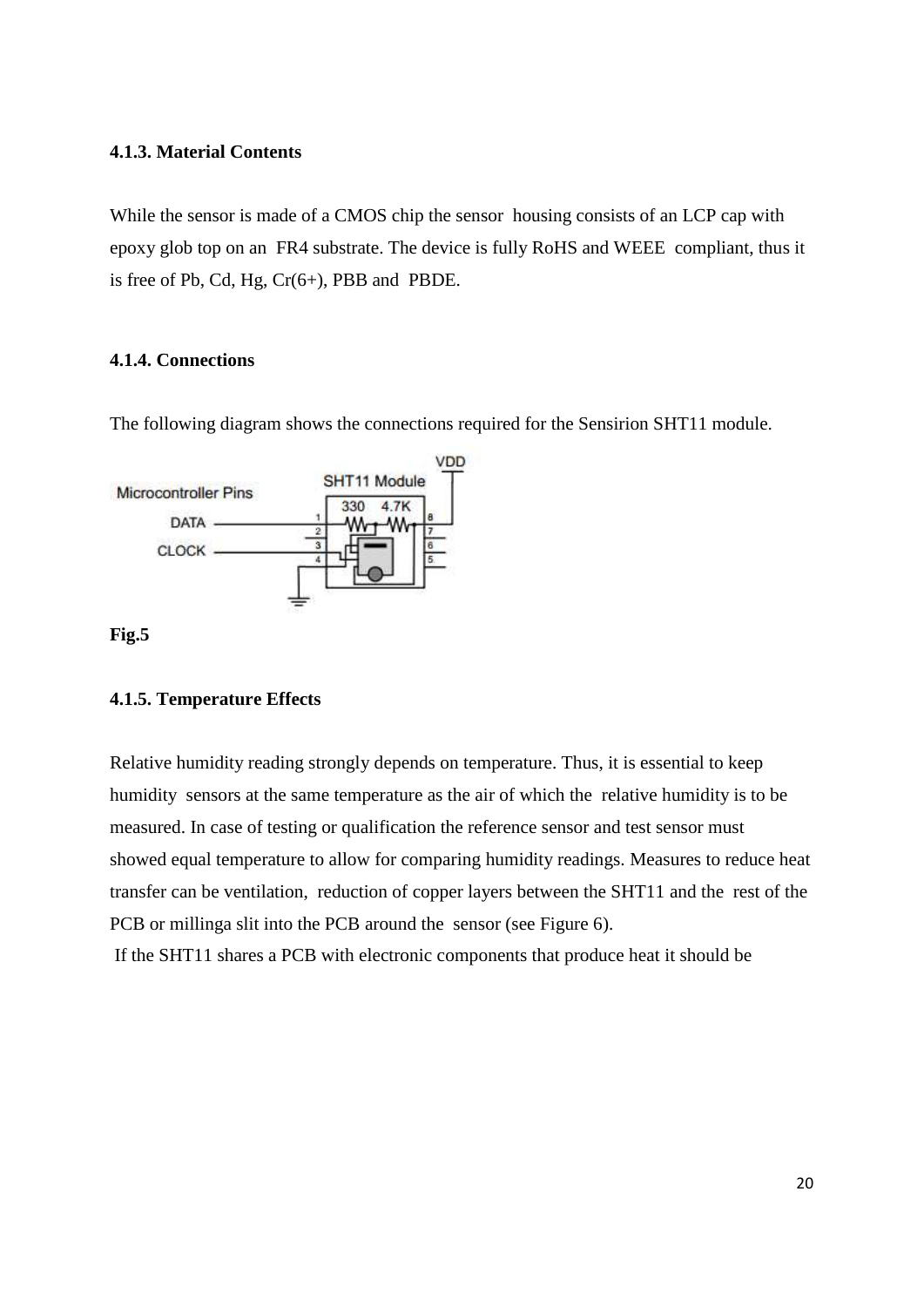mounted in a way that prevents heat transfer or keeps it as low as possible.



**Figure 6: Top view of example of mounted SHT1x with slits milled into PCB to minimize heat transfer**

#### **4.1.6. Membranes**

SHT11 doesn't contain a membrane at the sensor opening. But, a membrane may be add to prevent dirt and droplets from entering the housing and to protect the sensor. Sensirion recommends and supplies the SF1 filter cap for optimal IP54 protection Please compare Figure 7. It will also reduce peak concentrations of chemical vapors.



**Figure 7: Side view of SF1 filter cap mounted between PCB and housing wall. Volume below membrane is kept minimal.**

#### **4.1.7. All-Round Relative Humidity Sensor For Any Application**

SHT11 digital humidity and temperature sensor is the all-round version of the reflow solder able humidity sensor series that combines decent accuracy at a competitive price. The capacitive humidity sensor is available up to high volumes and every other sensor type of the SHT11, it is fully calibrated and provides a digital output.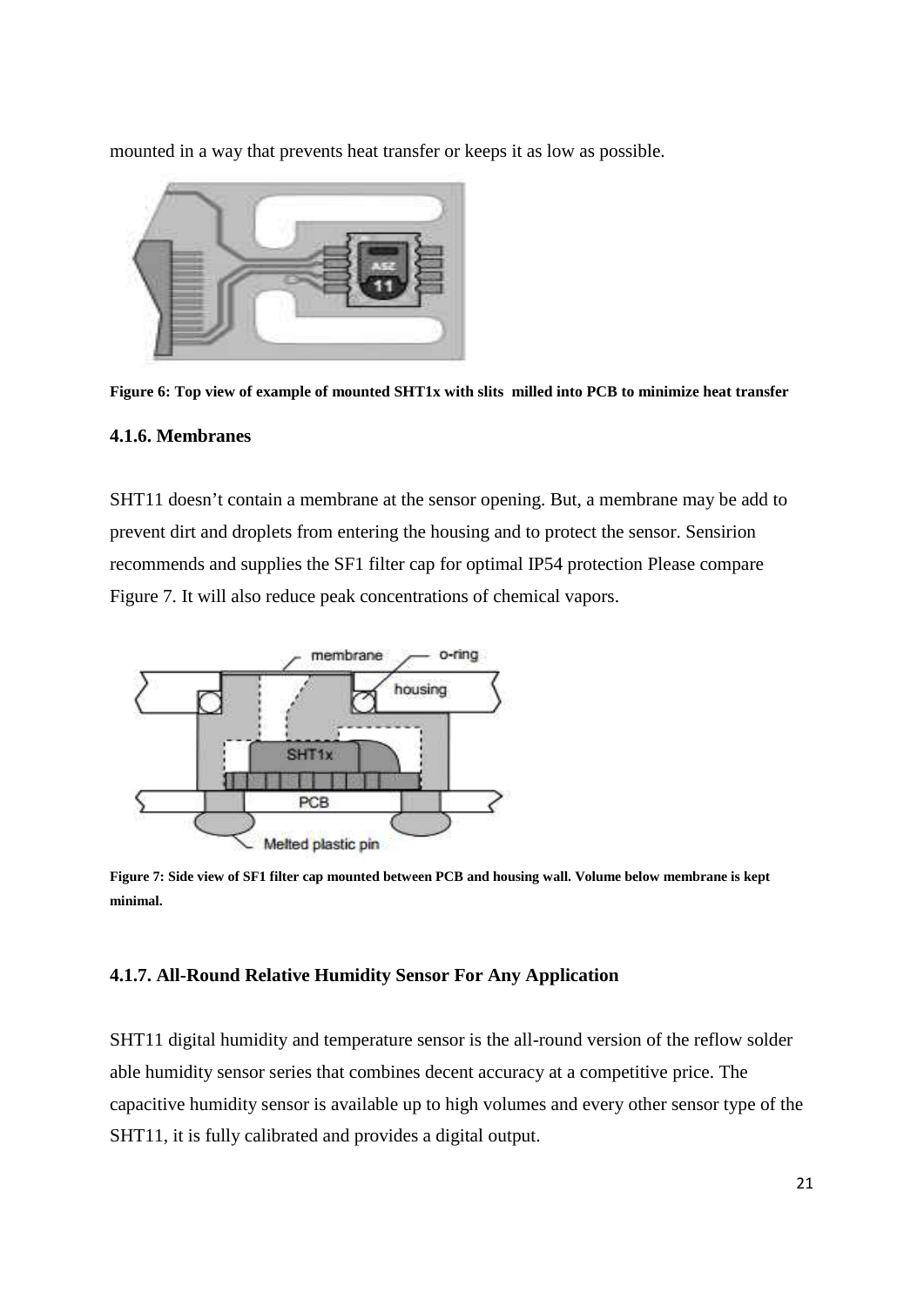# **4.1.8.Sensor Performance**

| Parameter                  | Condition  | min          | typ        | max  | Units  |
|----------------------------|------------|--------------|------------|------|--------|
|                            |            | 04           | 0.05       | 0.05 | %RH    |
| Resolution <sup>1</sup>    |            | 8            | 12         | 12   | bit    |
| Accuracy <sup>2</sup>      | typical    |              | ±4.5       |      | %RH    |
| <b>SHT10</b>               | maximal    | see Figure 2 |            |      |        |
| Accuracy <sup>2</sup>      | typical    |              | 13.0       |      | %RH    |
| SHT <sub>11</sub>          | maximal    | see Figure 2 |            |      |        |
| Accuracy <sup>2</sup>      | typical    |              | $+2.0$     |      | %RH    |
| <b>SHT15</b>               | maximal    | see Figure 2 |            |      |        |
| Repeatability              |            |              | $+0.1$     |      | %RH    |
| <b>Hysteresis</b>          |            |              | ±1         |      | %RH    |
| Non-linearity              | linearized |              | <<1        |      | %RH    |
| Response fime <sup>1</sup> | т (63%)    |              | 8          |      | s      |
| Operating Range            |            | 0            |            | 100  | %RH    |
| Long term drift 4          | normal     |              | ${}_{0.5}$ |      | %RH/yr |

#### **Relative Humidity**



Figure 2: Maximal RH-tolerance at 25°C per sensor type.

#### **Temperature**

| Parameter               | Condition               | min          | typ          | max   | Units |
|-------------------------|-------------------------|--------------|--------------|-------|-------|
|                         |                         | 0.04         | 0.01         | 0.01  | °C    |
| Resolution <sup>1</sup> |                         | 12           | 14           | 14    | bit   |
| Accuracy <sup>2</sup>   | typical                 |              | ±0.5         |       | ۰c    |
| SIT10                   | maximal                 |              | see Figure 3 |       |       |
| Accuracy <sup>2</sup>   | typical                 |              | 10.4         |       | °C    |
| <b>SHT11</b>            | see Figure 3<br>maximal |              |              |       |       |
| Accuracy <sup>2</sup>   | typical                 |              | ±0.3         |       | °C    |
| <b>SHT15</b>            | maximal                 | see Figure 3 |              |       |       |
| Repeatability           |                         |              | ±0.1         |       | ۰c    |
|                         |                         | $-40$        |              | 123.8 | ۹C    |
| Operating Range         |                         | $-40$        |              | 254.9 | ۴F    |
| Response Time *         | $\tau$ (63%)            | 5            |              | 30    | s     |
| Long term drift         |                         |              | ${}_{0.04}$  |       | °C/y  |





#### **Fig.8**

#### **4.2. Temperature Sensor [DS18B20 ]**

The DS18B20 digital thermometer provides 9-bit to 12-bit Celsius temperature measurements and has an alarm function with nonvolatile user-programmable upper and lower trigger points. The DS18B20 communicates over a 1-Wire bus that by definition requires only one data line (and ground) for communication with a central microprocessor. It has an operating temperature range of -55 $\rm{°C}$  to +125 $\rm{°C}$  and is accurate to  $\pm 0.5\rm{°C}$  over the range of -10 $\rm{°C}$  to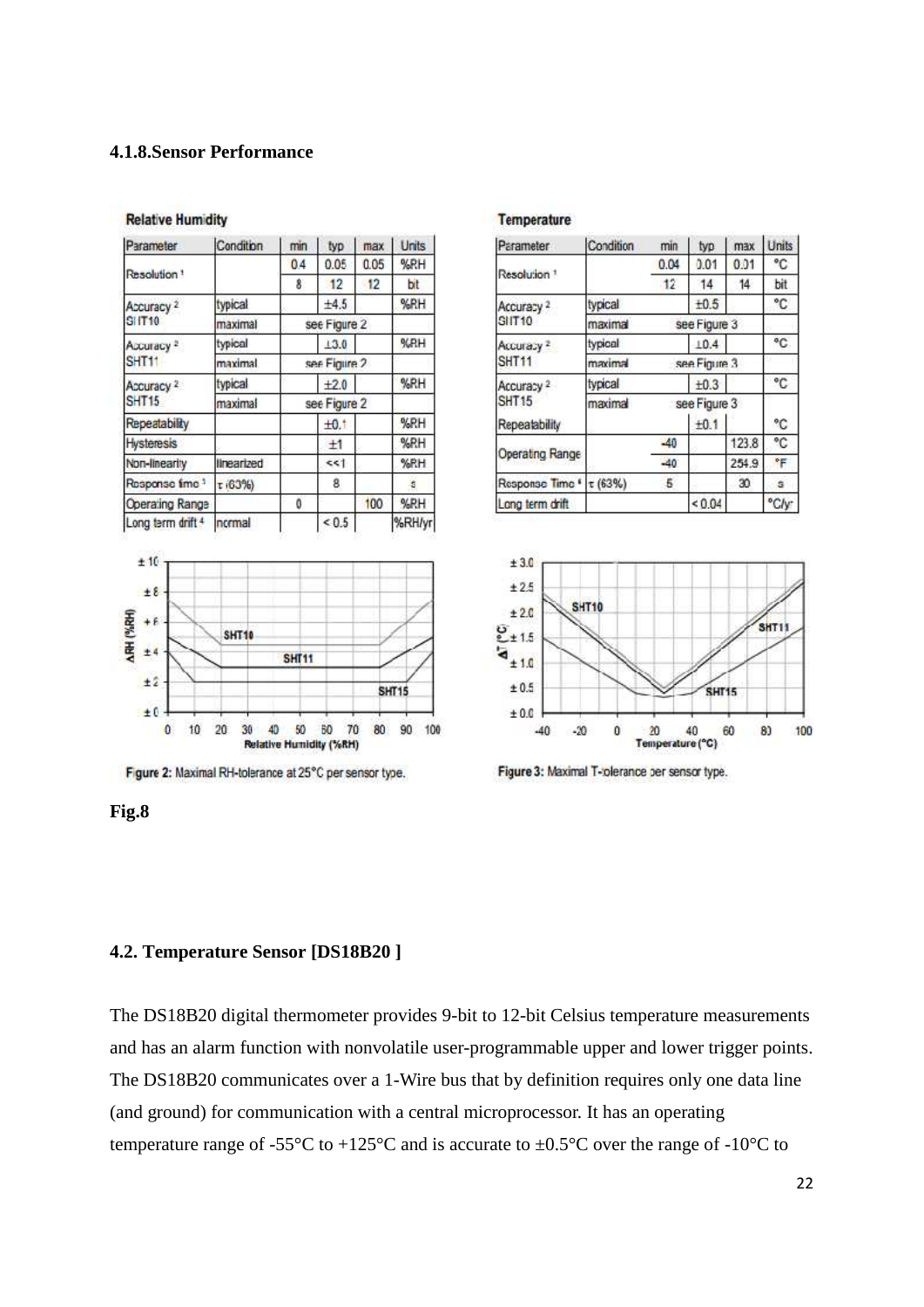+85°C. In addition, the DS18B20 can derive power directly from the data line ("parasite power"), eliminating the need for an external power supply. Each DS18B20 has a unique 64 bit serial code, which allows multiple DS18B20s to function on the same 1-Wire bus. Thus, it is simple to use one microprocessor to control many DS18B20s distributed over a large area. Applications that can benefit from this feature include HVAC environmental controls, temperature monitoring systems inside buildings, equipment, or machinery, and process monitoring and control systems.

# **4.2.1. FEATURES**

- Unique 1-Wire® Interface Requires Only One Port Pin for Communication
- Each Device has a Unique 64-Bit Serial Code Stored in an On-Board ROM
- Multidrug Capability Simplifies Distributed Temperature-Sensing Applications
- Requires No External Components
- Can Be Powered from Data Line; Power Supply Range is 2.0V to 5.5V
- Alarm Search Command Identifies and Addresses Devices Whose Temperature is Outside Programmed Limits (Temperature Alarm Condition)
- Available in 8-Pin SO (150 mils), 8-Pin sop, and 3-Pin TO-92 Packages
- Software Compatible with the DS1822
- Applications Include Thermally Sensitive System Industrial Systems, Thermostatic Controls, Consumer Products, and Thermometers,
- Thermometer Resolution is User Selectable from 8 to 12 Bits
- Converts Temperature to 12-Bit Digital Word in 780ms (Max)
- User-Definable Nonvolatile Alarm Settings
- $\bullet$  and  $\bullet$

#### **4.2.2. PIN CONFIGURATIONS**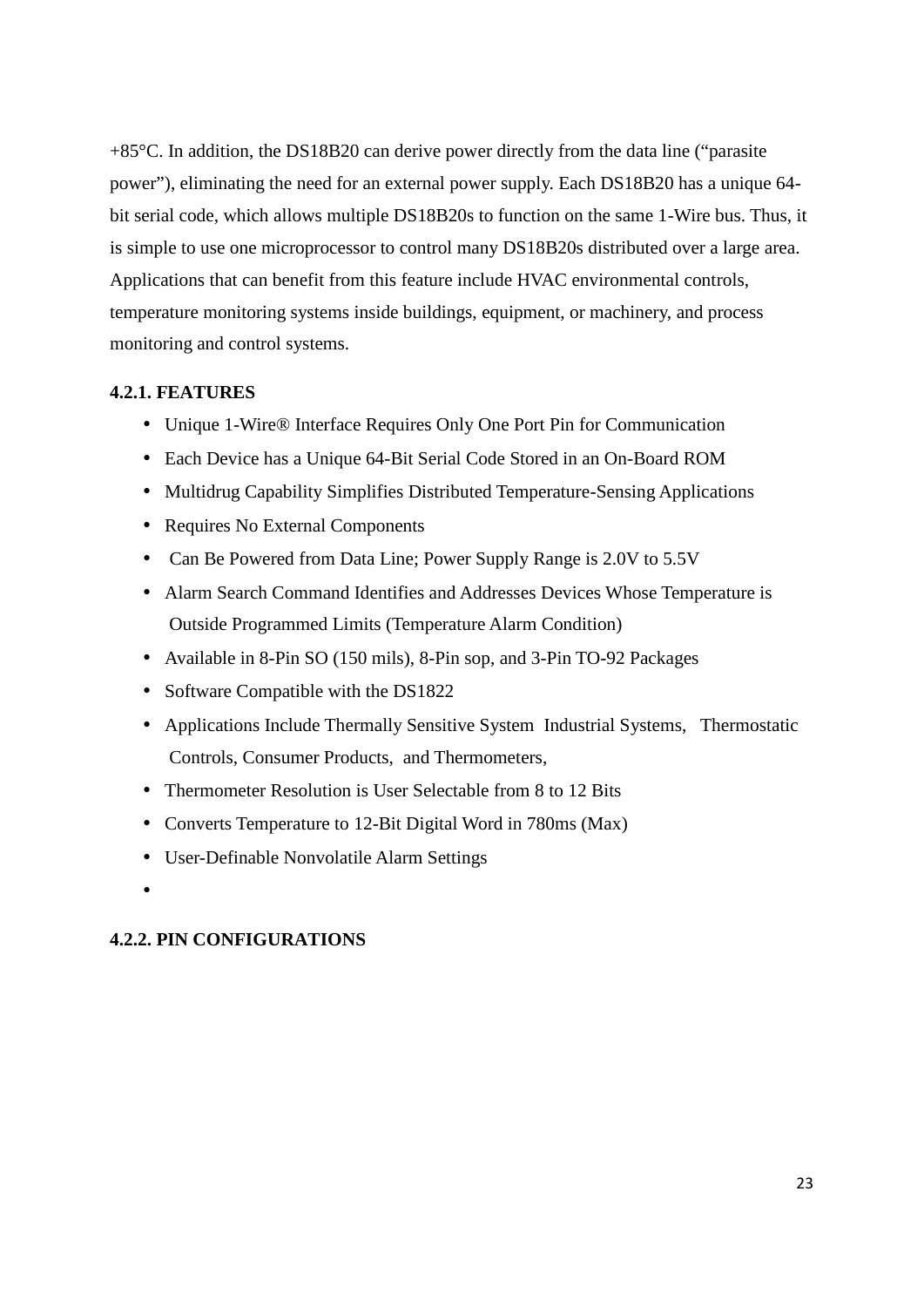

### **Fig.9**

# **4.2.3 Pin Description**

| PIN             |                  |                |             |                                                                                                                                                                      |
|-----------------|------------------|----------------|-------------|----------------------------------------------------------------------------------------------------------------------------------------------------------------------|
| SO.             | $\mu$ SOP        | TO-92          | <b>NAME</b> | <b>FUNCTION</b>                                                                                                                                                      |
| 1, 2, 6,<br>7,8 | 2, 3, 5,<br>6, 7 | 2772           | N.C.        | No Connection                                                                                                                                                        |
| 3               | 8                | 3              | $V_{DD}$    | Optional V <sub>DD</sub> . V <sub>DD</sub> must be grounded for operation in<br>parasite power mode.                                                                 |
| $\overline{4}$  | $\mathbf{1}$     | $\overline{2}$ | DQ          | Data Input/Output. Open-drain 1-Wire interface pin. Also<br>provides power to the device when used in parasite power<br>mode (see the Powering the DS18B20 section.) |
|                 |                  |                | GND         | Ground                                                                                                                                                               |

# **Fig.10**

# **4.2.4 Operation—Alarm Signaling**

After the DS18B20 performs a temperature conversion, the temperature value is compared to the user-defined two's complement alarm trigger values stored in the 1-byte TH and TL registers . TH and TL can be accessed through bytes 2 and 3 of the scratchpad as explained in the *Memory* section.

Only bits 11 through 4 of the temperature register are used in the TH and TL comparison since TH and TL are 8-bit registers. If the measured temperature is lower than or equal to TL or higher than or equal to TH, an alarm condition exists and an alarm flag is set inside the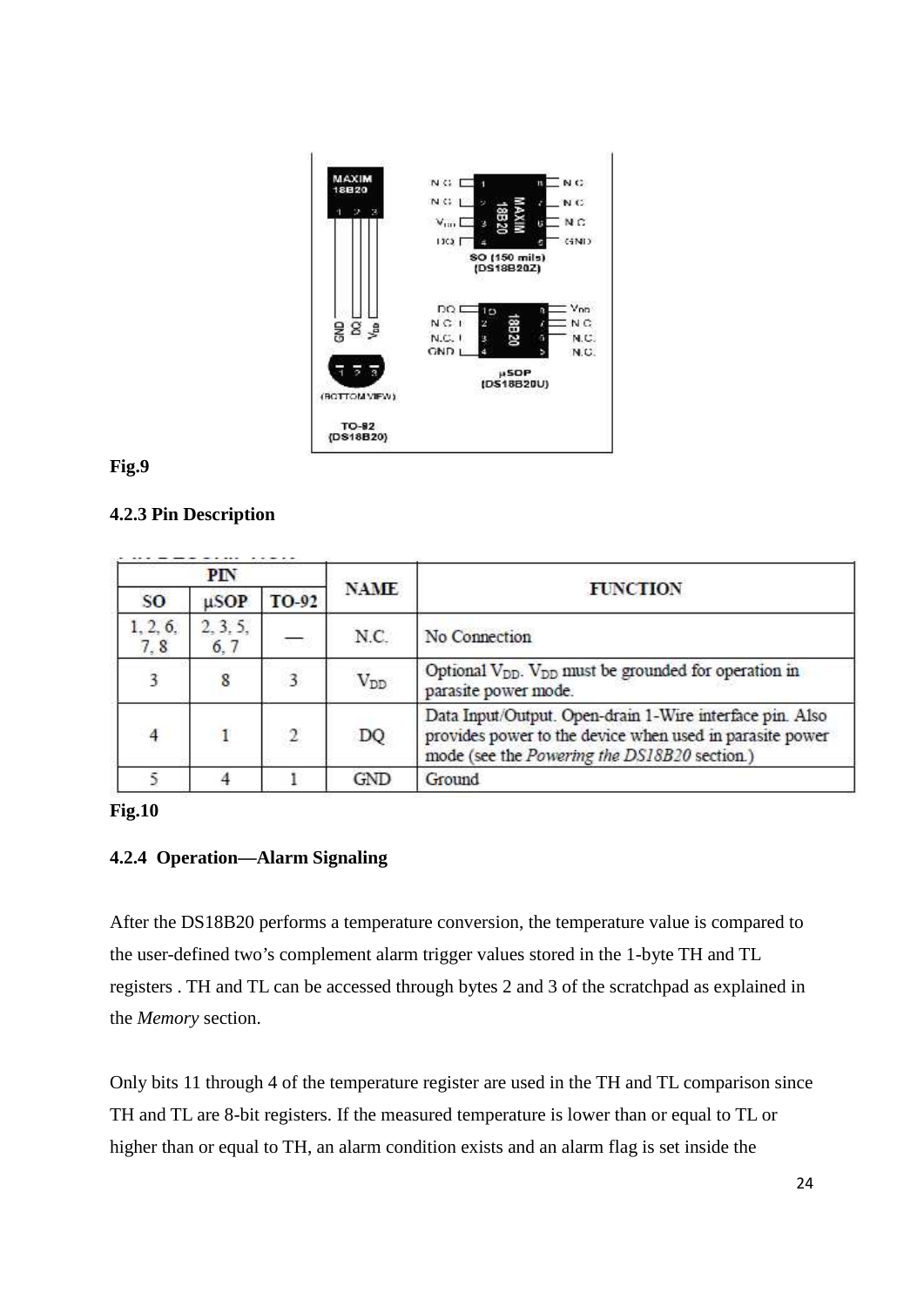DS18B20. This map is updated after every temperature measurement; therefore, if the alarm condition goes away, the flag will be turned off after the next temperature conversion.

Any DS18B20s with a set alarm flag will respond to the command, so the master can determine exactly which DS18B20s have experienced an alarm condition. If an alarm condition exists and the TH or TL settings have changed, another temperature conversion should be done to validate the alarm condition. The master device can check the alarm flag status of all DS18B20s on the bus by issuing an Alarm Search command.

#### **CHEAPTER 5: MICROPROCESSORS AND PIC16F877A**

#### **5.1. GENERAL**

A microprocessor is one of the most exciting technological innovations in electronics since the appearance of the transistor. This device hasn't only set in the process of revolutionizing the field of digital electronics, but it is also getting entry into almost human life. Applications of microprocessors range from the very sophisticated process controllers and supervisory control equipment to simple game machines and even toys. It is, therefore, imperative for every engineering, specially electronics engineer, to know about microprocessors. Every designer of electronic products needs to learn how to use microprocessors. Even if he has no immediate plans to use a microprocessor, he should have knowledge of the subject so that he can intelligently plan his future projects and can make sound engineering judgements when the time comes.

Once he has understood signal of each component and its place in the system, he can go deeper into the working details and design of individual components without difficulty. The subject of microprocessors is overviewed here with the objective that a beginner gets to know what a microprocessor is, what it can do, how it fits in a system and gets an overall idea of the various components of such a system.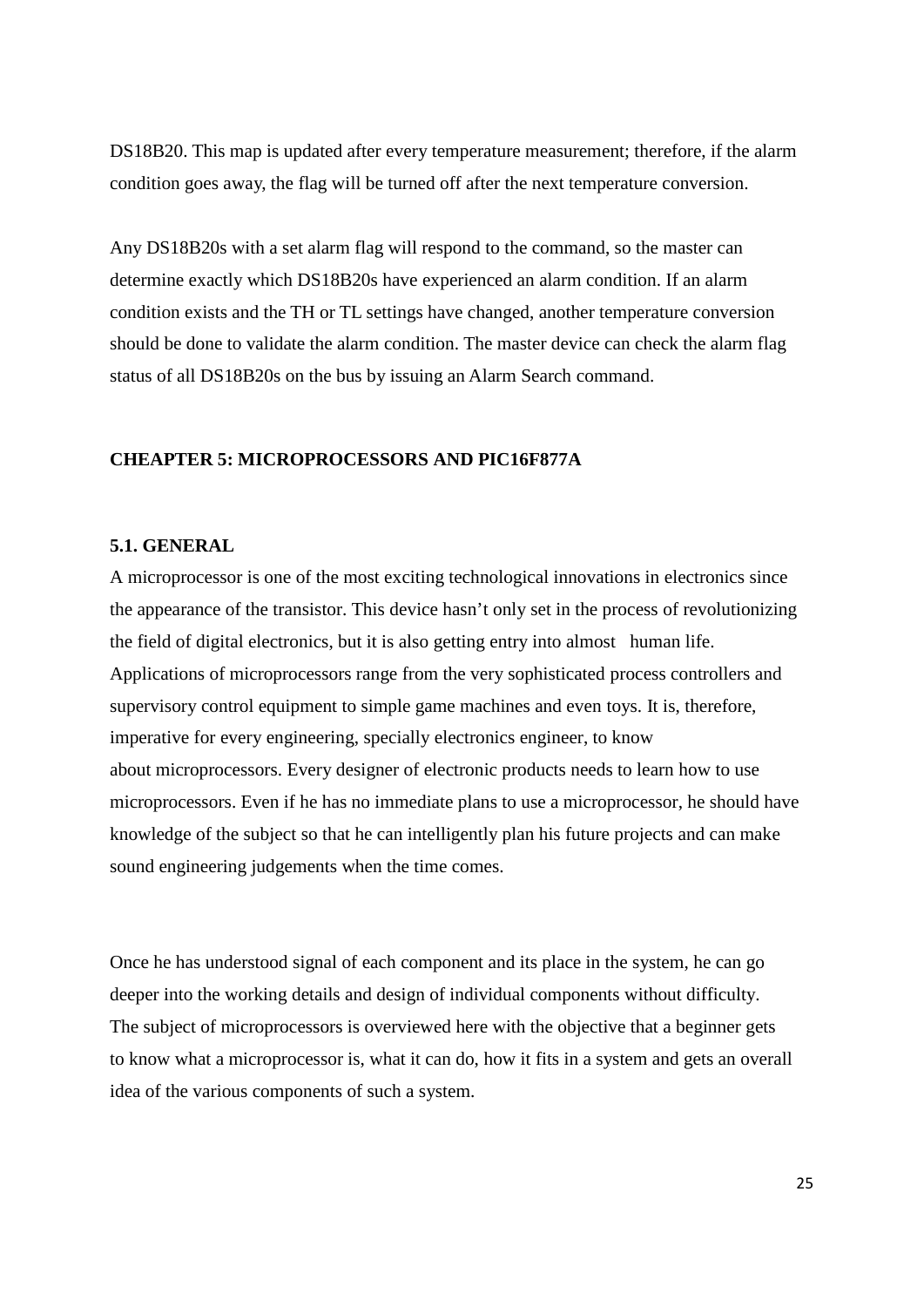#### **5.1.1. What Is A Microcomputer?**

The microcomputer is simply a less powerful minicomputer. Microcomputers have smaller instruction sets and are slower than mini computers, but then they are far less expensive and smaller too. To an engineer with a hardware background and no computer experience, a microcomputer will look like a sequential state machine that can functionally replace thousands of random chips, logic , but occupies a much lesser space, costs much lesser and the number of device interconnections being fewer in it, is much more reliable.

A microcomputer is primarily suited, because of its very low cost and very small size, to dedicated applications. On the same grounds, the main computer is as a suitable as a general purpose computer. Minicomputer finds applications in both areas.

#### **5.1.2.What is a Microprocessor?**

Microprocessors are important devices in our everyday machines called computers. Before we start, we need to understand what microprocessors are and their suitable implementations. Microprocessor is an electronic circuit that functions as the central processing unit (CPU) of a computer, providing computational control. The microprocessor, is the brain of all computers and many household and electronic devices . It comprises of three basic parts:

#### **(a) Central Processing Unit (CPU)**

It performs the necessary arithmetic and logic operations and controls the timing and general operation of the complete system.

#### **(b) Input/Output (I/O) Devices**

Input devices are used for feeding data into the CPU, examples of these devices are switches, analog-to-digital converters, card readers, keyboards, paper tape readers, disk etc. The output devices are used for delivering the results of computations to the outside world;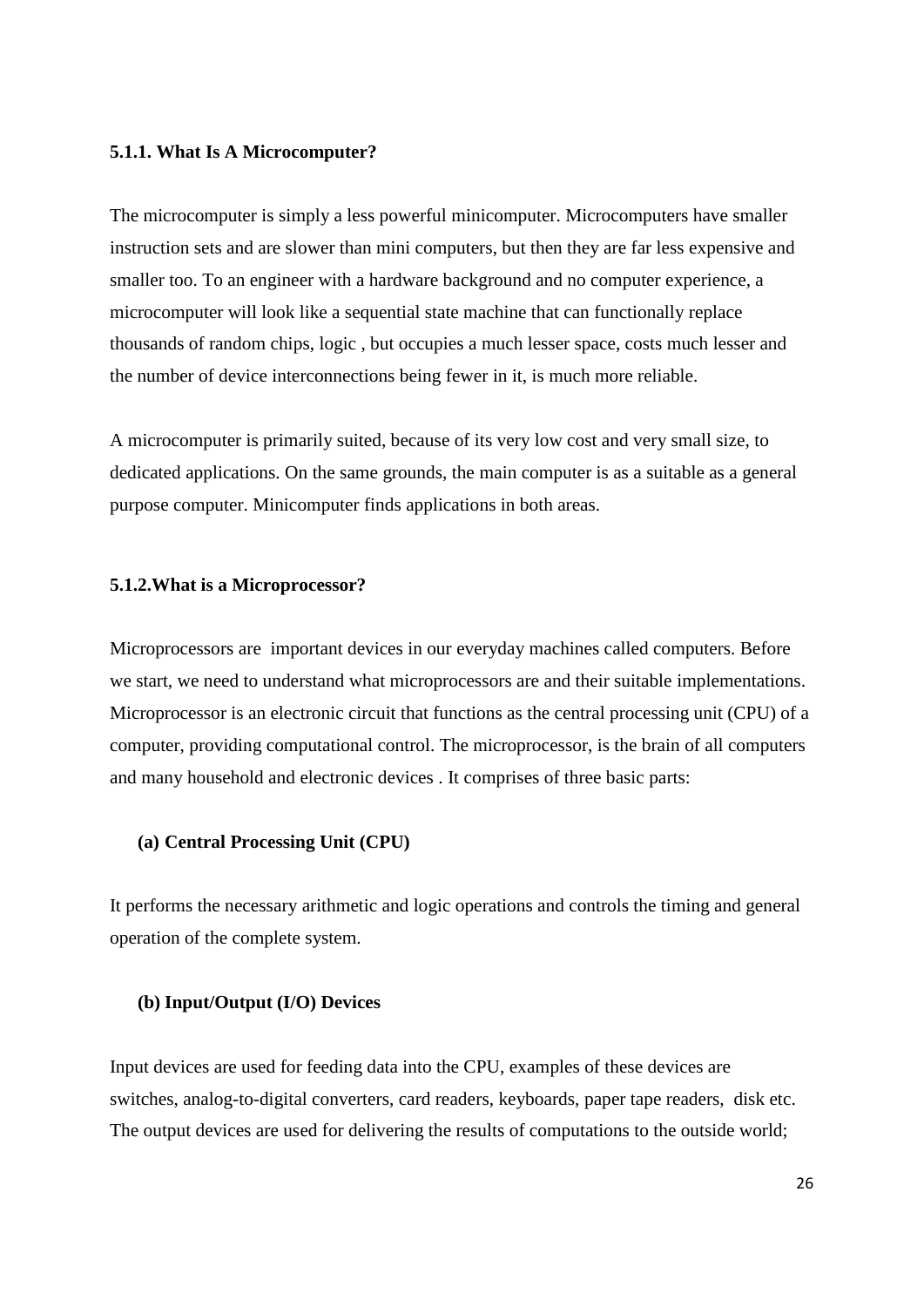examples are light emitting diodes, cathode ray tube (CRT) displays, digital-to-analog converters,card and paper-tape punches, character printers, plotters, communication lines etc. The output devices are used for delivering the results of computations to the outside world;

#### **(c) Memory**

It stores both the instructions to be executed (i.e., the program) and the data involved. It usually consists of both RAMs (random-access memories) and ROMS (read-only memories). A microprocessor is an integrated circuit designed to function as the CPU of amicrocomputer.

#### **5.1.3. What Is Insıde A Microprocessor?**

The microprocessor or CPU reads each instruction from the memory, decodes it and executes it. It processes the data as required in the instructions. The data is retrieved from memory or taken from an input device and the result of processing is stored in the memory or delivered to an appropriate output device, all as per the instructions. The processing is in the form of arithmetic and logical operations.

A typical microprocessor architecture is shown fig.11. The various functional units are as follows: To perform all these functions, the  $\mu$ P (microprocessor) incorporates various functionalunits in an appropriate manner. Such an internal structure or organizational structure of  $\mu$ P, which determines how it operates, is known as its architecture.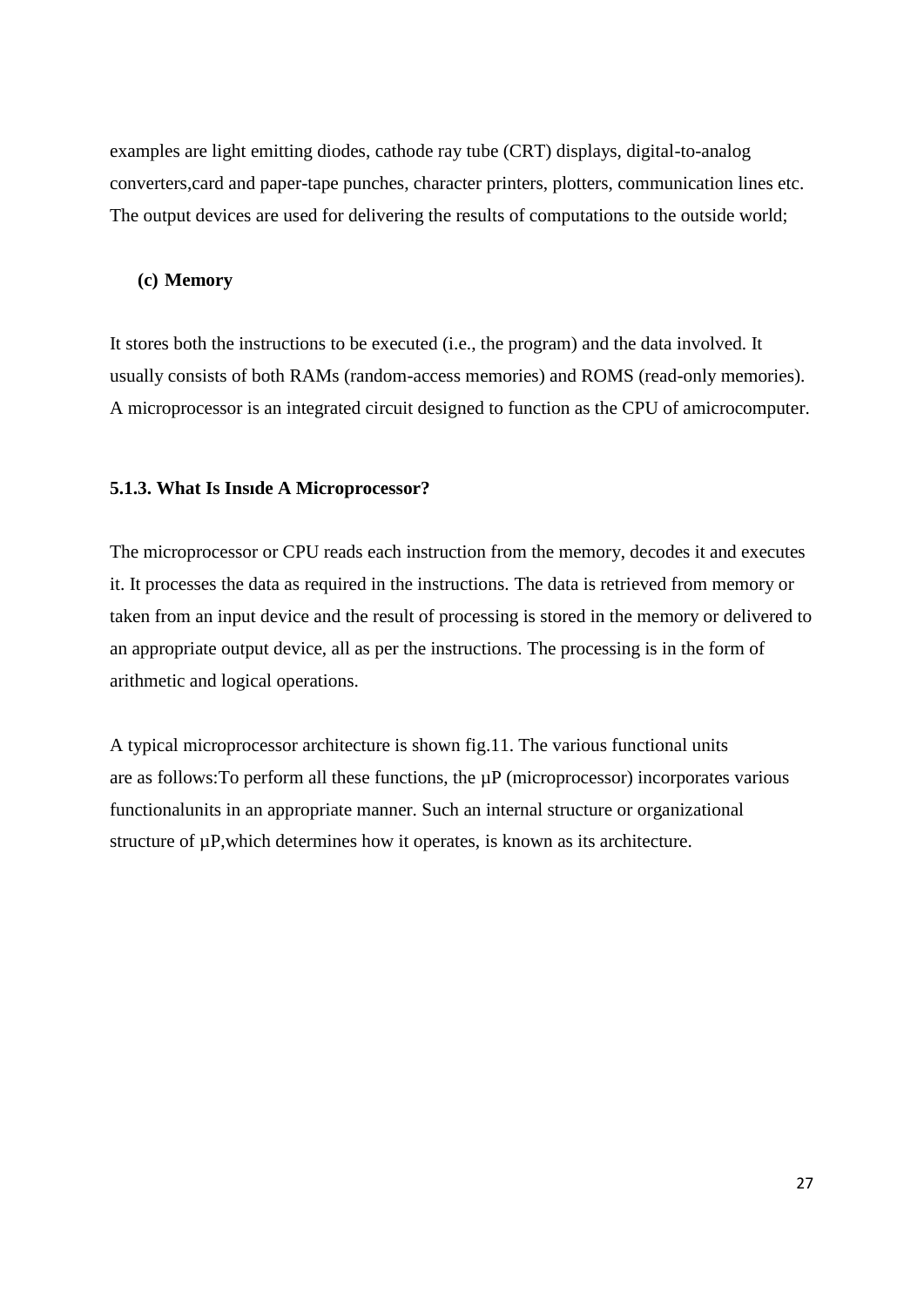

**Figure 11**. Architecture of Microprocessor

#### **5.1.4. What Are They Used For?**

Like all good things, this powerful component is basically very simple. It is made by mixing tested and high- quality "ingredients" (components) as per following receipt:

- 1. The simplest computer processor is used as the "brain" of the future system.
- 2. Depending on the taste of the manufacturer, a bit of memory, a few A/D converters, timers, input/output lines etc. are added
- 3. All that is placed in some of the standard packages.
- 4. A simple software able to control it all and which everyone can easily learn about has been developed.

On the basis of these rules, numerous types of microcontrollers were designed and they quickly became man's invisible companion. Their incredible simplicity and flexibility conquered us a long time ago and if you try to invent something about them, you should know that you are probably late , someone before you has either done it or at least has tried to do it.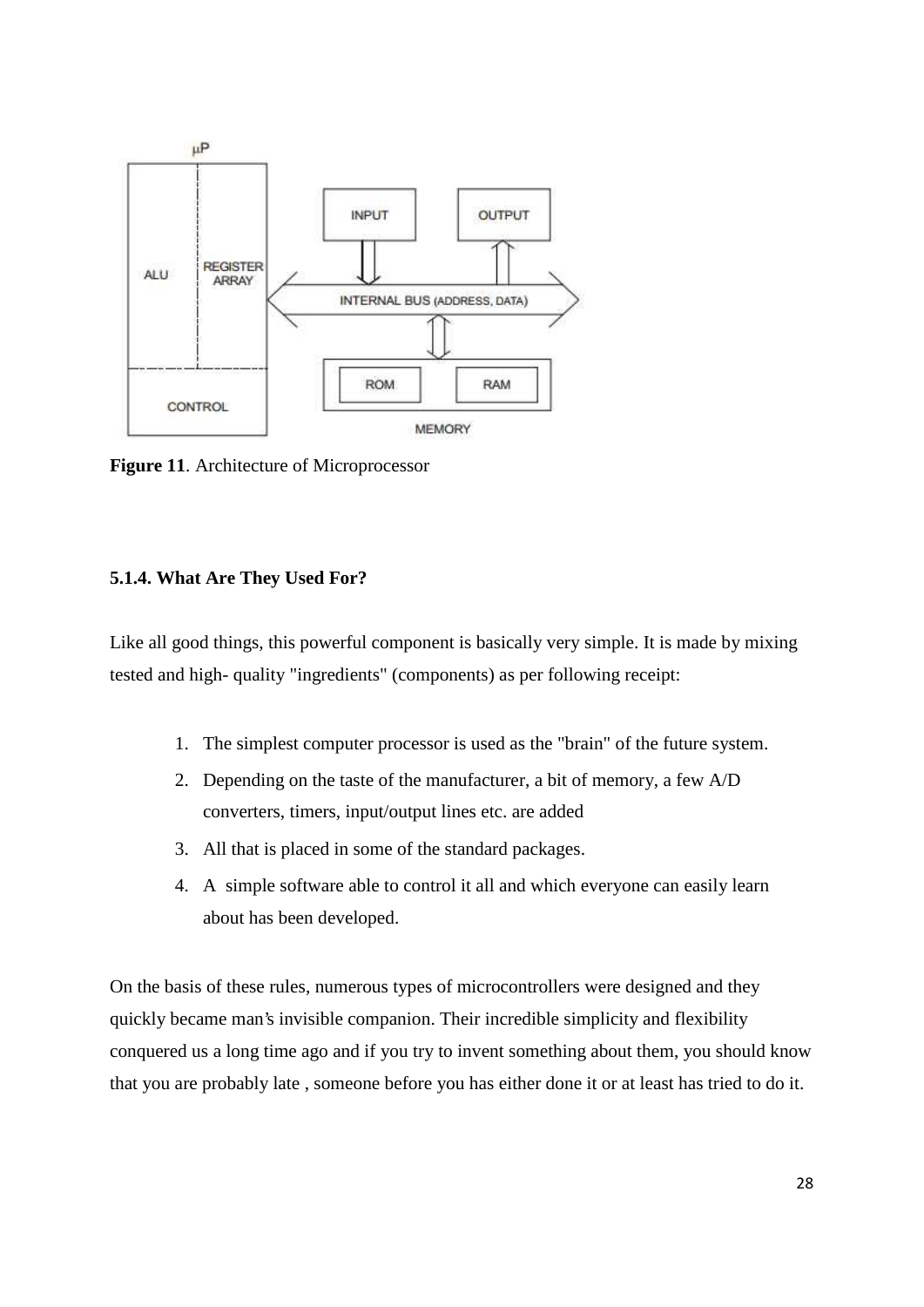# **5.1.5. Microcontroller Based Biomedical Instrument**

1. A computer is large in size and limits portability

2. A general purpose computer does a lot of things that are unnecessary for some dedicated biomedical instruments

3. Several applications require the use of a dedicated instrument: portable (home measurement devices) or otherwise (Ultrasound, X-RAY,MRI, CT, etc.)

• Portable systems require the use of a microprocessor

• Larger systems necessitate the design of a dedicated computer system (hard drive, display monitor, elaborate controls)



# **Fig.12**

#### **Some Features / Advantages of Microcontrollers:**

They are small and flexible

Data interchange using standard bus systems;  $\rightarrow$  various peripheral hardware accessible

● IDEs and toolchains for firmware programming

Few external components and wires needed

Low and ultra low power designs possible  $\left(\frac{-}{5}\right)$  PSoC, ASIC )

Wide range of different uCs available (memory, I/O, speed, busses, A/Ds)

Easy to use ( most of the time .. )

Simulation and high level languages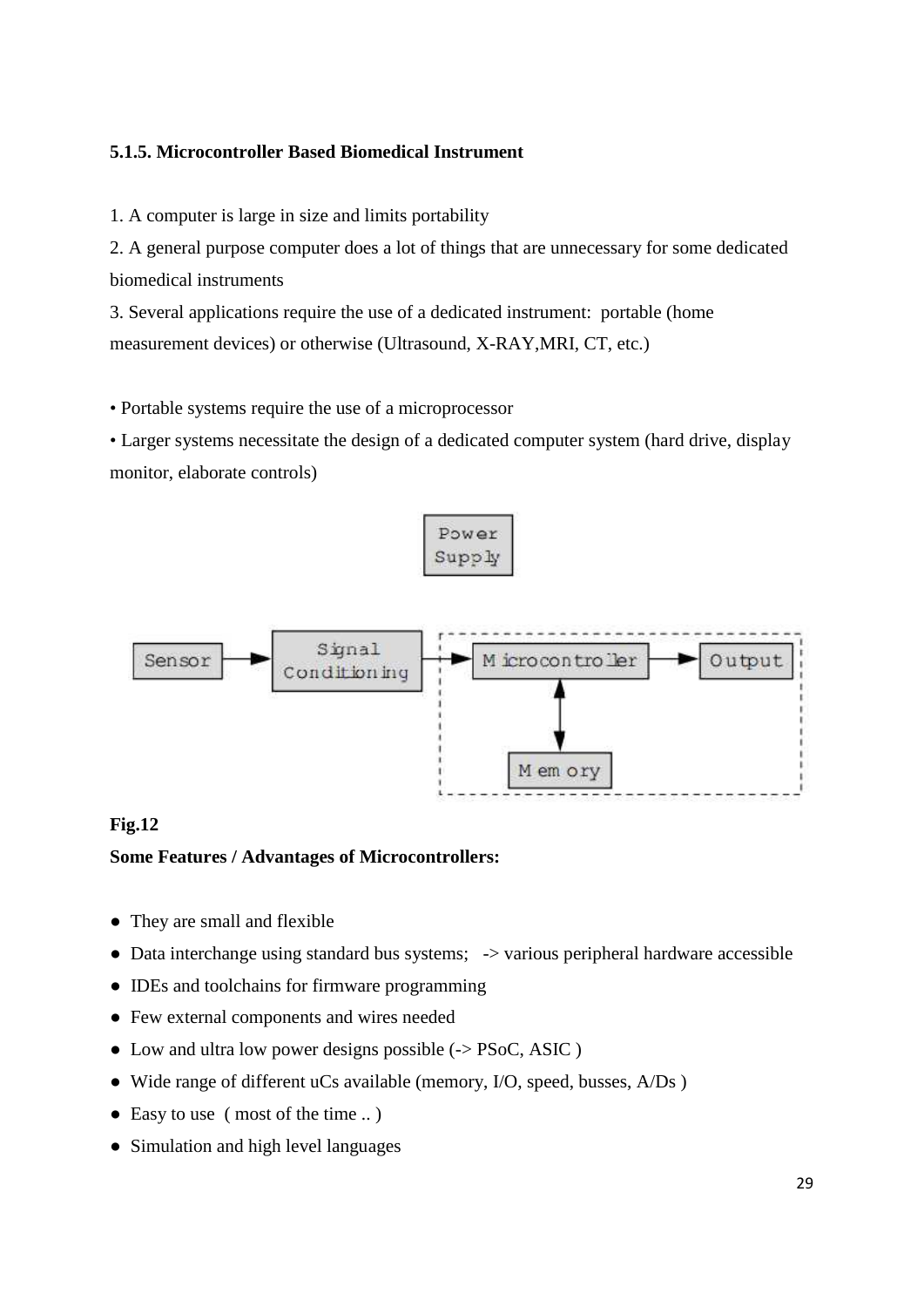# **Some Examples For Microporocessor Biomed Devices / Applications:**

Various sensors or meters: Blood Pressure, Body temperature, Blood Sugar Level, ...

- Implants and prostetics
- Pacer makers
- **Functional Electrostimulation**
- Artificial Limbs and Orthesis
- Biosignal acquisition equipmentS



# **Fig.13**

Portable emergency equipment Sports medicine Patient monitoring Support of Communication for disabled persons Body Area Network / Wireless sensor networks Sensors and Actuators medical equipment Life-point defibrillator Spo2 Module

#### **5.2. PIC16F877A CONTROLLER**

The PIC16F887 is a product of Microchip. It features all the modules that modern microcontrollers normally have. For its low price, wide range of application, high quality and easy availability, it is an ideal solution in applications such as the control of different processes in industry, measurement of different values etc. A list below includes only some of its key features.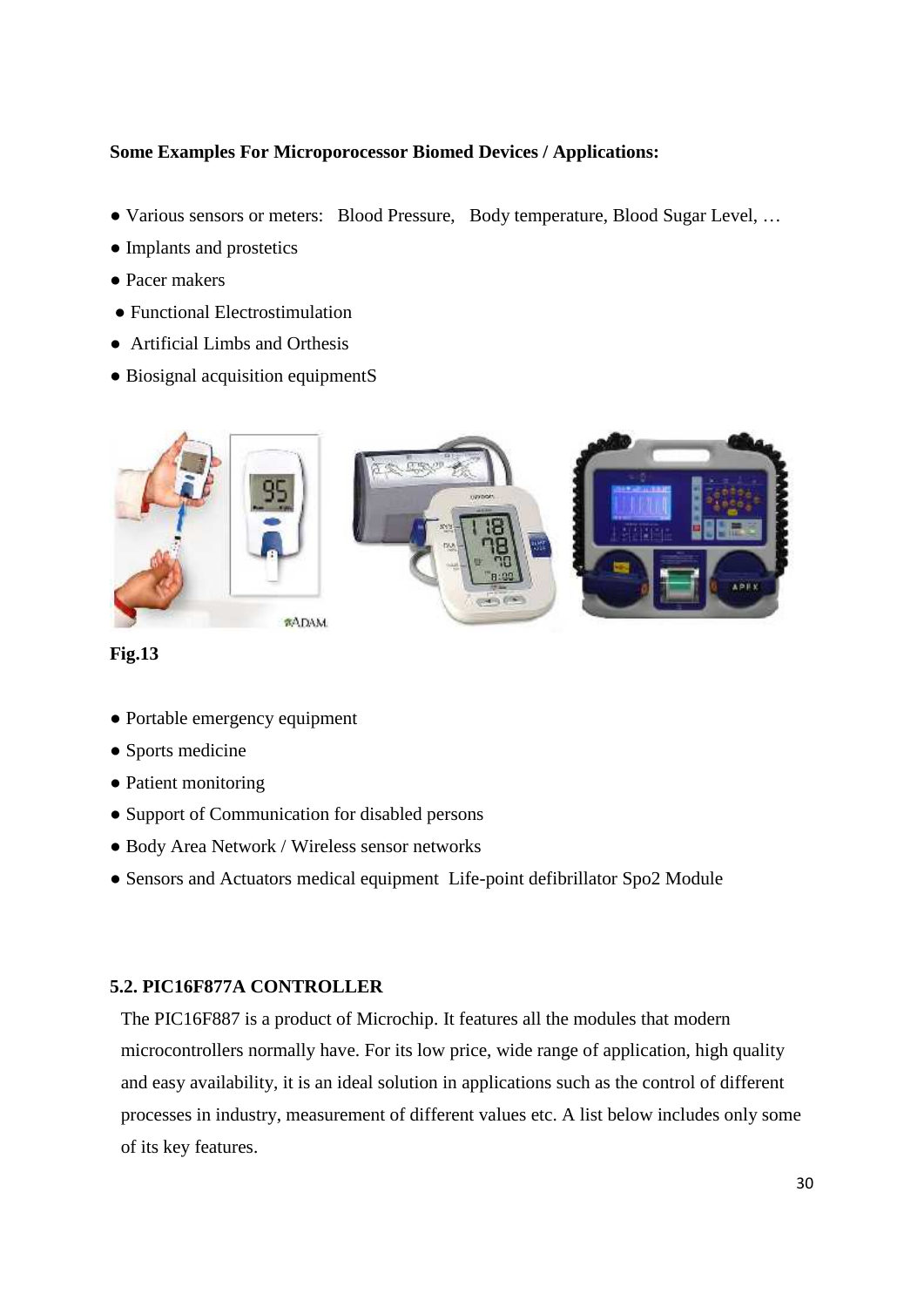Available now exciting range of inexpensive controller boards, ideal for standard embedded applications and incorporating into machinery, control systems and robots. PIC16F877 Controller board features the powerful Microchip PIC16F877 Microcontroller, one of the most popular microcontrollers on the market. Combined into a easy to use and ready to run board complete with all the necessary components for plugging directly into your system.

The PIC16F877 Microcontroller includes 8kb of internal flash Program Memory, together with a large RAM area and an internal EEPROM. An 8-channel 10-bit A/D convertor is also included within the microcontroller, making it ideal for real-time systems and monitoring applications. All port connectors are brought out to standard headers for easy connect and disconnect. In-Circuit program download is also provided, enabling the board to be easily updated with new code and modified as required, without the need to remove the microcontroller.

The PIC16F877 Controller is the ideal solution for use as a standard controller in many applications. The small compact size combined with easy program updates and modifications , make it ideal for use in machinery and control systems, such as alarms, card readers, real-time monitoring applications and much more. This board is ideal as the brains of your robot or at the center of your home-monitoring system. Save time and money, by simply building your ancillary boards and monitoring circuits around this inexpensive and easy to use controller.

All the necessary support components are included, together with a Power and Programming LED for easy status indication. Plus a reset switch for program execution and a RS232 connection for data transfer to and from a standard RS232 port, available on most computers.

In this section, properties of PIC16F877 microcontroller, CCS compiler, ICD-S, the reference book "Embedded C programming and the microchip PIC" are briefly explained to give a general idea; it may seem confusing for a first time reader who is not familiar to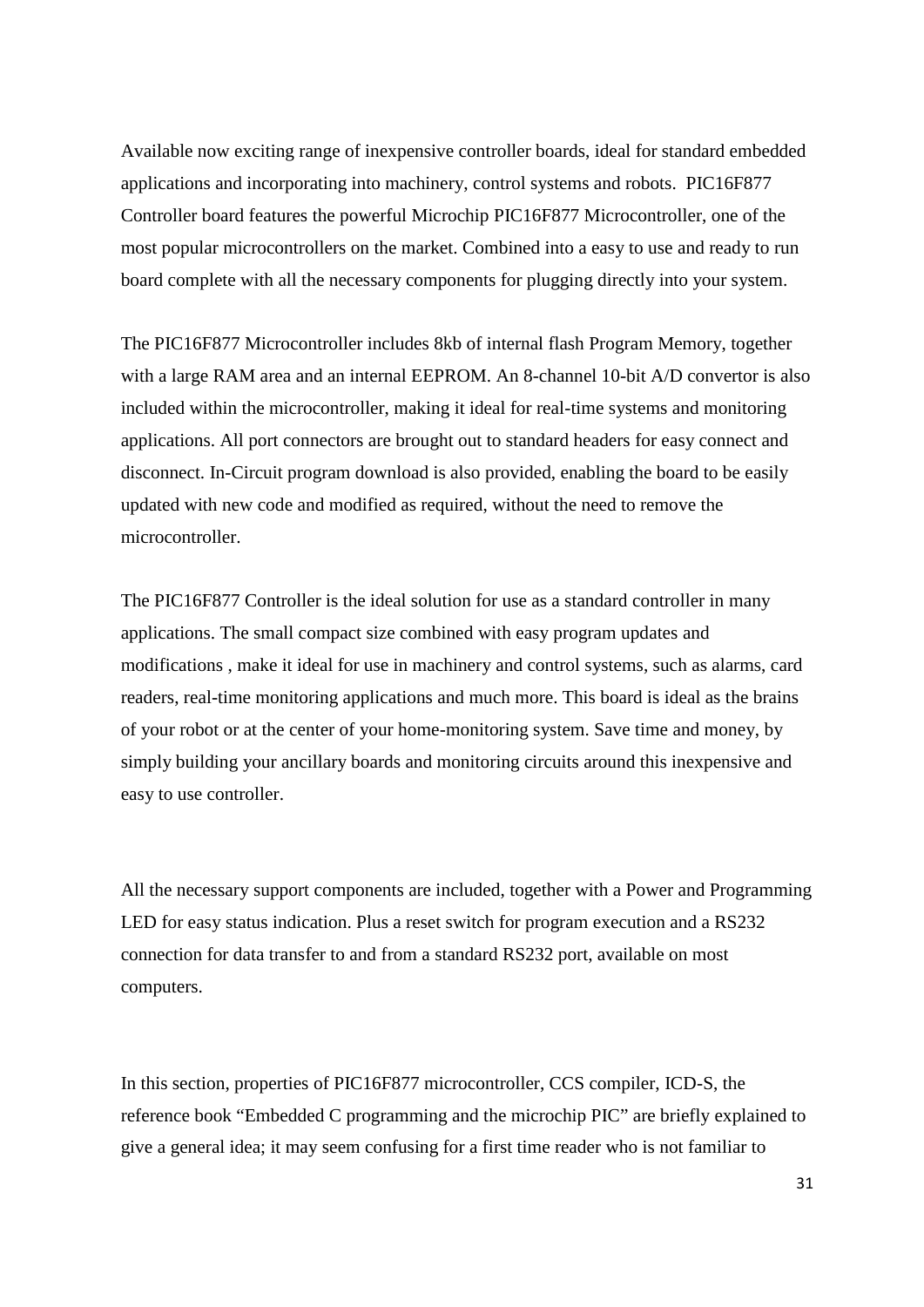microcontroller's technology or C programming. However, as the functionality of the components such as timers, A/D converters, I/O Ports are explained in detail in Section 3 as they are being used in the experiments, the fundamental concepts would be better understood and, the reader can flashback to this section to view the schematics and the specifications.

PIC16F877 is one of the most commonly used microcontroller especially in automotive, industrial, appliances and consumer applications. In Figure –14, the block diagram of the PIC16F877 is illustrated.

The features of PIC16F877 are:

# **5.2.1. Features**

- Includes Powerful Microchip PIC16F877 Microcontroller with 8kb Internal Flash Program Memory
- Operating Speed at 10MHz
- Direct In-Circuit Programming for Easy Program Updates
- Up to 28 I/O points with easy to connect standard headers
- RS232 Connection with MAX232
- Internal EEPROM
- 8 Channel 10-bit A/D Convertor
- One 16-bit Timer with Two 8-bit Timers
- Power and Programming LED
- Reset Button
- Ideal as an Interchangeable Controller for Real-Time Systems

# **5.2.2. LED Experiment**

The digital I/O and the timers will be discussed with this experiment. The program will count from 0 to 255 and output the binary equivalent of this number to PortD every 2 seconds. The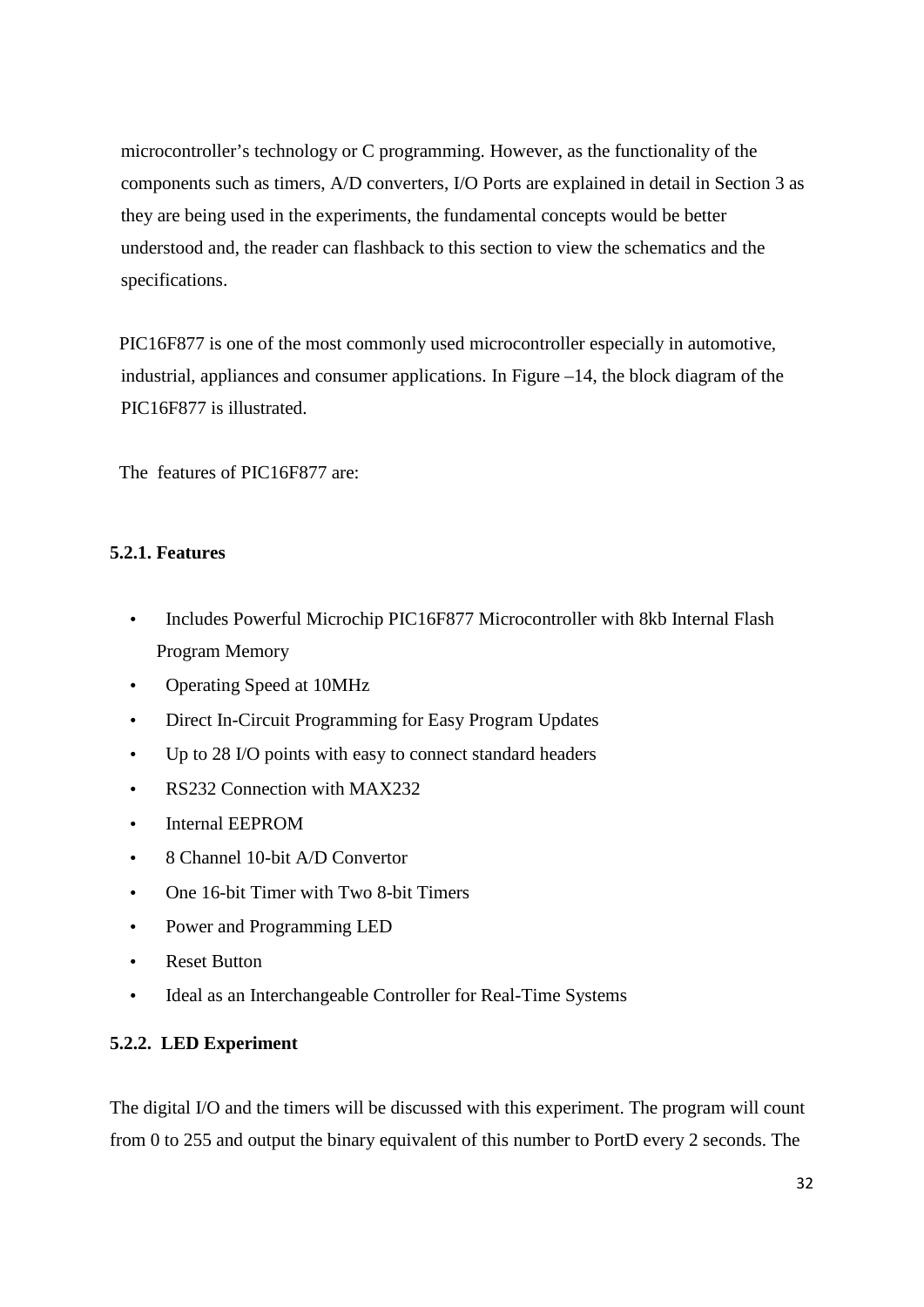digital I/O peripherals are discussed in detail in the next experiment "Dipswitch". In this experiment we will focus on the usage timers.Timers and counters are one of the most commonly used perpheral in a microcontroller. They can be used to measure time periods, speed and provide output signals in a specified rate. The PIC16F877 has 4 timers timer0, timer1, timer2 and watch dog timer. Timer0 and timer2 are 8 bit timers and timer1 is a 16bit timer. The inportant issue is to know when the counter reaches the maximum value (255 in 8 bit timers and 65,535 is 16bit timers) and rolls over.

The watch dog timer is a safety device. When an unepected event occurs, the watch dog timer resets the microcontroller. In this experiment we will use the watch dog timer as our timer to time the digital output.



**Fig.15**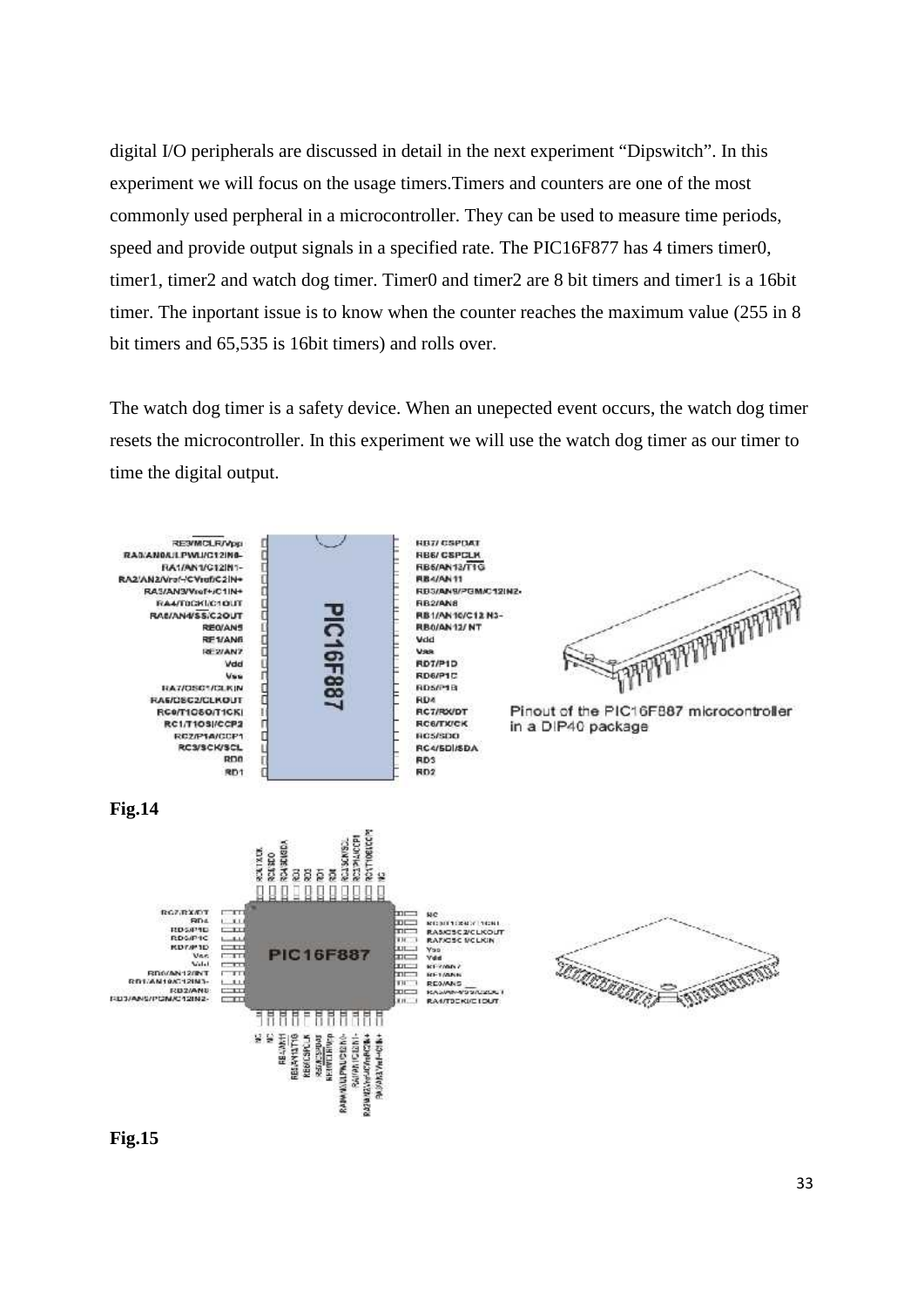# **5.2.3. Pinout Description**

Most pins of the PIC16F887 microcontroller are multi-functional as seen in figure above. For example, designator RA3/AN3/Vref+/C1IN+ for the fifth pin of the microcontroller indicates that it has the following functions:

- RA3 Port A third digital input/output
- AN3 Third analog input
- Vref + Positive voltage reference
- C1IN+ Comparator C1 positive input

Such pin functionality is very useful as it makes the microcontroller package more compact without affecting its operation. These various pin functions cannot be used simultaneously, but can be changed at any point during operation.



#### **Fig.16**

# **5.2.4. Central Processor Unit (CPU)**

As any attempt to explain the operation of the CPU in detail would take us too far, we are not going to do it at this stage. Anyway, it is important to point out that the CPU is manufactured in RISC technology as this fact may be crucial when deciding which microcontroller to use.RISC stands for Reduced Instruction Set Computer, which gives the PIC16F877 two great advantages: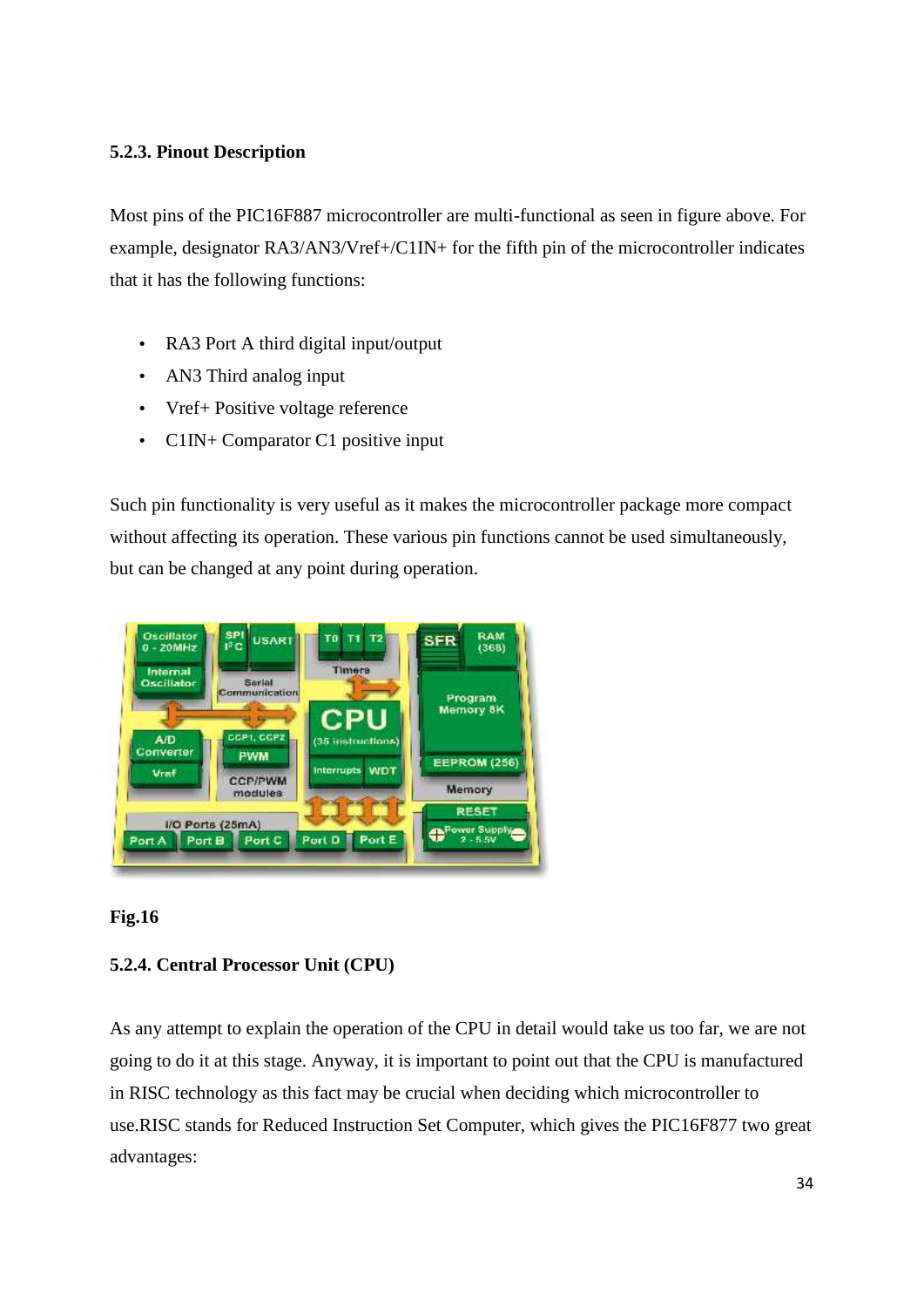- The CPU is capable of recognizing and executing only 35 simple instructions. By the way, to program other microcontrollers in assembly language it is necessary to know more than 200 instructions by heart.
- The execution time is the same for almost all instructions, and lasts 4 clock cycles. The clock frequency is stabilized by a quartz crystal. The exceptions to the rule are jump and branch instructions the execution time of which is 2 clock cycles. It means that if the microcontroller's operating frequency is 20MHz, the execution time of each instruction will be 200nS, i.e. the program will execute 5 million instructions per second!

#### **5.2.5. Memory**

The PIC16F887 features three types of memory: ROM, RAM and EEPROM. Each deserves to be separately discussed here due to their specific functions, features and organization.



#### **Fig.17**

#### *ROM Memory*

ROM memory is used to permanently save the program being executed. This is why it is often called 'program memory'. The PIC16F887 has 8Kb of ROM . Since the ROM memory is made with FLASH technology, its contents can be changed by providing a special programming voltage (13V).However, it is not necessary to explain it in detail as being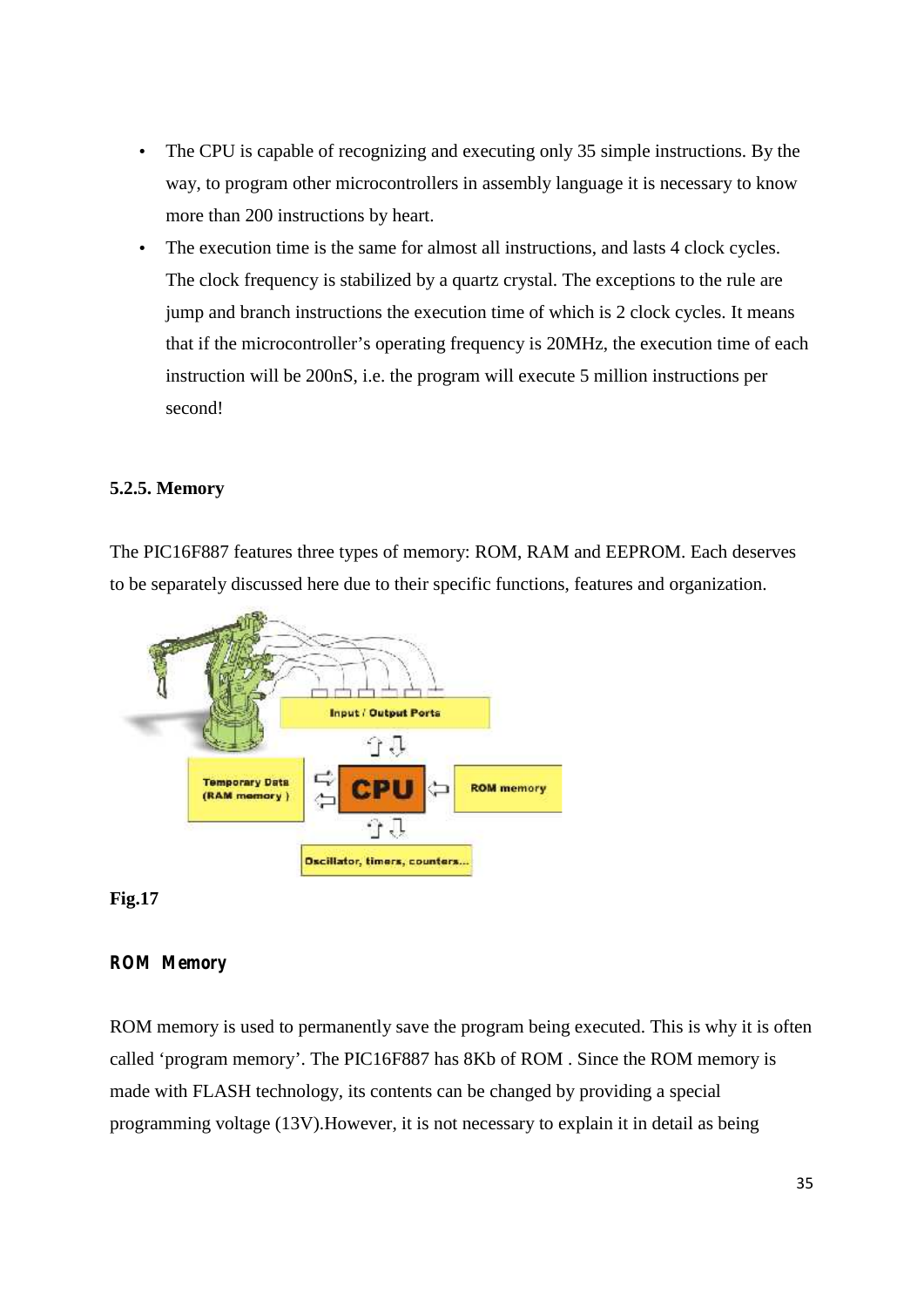automatically performed by means of a special program on the PC and a simple electronic device called the programmer.





Similar to program memory, the contents of EEPROM is permanently saved, even when the power goes off. However, unlike ROM, the contents of EEPROM can be changed during the operation of the microcontroller. This is why this memory is perfect for permanently saving some of the results created and used during the operation.

# *RAM Memory*

This is the third and the most complex part of microcontroller memory. In this case, it consists of two parts: general-purpose registers and special-function registers (SFR). All these registers are divided in four memory banks to be explained later in the chapter. Even though both groups of registers are cleared when power goes off and even though they are manufactured in the same manner and act in a similar way, their functions do not have many things in common.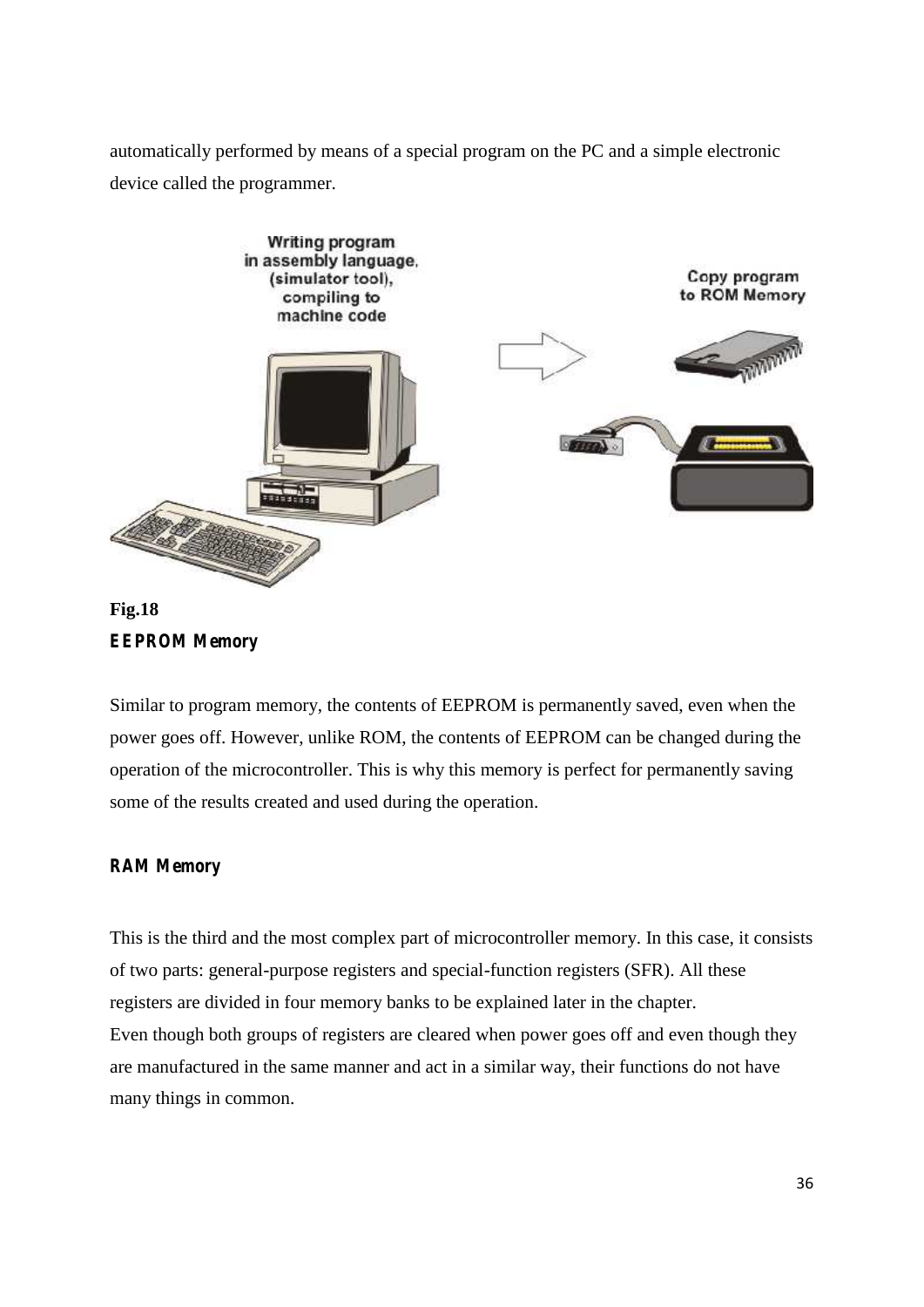### **CHEAPTER 6: PARTS OF PROJECT**

**Our Project comprises of this elements and equipments:**

- **7805**
- **LCD**
- **Capacitor**
- $\sqrt{BC547}$
- **Buzzer**
- **Heat Lamp**
- **Switches**
- **RLI (TSC-112D3H)**
- **Fan**

#### **6.1 7805 POSITIVE-VOLTAGE REGULATORS**

#### **6.1.1. Description/Ordering Information**

This series of fixed-voltage integrated-circuit voltage regulators is designed for a wide range of applications. These applications include on-card regulation for elimination of noise and distribution problems associated with single-point regulation. . The internal current-limiting and thermal-shutdown features of these regulators essentially make them immune to overload. Each of these regulators can deliver up to 1.8 A of output current in addition to use as fixed voltage regulators, these devices can be used with external components to obtain adjustable output voltages and currents, and also can be used as the power-pass element in precision regulators.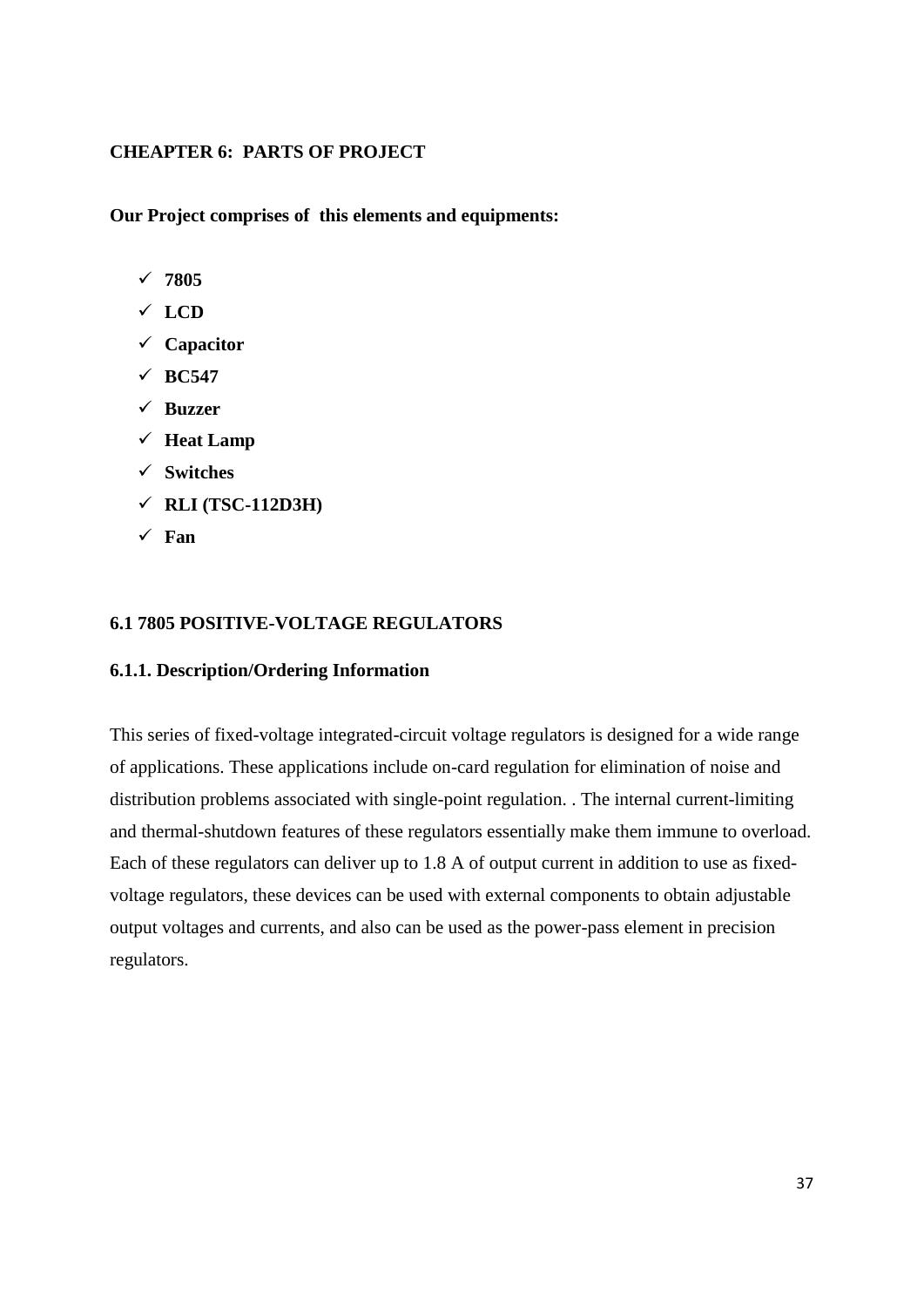



#### **6.1.2.Advantages**

- The 7805 series don't require additional components to provide a constant, regulated power of source, making them easy to use, as well as economical and efficient uses of space. Other voltage regulators may require additional components to set the output voltage or to assist in the regulation process. Some other designs may need substantial engineering expertise to implement.
- 7805 series have built-in protection against a circuit drawing too much power. They have protection against heating and short circuits, making them quite in most applications.





#### **LM7805 PINOUT DIAGRAM**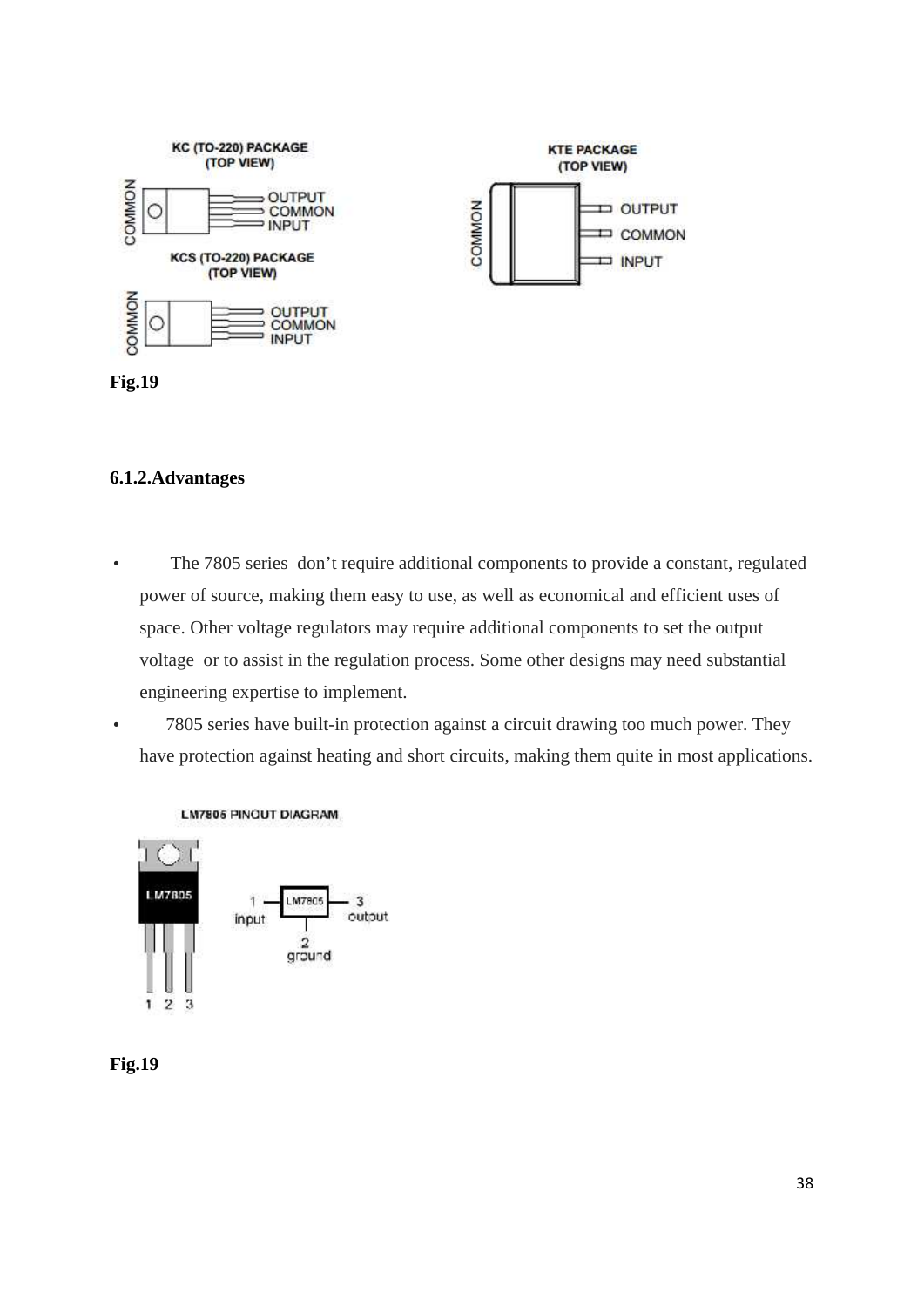#### **6.1.3. Disadvantages**

- The input voltage must always be higher than the output voltage by some minimum amount.This can make these devices unsuitable for powering some devices from certain types of power sources
- As they are based on a linear regulator design, the input current required is always the same as the output current. As the input voltage must always be higher than the output voltage, this means that the total power are going into the 7805 will be more than the output power provided. The extra input power is dissipated as well as heat.

### **6.2. LCD DISPLAY**

#### **6.2.1. Introduction**

LCD is an electronic screen module and range of applications. A 16x2 LCD display is very basic module and is very commonly used in various devices and circuits. These modules are preferred over seven segments and other multi segment LEDs. The reasons being: LCDs are economical; easily programmable; have no limitation of displaying special & even custom characters, animations.

A **16x2 LCD** means it can display 16 characters per line and there are 2 such lines. In this LCD each character is displayed in 5x7 pixel matrix. This LCD has two registers, namely, Command and Data.The command register stores the command instructions given to the LCD. The data is the ASCII value of the character to be displayed on the LCD. Click to learn more about internal structure of a LCD.A command is an instruction given to LCD to do a predefined task like initializing it, clearing its screen, setting the cursor position, controlling display etc. The data register stores the data to be displayed on the LCD.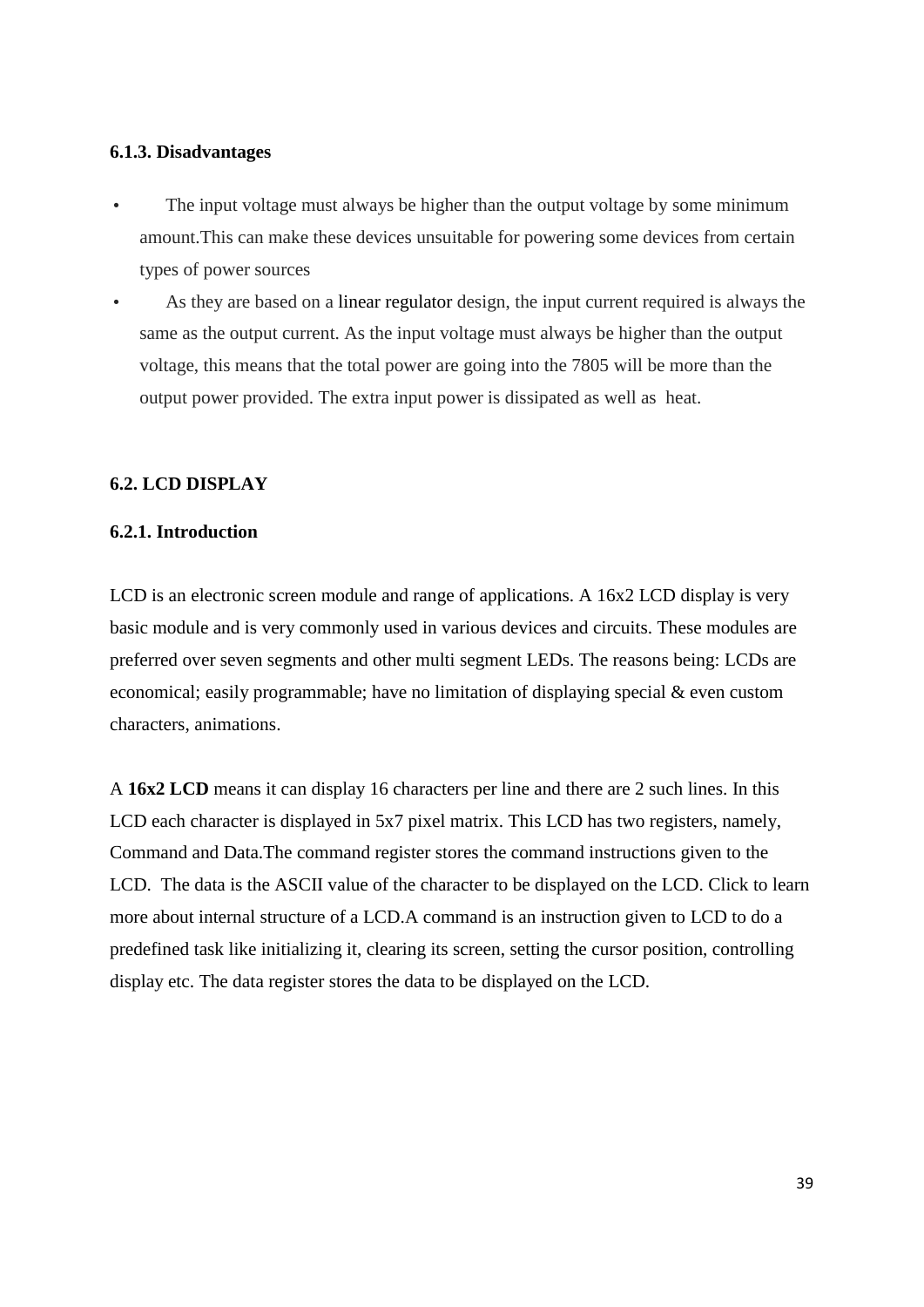# **Pin Diagram:**



### **Fig.20**

Alphanumeric displays are used in a wide range of applications, including palmtop computers, word processors, photocopiers, point of sale terminals, medical instruments, cellular phones, etc. The 16 x 2 intelligent alphanumeric dot matrix display is capable of displaying 220 different characters and symbols. Booklet provides all the technical specifications for connecting the unit, which requires a single power supply.

### **6.2.2.Pin Description:**

| PIn No.      | Function                                                       | Name            |
|--------------|----------------------------------------------------------------|-----------------|
|              | Ground (0V)                                                    | Ground          |
| 2            | Supply voltage; 5V (4, /V = 5.3V)                              | Vcc.            |
| Ĵ            | Contrast adjustment; through a variable resistor               | YЕЭ             |
| 4            | Selects command register when low; and catalregister when high | kegister Select |
| 5            | Low to write to the register: High to read from the register   | Geadwrte        |
| 6            | Sends data to data pins when a high to low pulse is given.     | Enable          |
|              |                                                                | DB0             |
| 8            |                                                                | <b>JB1</b>      |
| 9            |                                                                | 032             |
| 10           |                                                                | 773             |
| $\mathbf{H}$ | 8 bit cata pins.                                               | 034             |
| 12           |                                                                | 036             |
| 13           |                                                                | しっし             |
| 14           |                                                                | 777             |
| 15           | Back ght Vicio (5V)                                            | Lec+            |
| 16           | Dack aht Ground (CV)                                           | Lec-            |



# **6.3. BC547**

BC547 is an NPN bi-polar junction transistor. A transistor, stands for transfer of resistance, is commonly used to amplify current. The current at its base controls a larger current at collector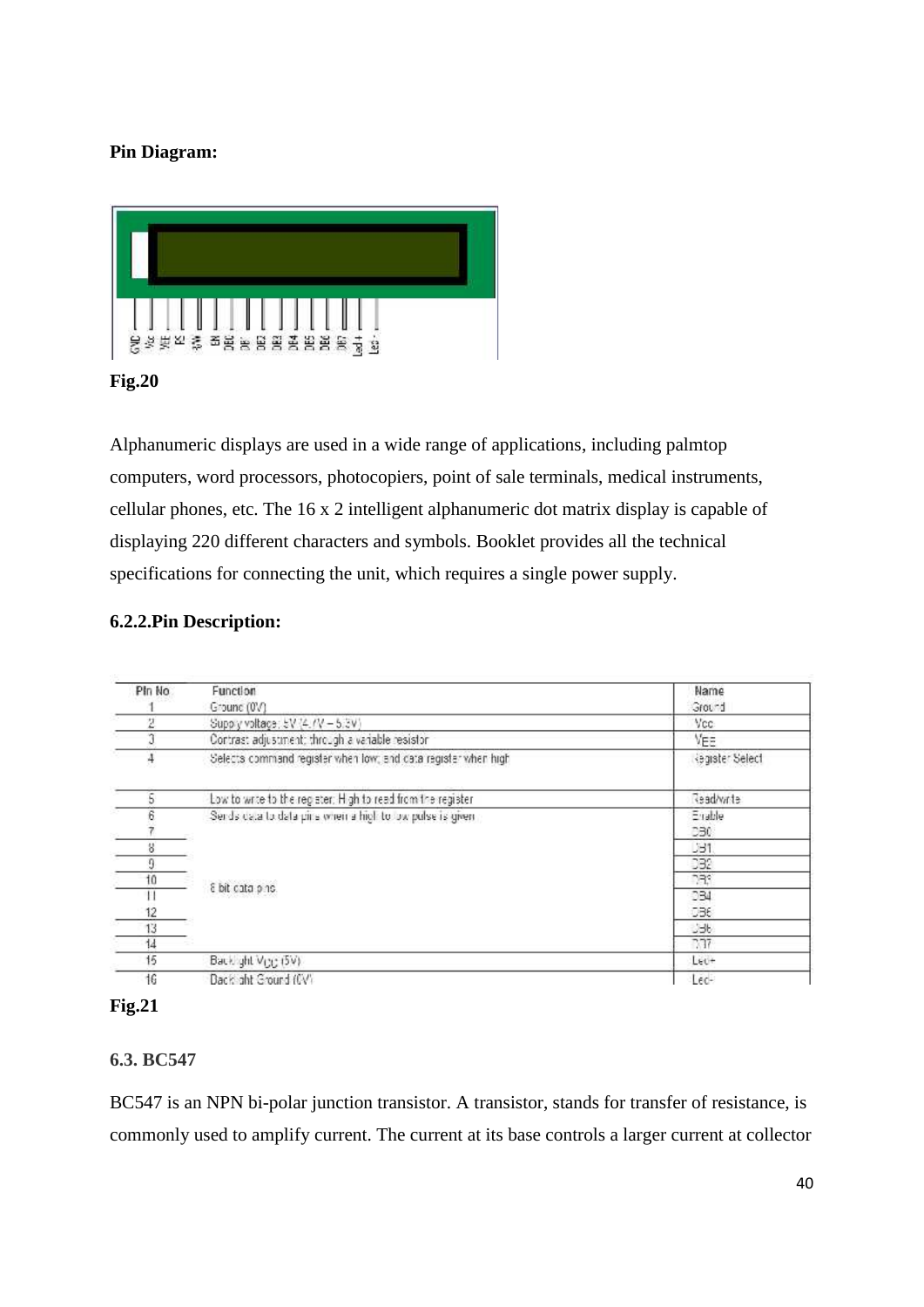& emitter terminals.BC547 is mainly used for amplification and switching purposes. It has a maximum current gain of 800.

The transistor terminals require a fixed DC voltage to operate in the desired region of its characteristic curves. This is known as the biasing. For amplification applications, the transistor is biased such that it is partly on for all input conditions. The input signal at base is amplified and taken at the emitter. BC547 is used in common emitter configuration for amplifiers. The voltage divider is the commonly used biasing mode. For switching applications, transistor is biased so that it remains fully on if there is a signal at its base. In the absence of base signal, it gets completely off.



#### **6.4 CAPACITOR**

A **capacitor** (originally known as a **condenser**) is a passive two-terminal electrical component used to store energy electro-statically in an electric field. The forms of practical capacitors vary widely, but all contain at least two electrical conductors separated by a dielectric. The conductors can be thin films of metal, aluminum foil or disks, etc. The non conducting dielectric acts to increase the capacitor's charge capacity. A dielectric can be glass, ceramic, film, air, paper. Capacitors are widely used as parts of electrical circuits in many common electrical devices.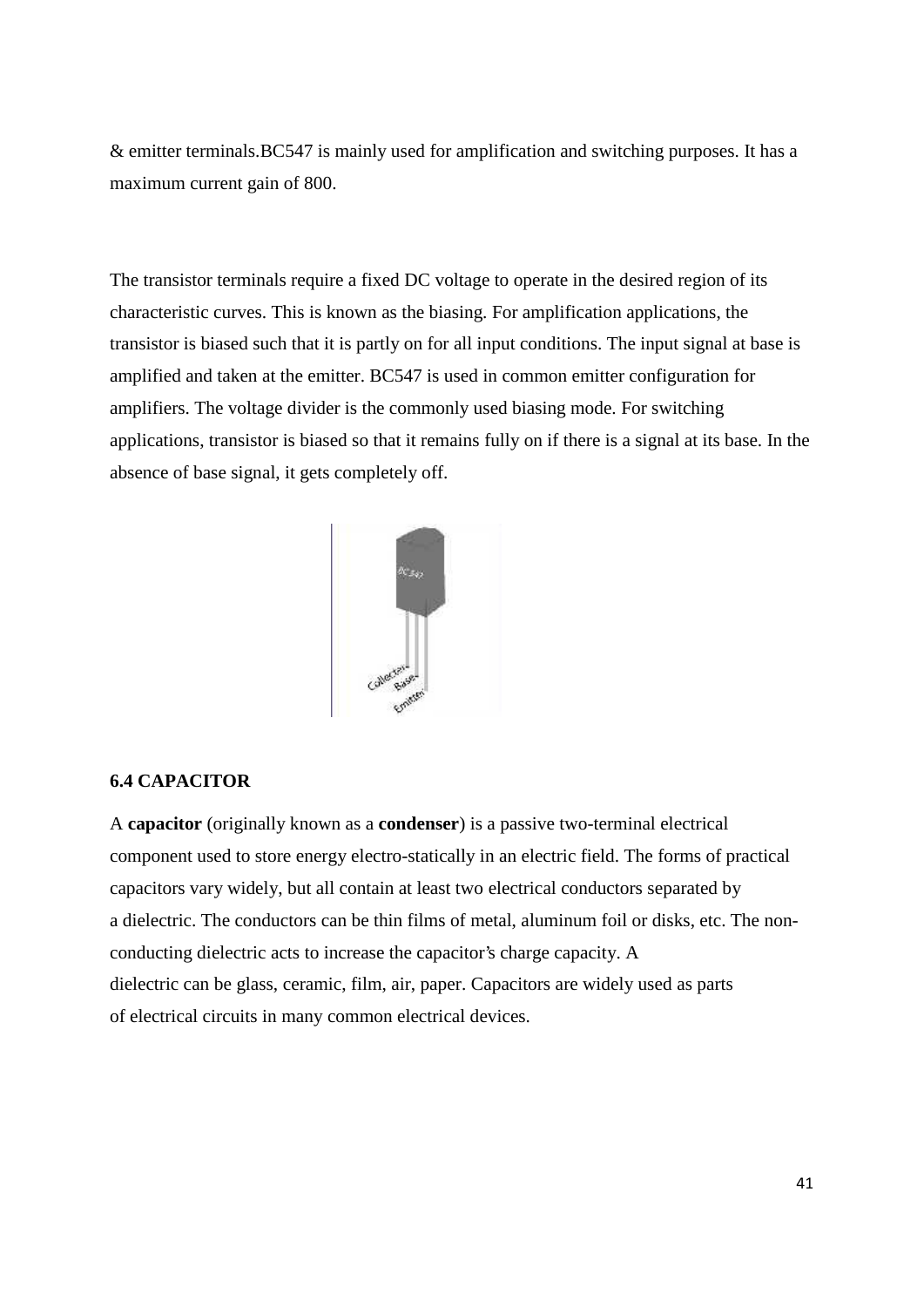

#### **Fig.22**

A capacitor consists of two conductors separated by a non-conductive region. The non conductive region is called the dielectric. A capacitor is assumed to be self-contained and isolated, with no net electric charge and no influence from any external electric field. The dielectric is just an electrical insulator. Examples of dielectric media are glass, air and a semiconductor depletion region chemically identical to the conductors.

#### **6.5. HEATING ELEMENT (BULB)**

A **heating element** converts electricity into heat through the process of resistive or Joule heating. Electric current passing through the element encounters resistance, resulting in heating of the element. This process is independent of the direction of current flow.

#### **6.5.1. Heat Lamp**

Model incandescent lamp, with resistance depending on temperature. The Lamp model is an incandescent lamp, the key characteristic of which is that the resistance increases as the filament warms up.

A chrome bulb guard is also provided and easily snaps onto the lamp housing after the bulb is installed. Standard is 220V socket. The heat lamp is table mounted with an adjustable swing arm providing for easy adjustment of radiant heat to specimen. It has a feedback sensor to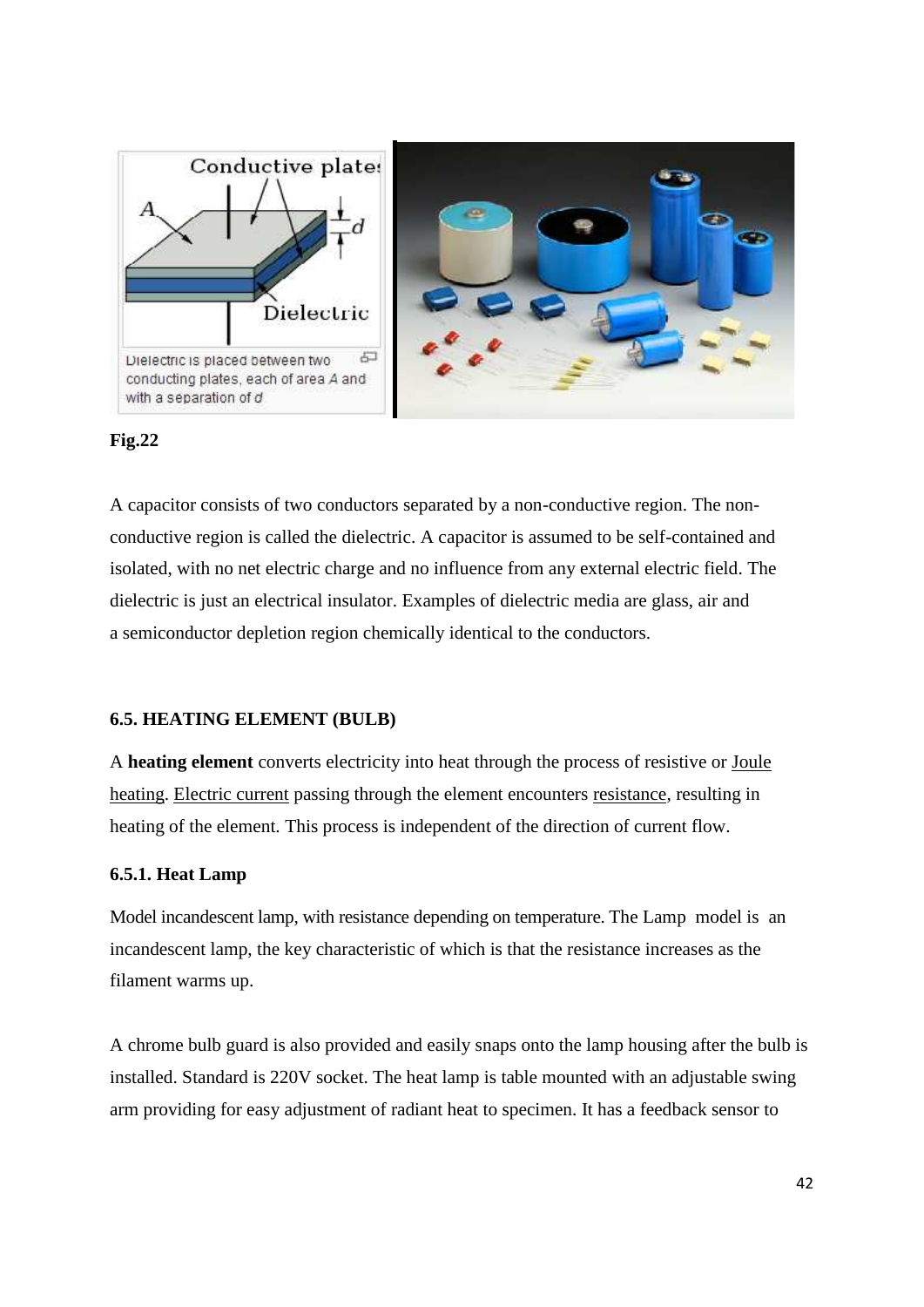prevent overheating when used series of controllers. The bumb is supplied with a 100W heat lamp bulb and a built in reflector.

#### **6.6. TSC-112D3H (RLI)**

Power Relay; Series:TSC; Relay Type:Miniature; Contacts:SPDT; Relay Mounting:PC Board; Carry Current:1A; Leaded Process Compatible:Yes Coil Voltage VDC Nom:12V; Coil Resistance:480ohm; No. of Poles:1;RoHS Compliant: Yes

#### **Fig.23**





#### **6.6.1.Features**

- Low coil power requirement for IC.
- Terminals arrangement on grid pattern.
- 1 Form C contact arrangement.
- Designed for thermostat, modem,video recording and security applications.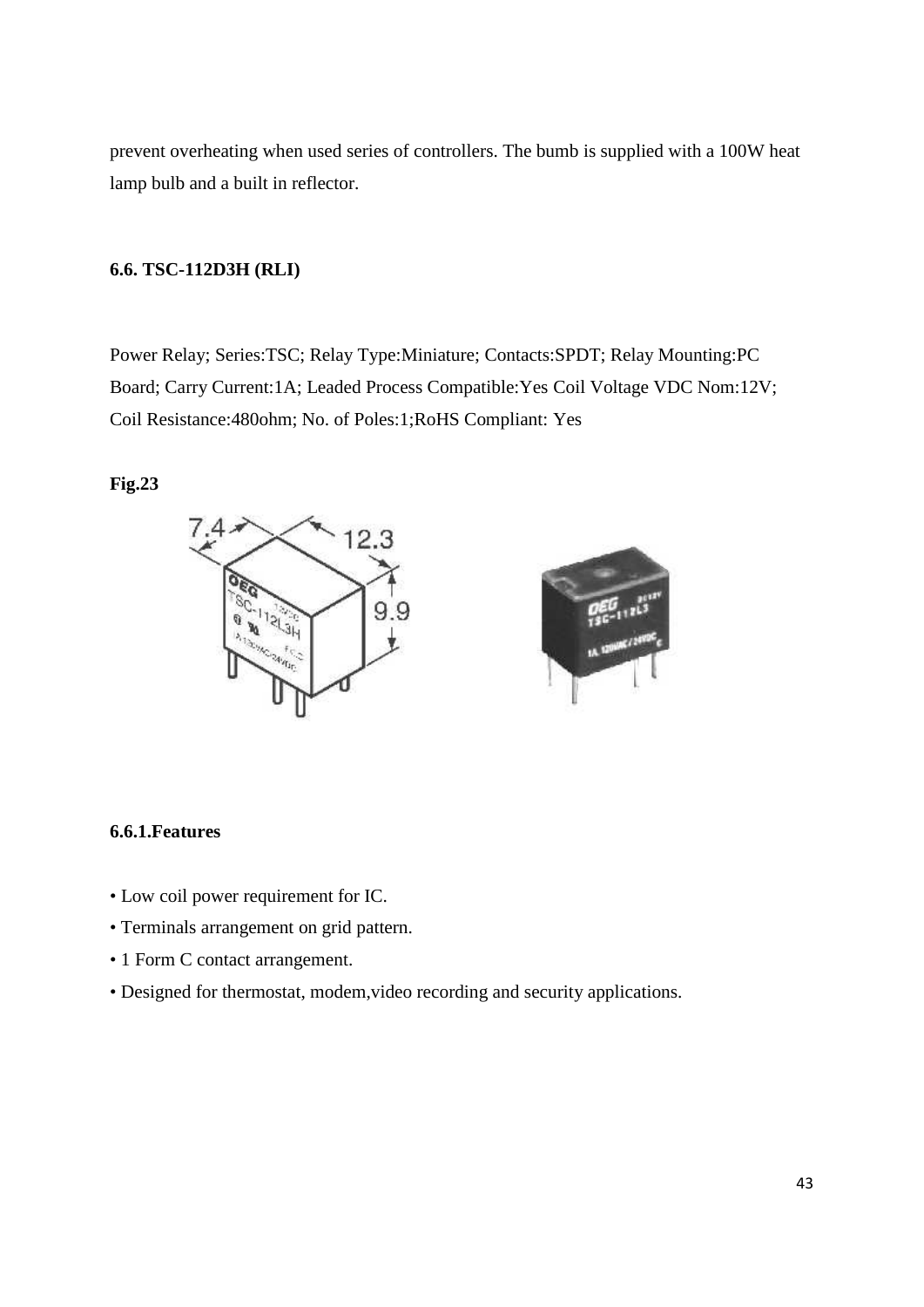# **6.7. BUZZER**

A buzzer is an audio device, which may be mechanical, piezoelectric or electromechanical. Typical uses of buzzers and beepers includetimers , alarm devices, and confirmation of user input such as a mouse click.



**Fig.24**

# **6.7.1. Piezoelectric**

A piezoelectric element may be driven by an oscillating electronic circuit or other audio source, driven with a piezoelectric audio amplifier. Sounds commonly used to indicate that a button has been pressed are a click, a ring or a beep.

# **6.7.2. Features**

- 1. No contacts hence, no noise and highly reliable.
- 2. Low power consumption.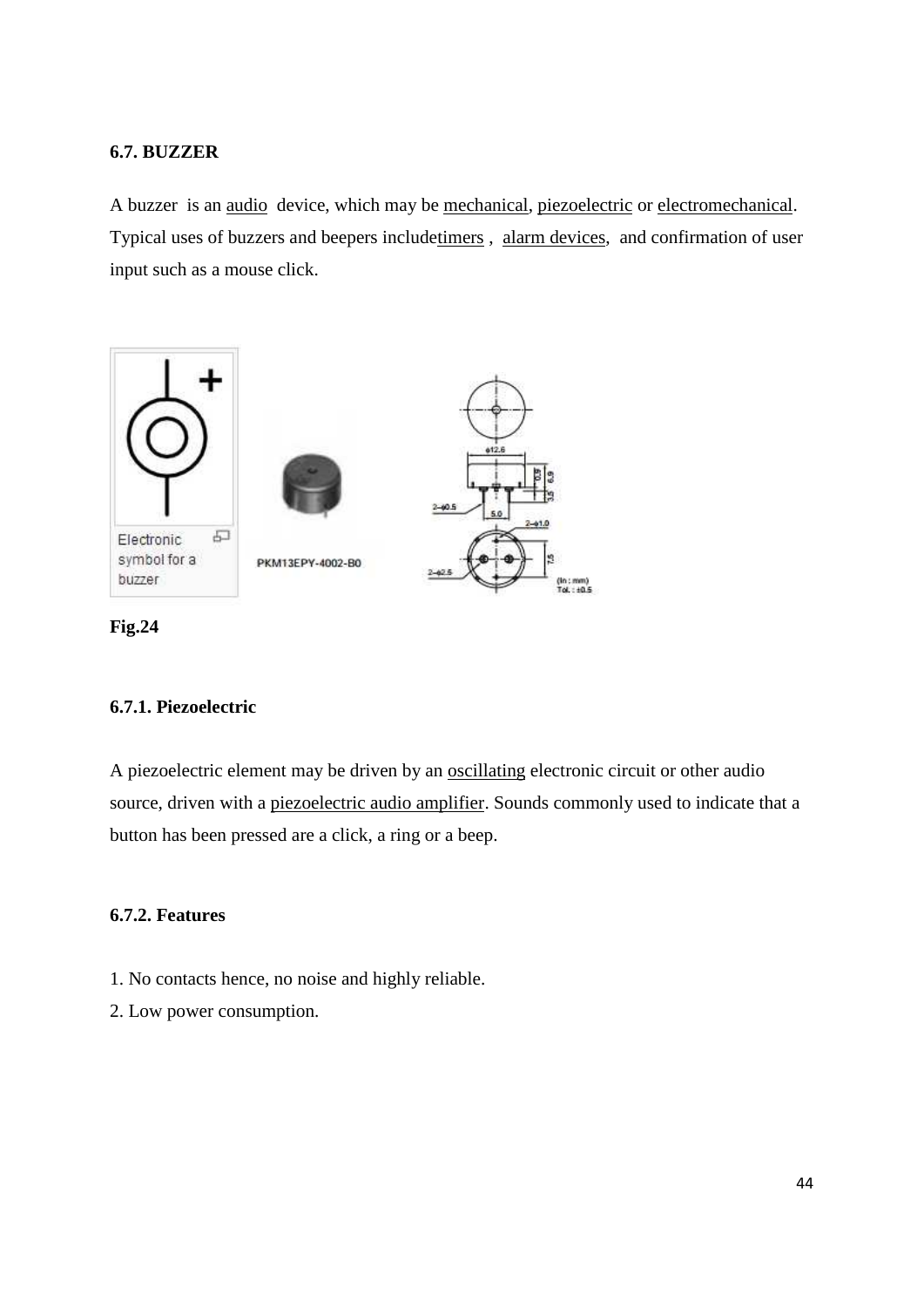# **6.7.3. Applications**

- Telephone ringers.
- Various office equipment as like , printers and keyboards.
- Various home applications as like microwave ovens.
- Sound of various audio equipment.

### **6.8.SWITCHES**

THE switch is an electrical component while can break an electrical circuit, the current or diverting it from one conductor to another. Buttons, makes setting of temperature and humidity set value in circuit.

# **6.9. ACRYLIC SHEET**

The Acrylic Sheet is a material with unique physical properties. It weighs half as much as the



finest optical glass, that is equal to it inclarity and is up to 18 times more impact resistant. It sheet is made in over 250 colors. It can transmit ultraviolet light or filter it out as required.

It's light and energy transmission properties architects find it's sheet ideal for skylights, screens, sun, fascia panels and dome structures.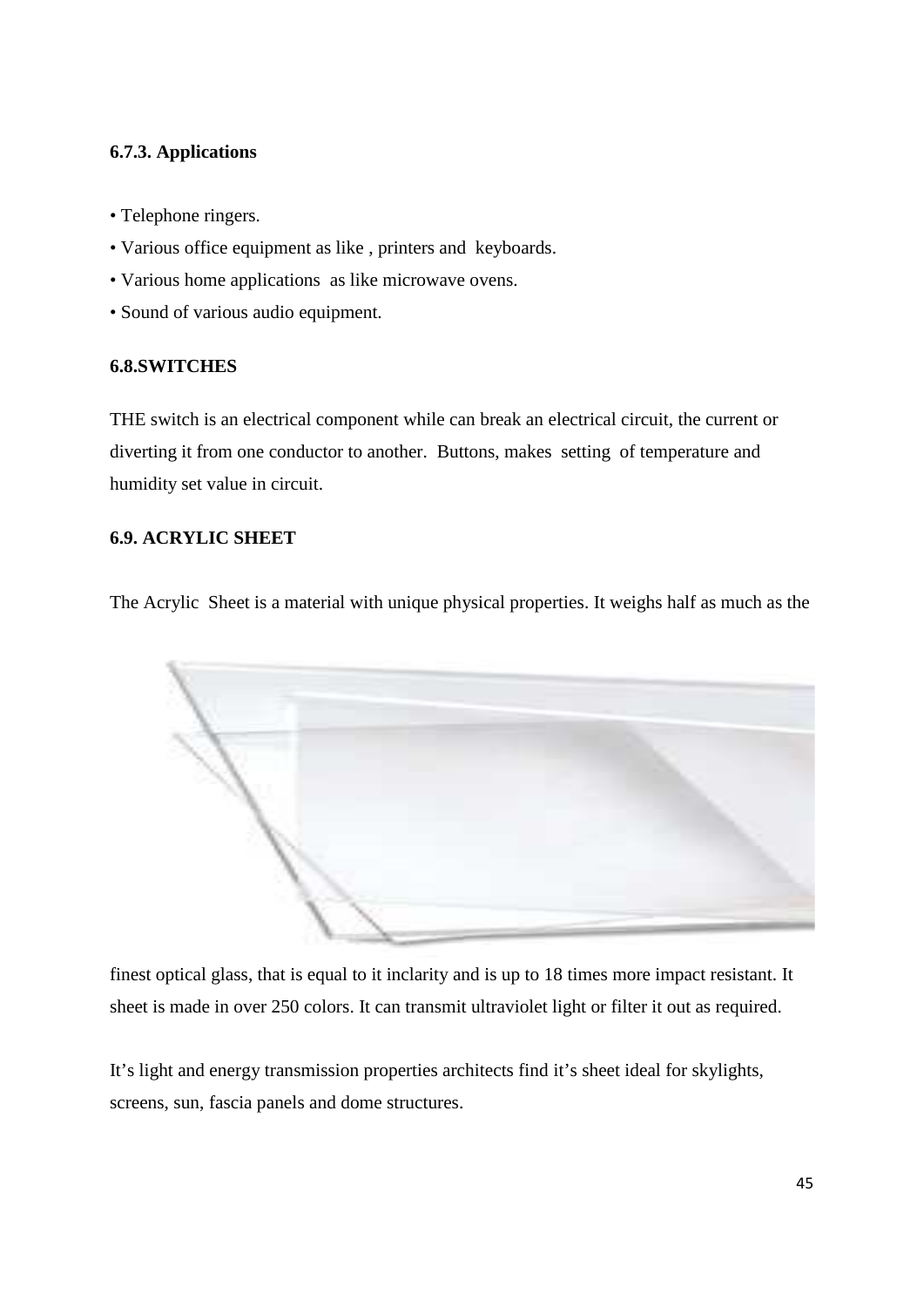#### **6.9.1. Features**

# **Light Transmission**

Colorless Cast acrylic sheet has a light transmittance of 92%. It is clearer than window glass and will not turn yellow. It is also available in a large variety of transparent and translucent colors.

#### **UV Light Resistance**

Clear acrylic sheet resists ultraviolet light concentrations. The acrylic sheet has a ten year limited warranty against yellowing and loss of light transmission.

### **Optical Clarity**

Clearer than glass. It isn't yellow after prolonged sun exposure Acrylic sheets have excellent light transmission..

#### **Weather Resistance**

Cold, despite heat,sunlight, and humidity acrylic sheet maintains its original appearance and color.

#### **Safety**

Shatter-resistant, earthquake reliable.

#### **Light Weight**

Its strength and durability, acrylic sheet is only half the weight of glass. The two compartments compartment A and compartment B are separated.. A detailed description of the two compartments are given following..

#### **Expansion and Contraction**

Cast acrylic sheet responds to temperature , humidity changes by expanding or contracting at a far greater rate than glass.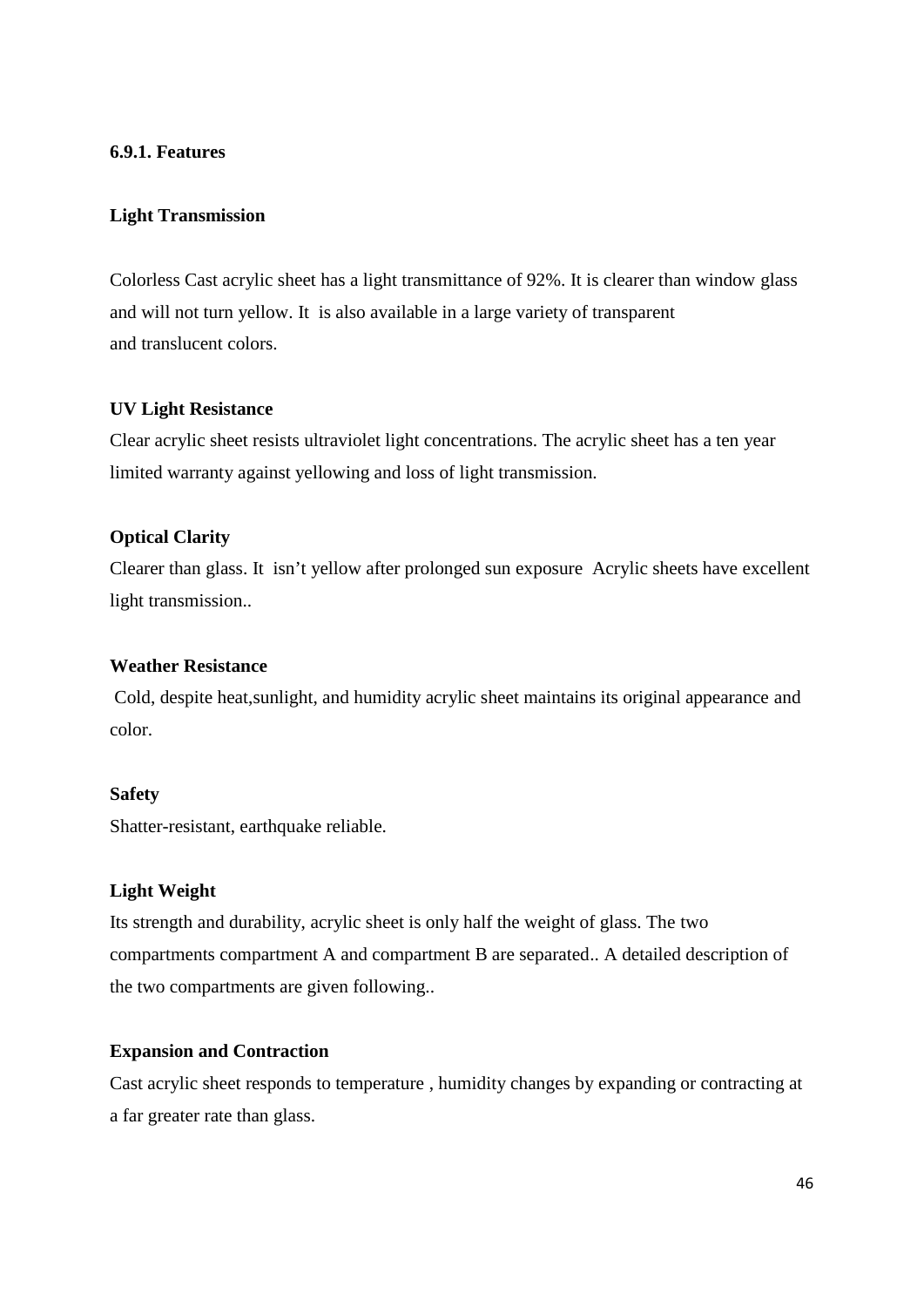#### **Flexibility**

It's much more flexible than glass , many other building materials.

#### **Chemical Resistance**

It's excellent resistance to attack by many chemicals. It is affected, varying degrees, by toluene, benzene, carbon tetrachloride, ethyl and methyl alcohol, lacquer thinners, ethers, ketones.

### **Electrical Properties**

It is an excellent insulator. Its surface resistivity is higher than that of most plastics.

# **CHAPTER 7: PROJECT PHASES**

# **7.1.Overview**

We used the PROTEUS (ISIS) program for temperature and humidity circuit. After making the first drawing Proteus, we have observed that our circuit works. After receiving the printing scheme ,were printed on a plaque with ironing method. After completing the wash plate and drilling operations, was fitted circuit elements by the method of soldering. We conclude that the circuit works by connecting 12V.

# **7.2.Circuit Operation Principle**

Our circuit is opened by resetting itself. Switches in the circuit can be controlled with the temperature and humidity values. Temperature settings are set between 25 and 39 degrees. humidity between % 90 and % 30 is set. There are (+-3) tolerance values in our environment. 2 bulbs are used as heaters.

#### **Circuit Diagram**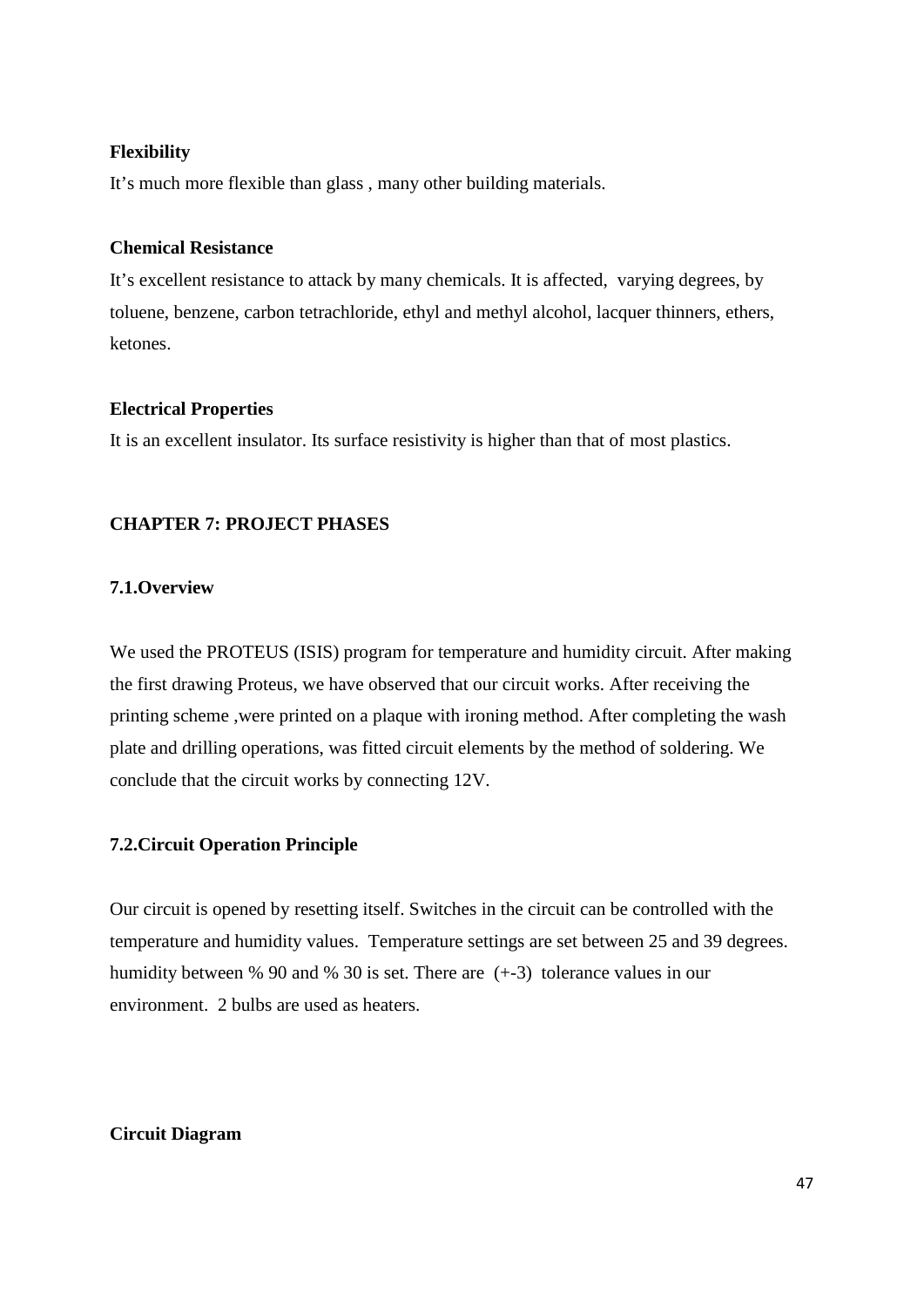

**>>>>> In the pictures below ;you can see the stages of our project.<<<<<<**



**Plaques are washing after removing acidic water.**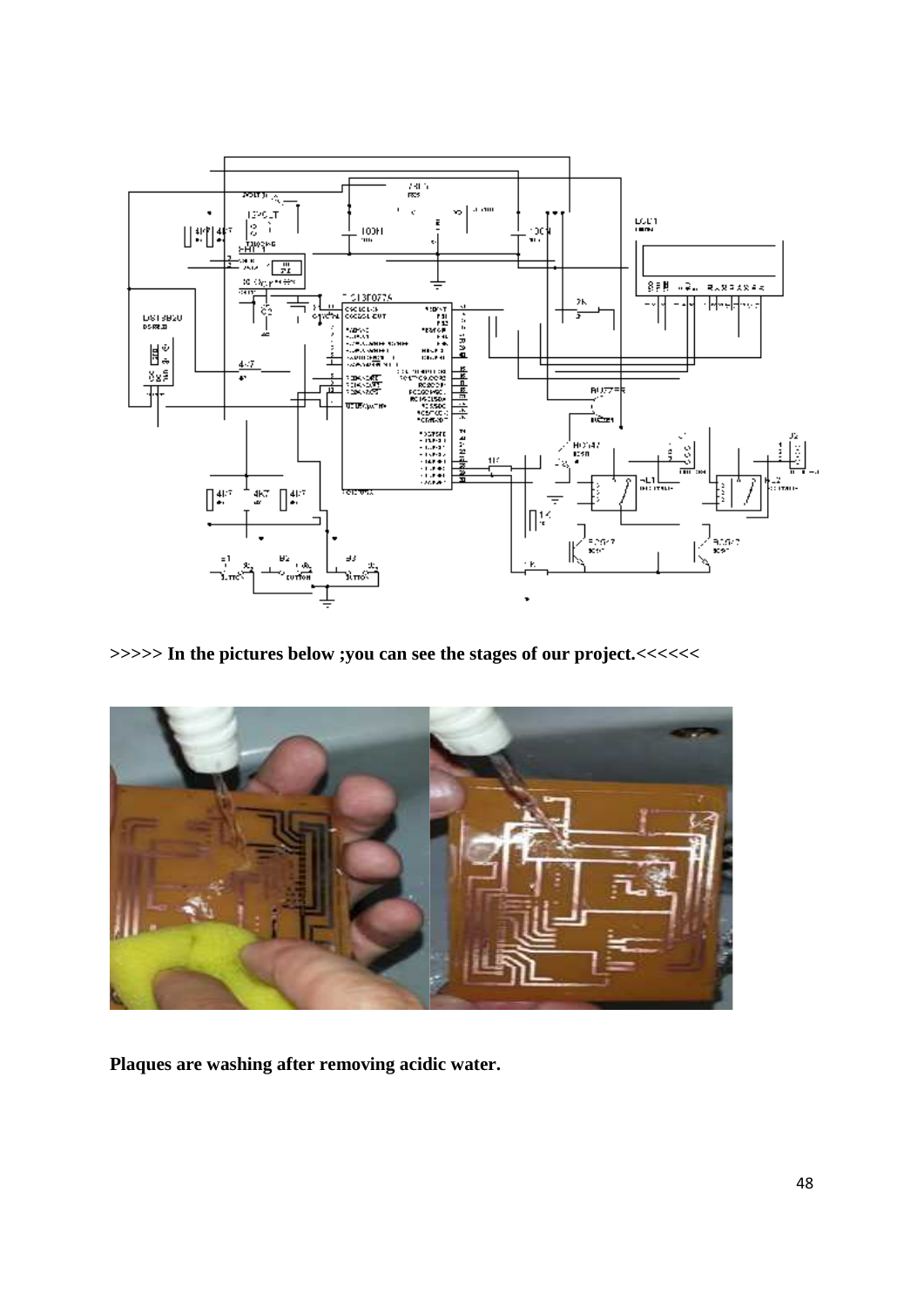

**Proteus program, view our circuit printed circuit.**



**Top view of our circuit with circuit elements**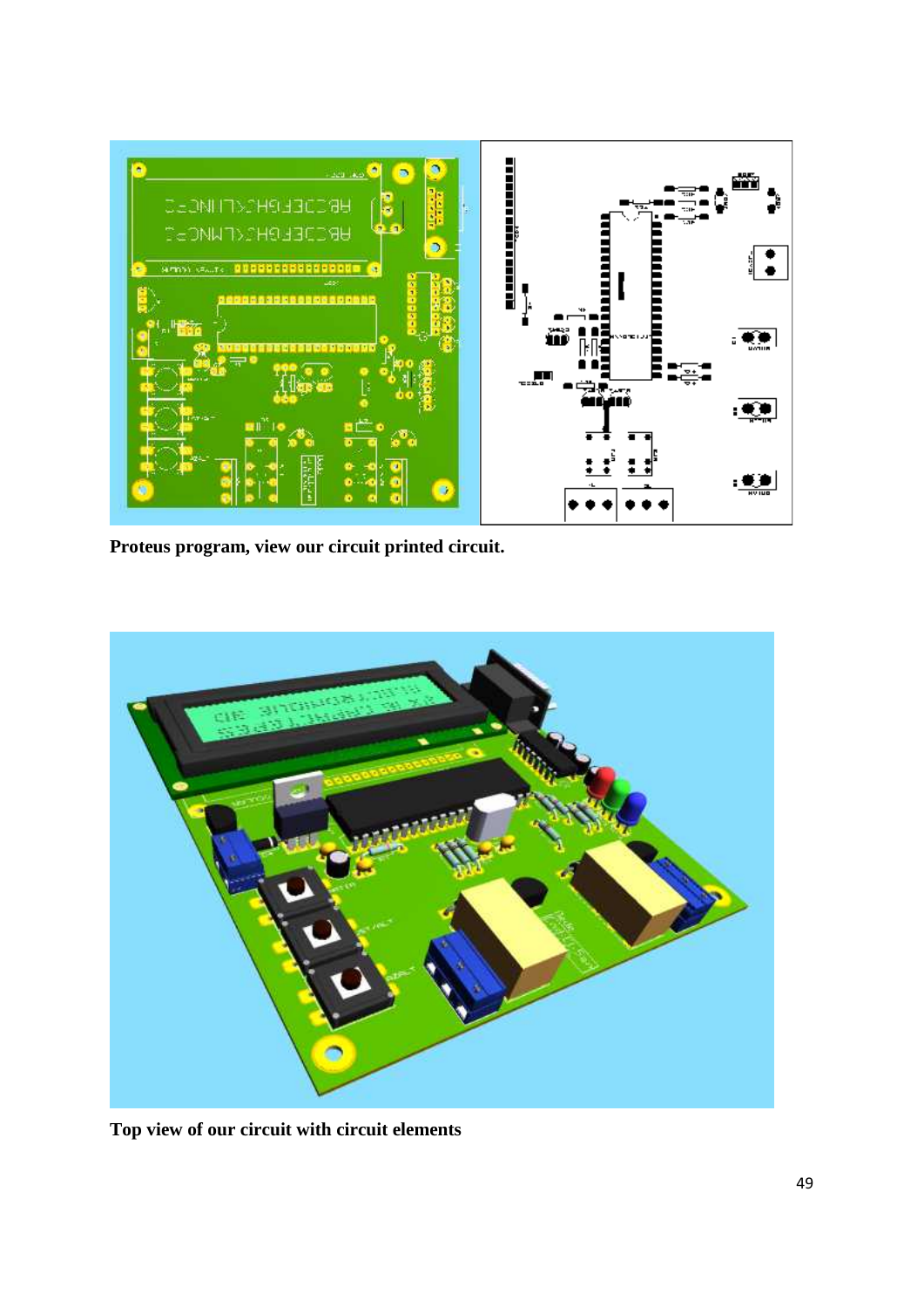# **The Final Version Of Our Project**



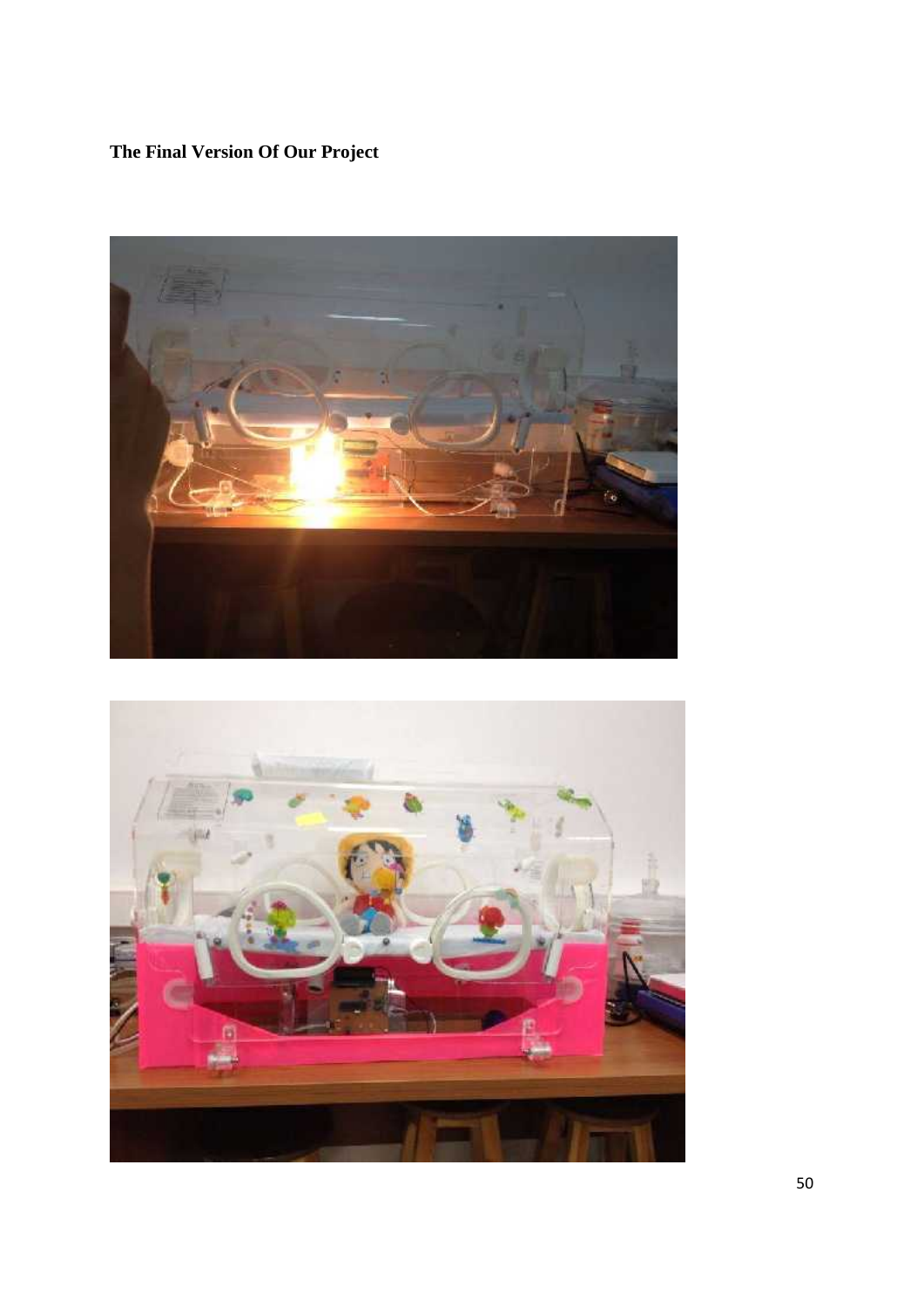# **7.3. ALARM CONTROL SYSTEM**

The alarm circuit is safety measure to ensure the safety of the premature , by calling the attention of medical staff, however the system fails, or crossed the set control. We have been designed an alarm control circuit which will provide high temperature indication when the temperature of the incubator exceeds  $39^{\circ}$ C. It also provides low temperature indication when temperature of incubator is below  $25^{\circ}$ C and in both case it will produce loud sound from the speaker for medical attention.

#### **Chapter 8: SOFTWARE**

| * Name: SICAKLIK NEM KONTROL.LCD.BAS                     | ∗      |
|----------------------------------------------------------|--------|
| ∗<br>Author:                                             | *      |
| * Notice: Copyright (c) 2014 [select VIEWEDITOR OPTIONS] | ∗      |
| * All Rights Reserved :                                  | ∗      |
| * Date: 22.02.2014                                       | $\ast$ |
| $*$ Version : 1.0                                        | ∗      |
| * Notes :                                                | *      |
| ₩                                                        | ∗      |
|                                                          |        |
| 'This program wrote for PIC 16F877A                      |        |
|                                                          |        |
| include "modedefs.bas"                                   |        |
|                                                          |        |
| 'Define LCD registers and bits                           |        |
|                                                          |        |
| Define LCD_DREG PORTB                                    |        |
| Define LCD_DBIT<br>$\overline{2}$                        |        |
| Define LCD_RSREG PORTB                                   |        |
| Define LCD_RSBIT 0                                       |        |
|                                                          |        |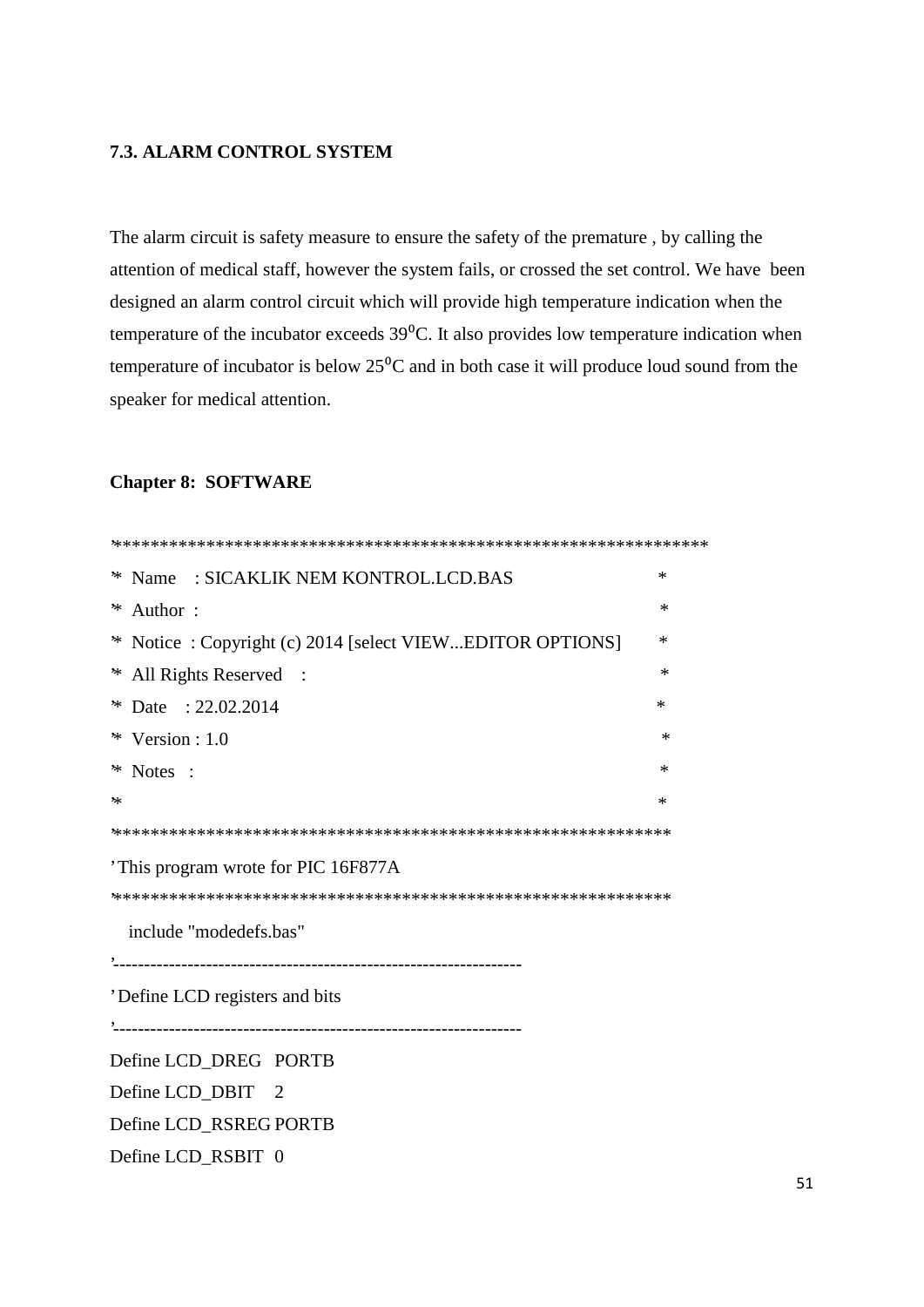Define LCD\_RWREG PORTB Define LCD RWBIT 1 Define LCD\_EREG PORTB Define LCD\_EBIT 2 Define LCD\_BITS 0 Define LCD\_LINES 2 X VAR WORD KONTROL VAR BYTE ISI1 VAR BYTE ISI2 VAR BYTE U1 VAR BYTE U2 VAR BYTE ISI VAR byte P1 VAR WORD P2 VAR WORD P3 VAR WORD W VAR WORD CLK VAR PORTA.0 DTA VAR PORTA.1 ISARET VAR BIT 'sensor de eri 0 ise artı, 1 ise eksi HATA VAR BIT Sabit var byte 'set ba langıç degerinin tutulacagı ve ayarın sayıldıgı register sabit2 var byte sabit3 var byte sabit4 var byte nem var byte nemalt var byte nemust var byte verici var byte verici1 var byte a var word 'Count per degree C SET VAR BYTE 'ayarlanan de eri tutan register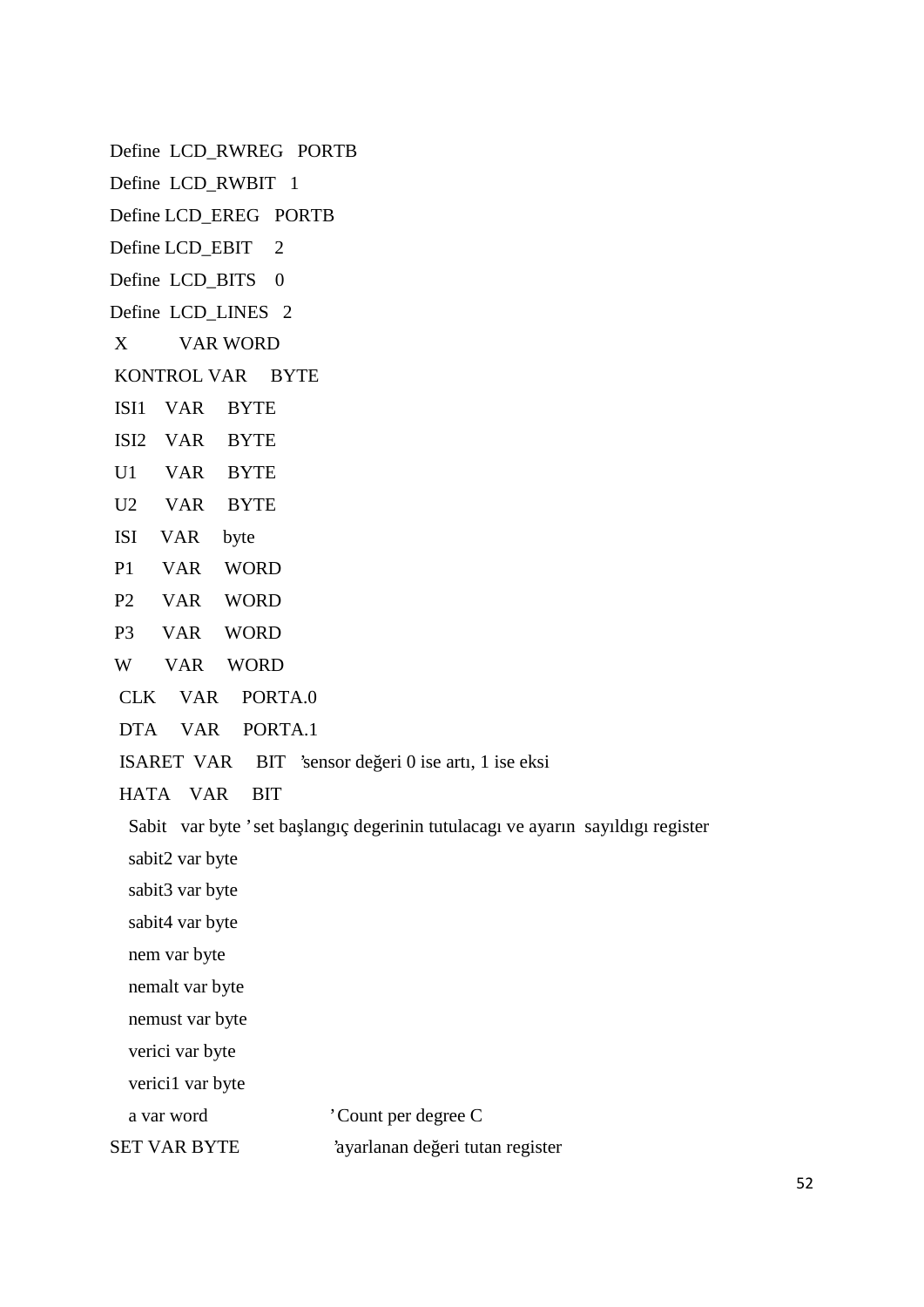| Var PORTA.2<br>DQ                 | 'One-wire data pin    |
|-----------------------------------|-----------------------|
| isialt var byte                   |                       |
| isiust var byte                   |                       |
|                                   |                       |
| 'Makama geçi burada yapılır       |                       |
|                                   |                       |
| clear                             |                       |
| trisa=%00000000                   |                       |
| trisb=%11111111                   |                       |
| trisc=%11111111                   |                       |
| trisd=%00000000                   |                       |
| trise=%00000000                   |                       |
| Low PORTB.1                       | 'LCD R/W line low (W) |
| nap 6                             |                       |
| sabit $=0$                        |                       |
| sabit $2=25$                      |                       |
| sabit $3=0$                       |                       |
| sabit $4=30$                      |                       |
| ۰,<br>goto Start                  |                       |
| Pause 500 Wait for LCD to startup |                       |
| Lcdout \$fe, 1 'Clear LCD screen  |                       |
| Lcdout \$fe, 1," ISI VE NEM "     |                       |
| lcdout \$fe,\$c0," KONTROL        | 11                    |
|                                   |                       |
| Pause 500<br>'Wait .5 second      |                       |
| portd. $5=1$                      |                       |
| pause 1000                        |                       |
| portd. $5=0$                      |                       |

' pause 100

# BASLA: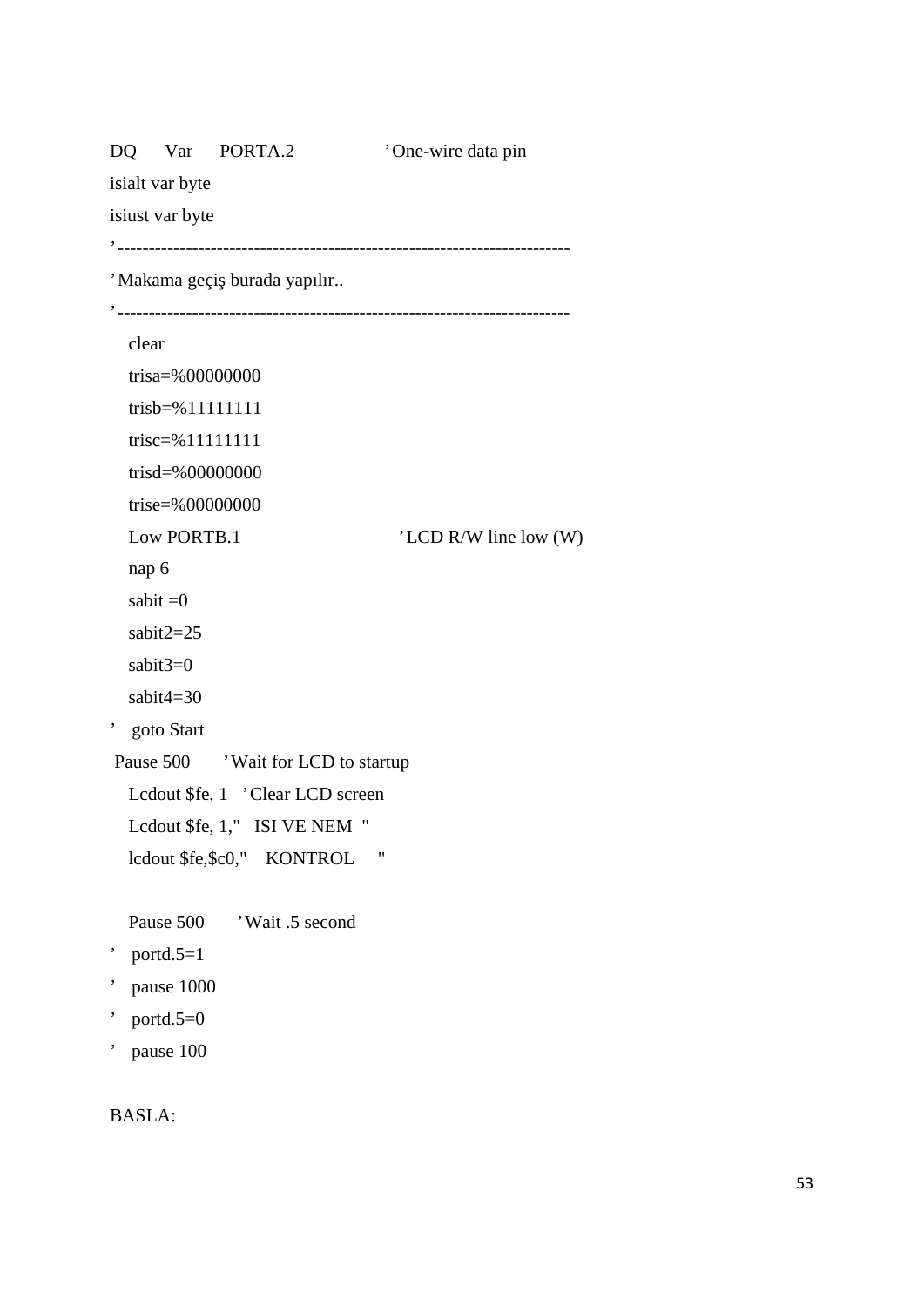GOSUB isiX

KONTROL=%00000101:HAM=0 'RUTUBET ÖLÇME GOSUB OLCUMAL  $HAM = 3710$  bu de er %100 rutubete e de erdir. GOSUB RUTHESAP

Lcdout \$fe,1,"t:", DEC temperature ".", DEC2 temperature, " C"," ",dec sabit2,".",dec sabit

```
LCDOut $fe,$c0, "h:",DEC U1,".",DEC1 U2,"%"," ",dec sabit4,".",dec sabit3
```
nem=sabit4/10

nemust=sabit4+nem

nemalt=sabit4-nem

if portd.0=0 then setx

if u1<nemalt or u1>nemust then portd.7=1 : goto alarm

if temperature>39 then portd.6=1 : goto alarm

isialt=3

isiust=1

```
if temperature<sabit2-isialt or temperature>sabit2+isiust then portd.6=1 : goto alarm
pause 100
```
goto basla

#### T\_START:

Low CLK Pause 1

High CLK Low DTA

Pause 1 Low CLK

Pause 1

High CLK

Pause 1

High DTA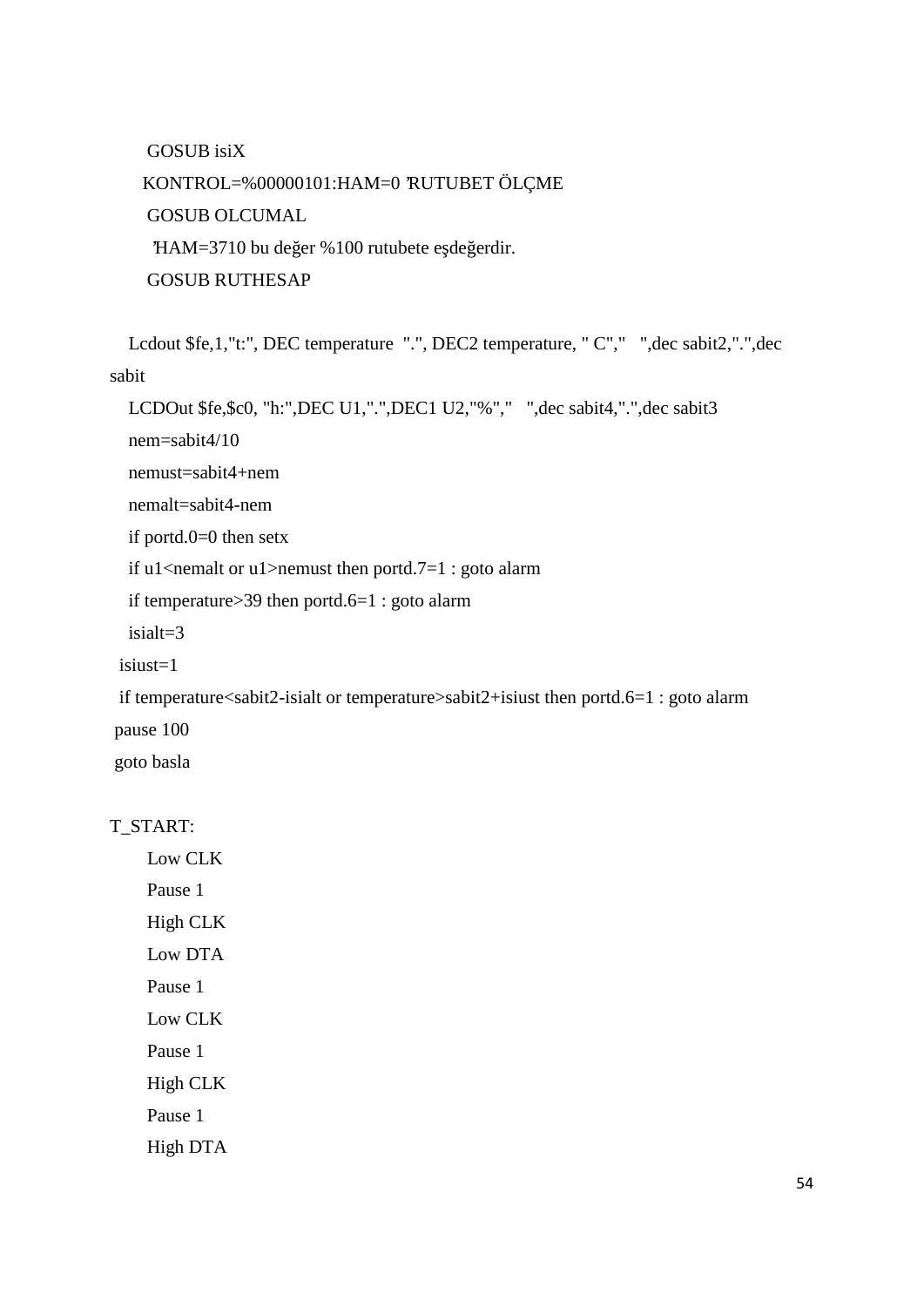Low CLK

Return

```
'-----------------------------R E S E T ----------------------------------------------------------- RESET: Output DTA:Output CLK':TRISA.0=0:TRISA.1=0'
    High DTA=1
    Pause 1
    Low CLK
    Next W
    Return
'-----------------------SENSORE KOMUT GÖNDER ----------------------------------- OLCUMAL: GoSub T_Start
    ShiftOut DTA,CLK,1,[KONTROL]
    Input DTA
    PulsOut CLK,10
    HATA=0For W=0 TO 65500
    IF DTA=0 Then EXIT
    Next W
    HATA=1EXIT: IF HATA=1 Then
    GoSub SENSORYOK
    EndIF
    ShiftIn DTA,CLK,0,[H1]
    Output DTA
    Low DTA
    PulsOut CLK,10
    Input DTA
    ShiftIn DTA,CLK,0,[H0]
    PulsOut CLK,10
    Return
'----------------------ISI HESAP ALT PROGRAMI-----------------------------------
```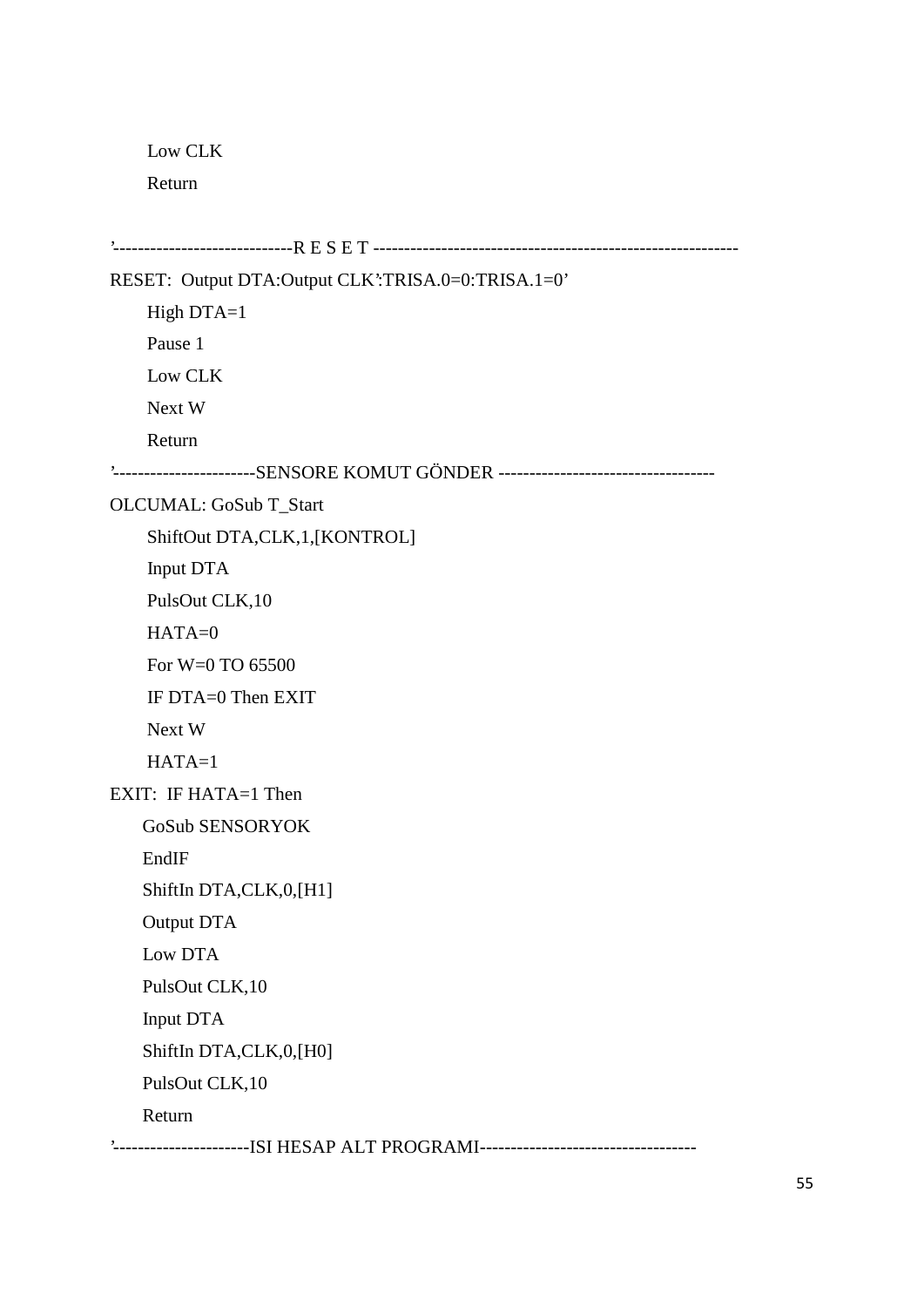ISIHESAP:

IF ham<4000 Then

 $ISARET=1$ 'sıcaklık eksi de erde demek

ISI1=(4000-HAM)/100

ISI2=((4000-ham)//100)/10

GoTo ISISON

EndIF

```
ISI1=(HAM-4000)/100
```
ISI2=((HAM-4000)//100)/10

ISISON: IF HAM>16384 Then

 $ISI1=0:ISI2=0$ 

EndIF

Return

'-------------------------RUTUBET HESAP ALT PROGRAMI----------------------------------------

---------

#### RUTHESAP:

```
ISI=ISI1*10+ISI2
```

```
p1=(26542-(54722**ham+ham))**ham-40
```

```
P2=655+(HAM*5)+(HAM**15917)
```
P3=(P2\*\*(ISI+2480))-(P2\*\*2730)+P1 ' kompanse edilmi de er

```
U1=p3/10:U2=p3/10
```
IF ham>3710 Then

 $u1=0:U2=0$ 

```
GoTo SENSORYOK
```
#### EndIF

Return

'----------------------------------------------------------------------------------

SENSORYOK: LCDOut \$FE,\$02," SENSOR YOK "

LCDOut \$FE,\$C0," LUTFEN TAKINIZ "

Pause 1000 ; Return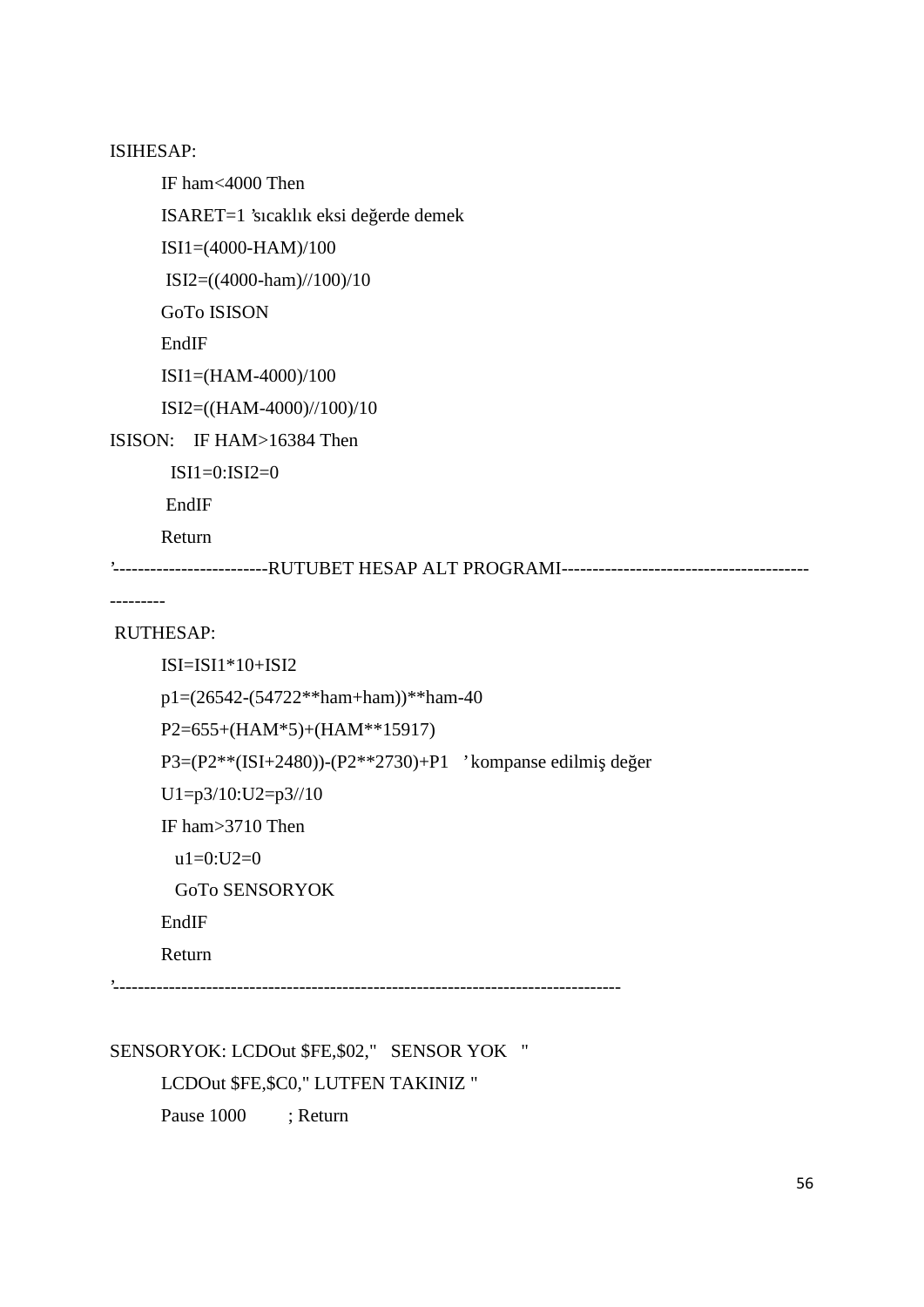isiX:

waitloop:

OWIn DQ, 4, [count\_remain] Check for still busy converting

If count remain  $= 0$  Then waitloop

OWOut DQ, 1, [\$CC, \$BE] Read the temperature

OWIn DQ, 0, [temperature.LOWBYTE, temperature.HIGHBYTE, Skip 4,

count\_remain,count\_per\_c]

```
Temperature =(((temperature >> 1) * 100) - 25) + (((count_per_c - count_remain) * 100) /
```
count\_per\_c)

temperature  $=(\text{temperature} / 100)$ 

Pause 100 <sup>'</sup> Display about once a second

Lcdout \$fe,1,DEC (temperature / 10), ".", DEC2 temperature, " C"

' Calculate temperature in degrees F to 2 decimal places (not valid for negative temperature)

'temperature = (temperature  $\frac{*}{461}$ ) + 3200

'Lcdout \$fe, \$c0, DEC (temperature / 100), ".", DEC2 temperature, " F"

Pause 1000 <sup>'</sup> Display about once a second

' lcdout \$fe,\$c0,"SET=",dec set, " C"

```
' IF (TEMPERATURE/10) > SET THEN PORTB.3=0 'reel ısı ayarlanandan yüksekse
çıkı 1 kapat
```

```
IF (TEMPERATURE/10) < SET THEN PORTB.3=1 'reel isi ayarlanandan dü ükse
çıkı 1 aç
```

```
return 'Do it forever'
setx:
 lcdout $fe,1,"< KATEGORI SEC >"
 pause 500
 if portd.1=0 then ISIQ
 if portd.2=0 then NEMQ
```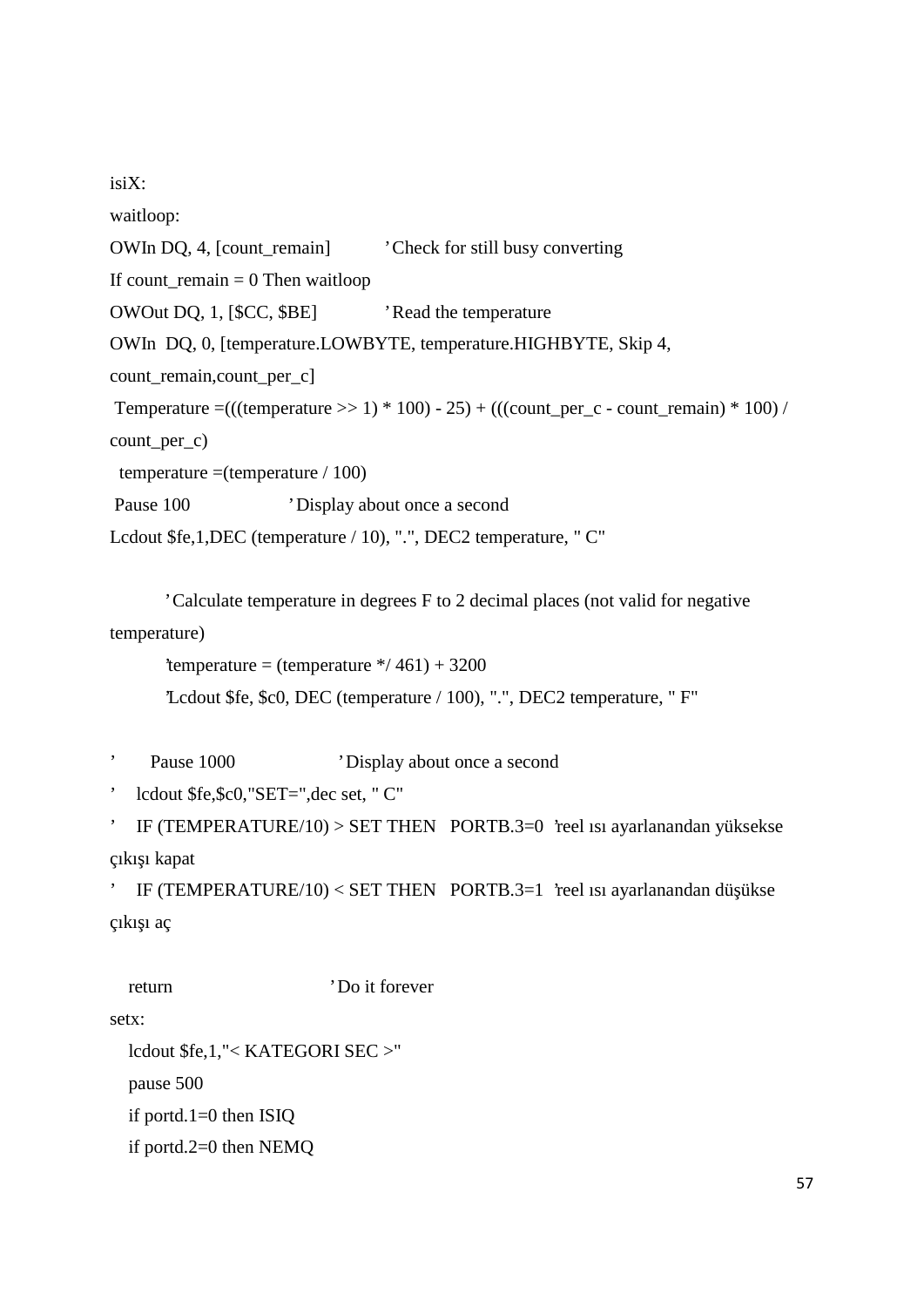if portd.0=0 then basla pause 150 goto setx ISIQ: lcdout \$fe,1,"ISI AYAR" pause 500 if portd.1=0 then ISIQ if portd.2=0 then NEMQ if portd.0=0 then isiayar GOTO ISIQ nemq: lcdout \$fe,1,"NEM AYAR" pause 500 if portd.1=0 then ISIQ if portd.2=0 then NEMQ if portd.0=0 then nemayar GOTO NEMQ

### ISIAYAR:

lcdout \$fe,1,"ISI AYAR" LCDOut \$FE,\$c0,dec sabit2,".",dec sabit," C" Pause 500 if portd.1=0 then isiarti if portd.2=0 then isieksi if portd.0=0 then basla goto isiayar NEMAYAR: lcdout \$fe,1,"NEM AYAR" LCDOut \$FE,\$c0,dec sabit4,".",dec sabit3," %" Pause 500 if portd.1=0 then nemarti if portd.2=0 then nemeksi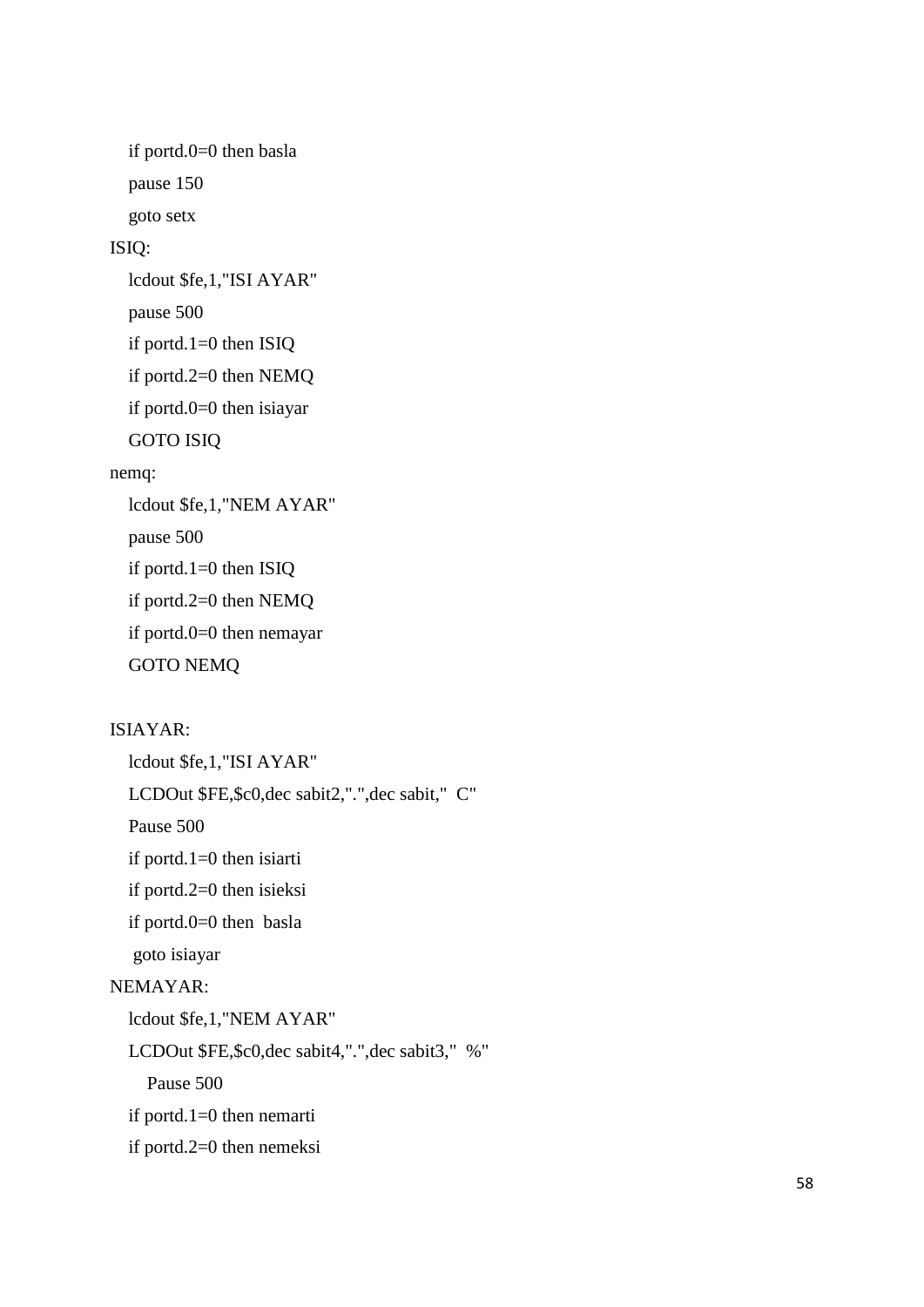if portd.0=0 then basla goto nemayar '------------------------------------------------------------------- 'set degerinin artırma rutini........................................ '------------------------------------------------------------------- isiarti: sabit=sabit+1 if sabit=10 then sabit=0 : sabit2=sabit2+1 pause 250 goto isiayar '-------------------------------------------------------------------- 'set degerinin eksiltme rutini........................................ '--------------------------------------------------------------------

#### isieksi:

sabit=sabit-1 if sabit=255 then sabit=9 : sabit2=sabit2-1 pause 250 goto isiayar '-------------------------------------------------------------------- 'set degerinin artırma rutini........................................ '------------------------------------------------------------------- nemarti: sabit3=sabit3+1 if sabit $3=10$  then sabit $3=0$ : sabit $4=$ sabit $4+1$ pause 250 goto nemayar '--------------------------------------------------------------------

'set degerinin eksiltme rutini........................................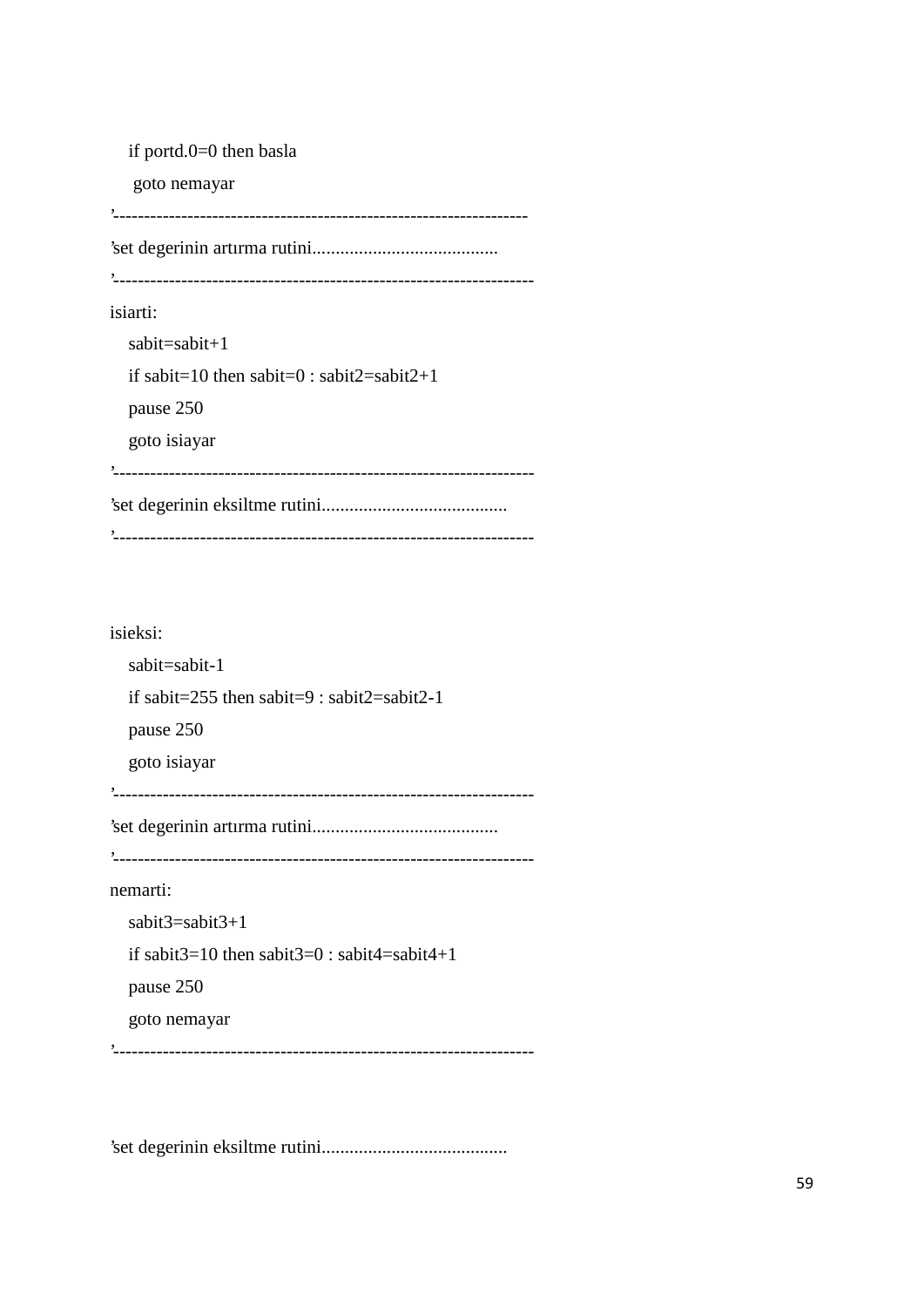'--------------------------------------------------------------------

nemeksi:

sabit3=sabit3-1 if sabit3=255 then sabit3=9 : sabit4=sabit4-1 pause 250 goto nemayar

alarm:

portd.5=1 pause 1000 portd.5=0 pause 100 portd.6=0 portd.7=0 goto basla end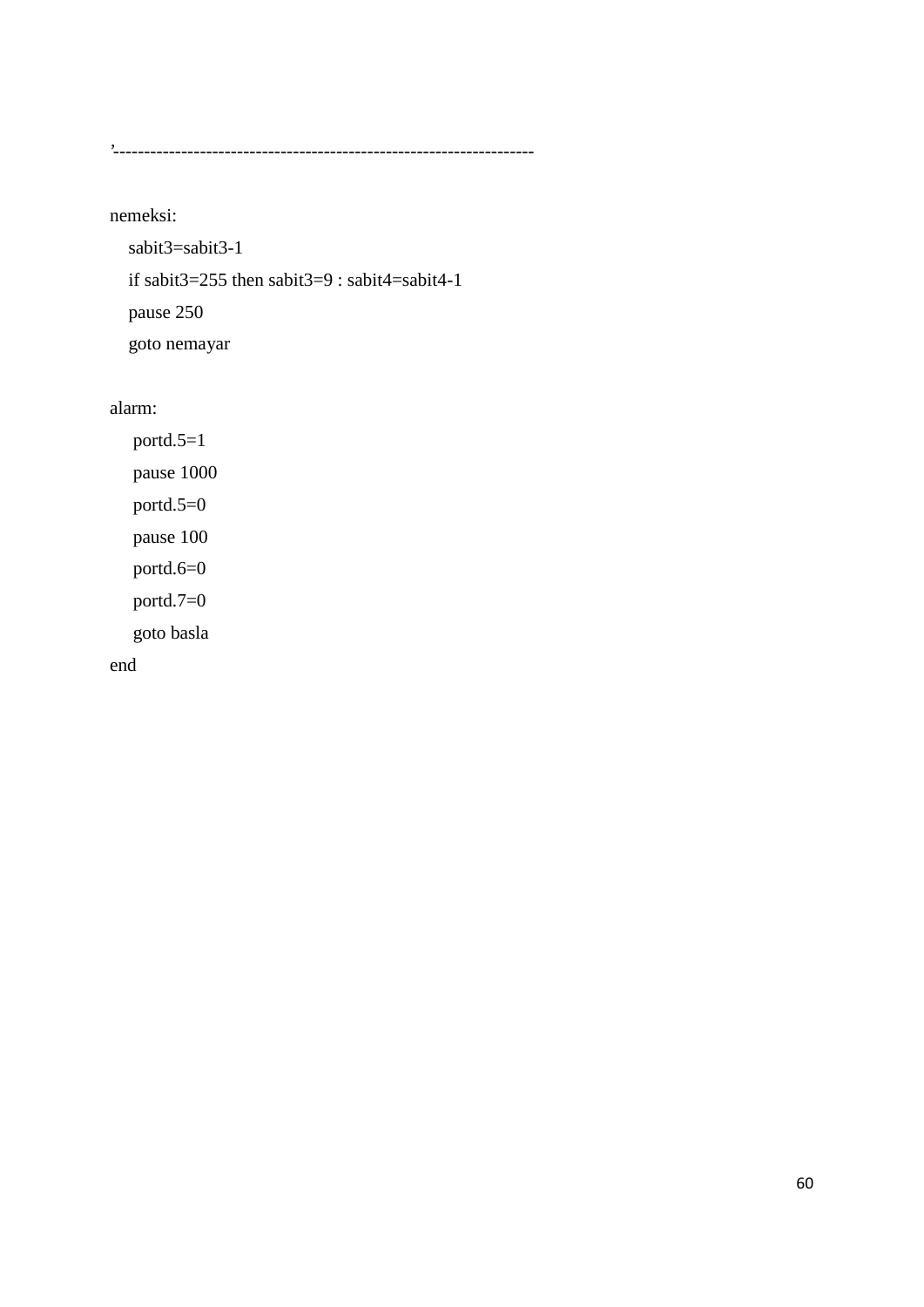# **CONCLUSIONS**

When the temperature and humidity in the chamber the set humidity and temperature values the bulb is turned off automatically and when the temperature falls below the set temperature value control to the bulb. The temperature and humidity in the chamber are observed to be at a constant value.

Another result of this wireless work can be used in implementation of wireless communication in branch of medical technique. The infant baby's oxygen levels, heating and humidity in the chamber and touch-up as the number of heartbeats can be retrieved with Bluetooth or Internet. Network and communication of devices can be used in many applications of telemedicine, mainly as the system of monitoring base life functions.

This network can be used in the field of telemedicine for inpatients and infants. ARDUINO is a very good example for this practice.